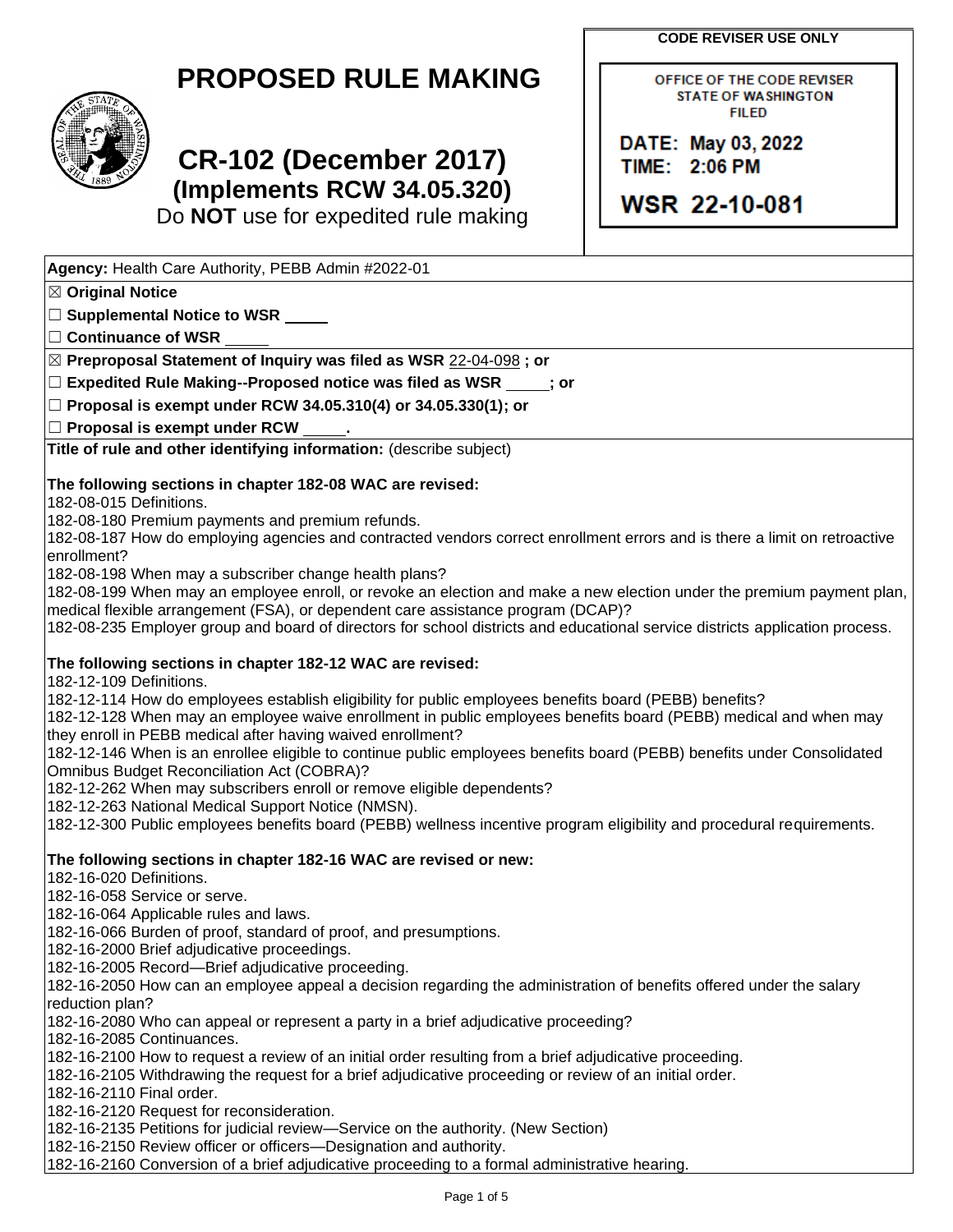182-16-3170 Final order deadline—Required information. 182-16-3175 How to request a review of an initial order by the office of administrative hearings. (New Section) 182-16-3210 Petitions for judicial review—Service on the authority. (New Section)

| Hearing location(s):                             |          |                                                                                                                                                                                                                                                                                                      |                                                                                                                                                                                                                                                                                                                                                                                                            |  |  |  |
|--------------------------------------------------|----------|------------------------------------------------------------------------------------------------------------------------------------------------------------------------------------------------------------------------------------------------------------------------------------------------------|------------------------------------------------------------------------------------------------------------------------------------------------------------------------------------------------------------------------------------------------------------------------------------------------------------------------------------------------------------------------------------------------------------|--|--|--|
| Date:                                            | Time:    | Location: (be specific)                                                                                                                                                                                                                                                                              | <b>Comment:</b>                                                                                                                                                                                                                                                                                                                                                                                            |  |  |  |
| June 7, 2022                                     | 10:00 AM | In response to the coronavirus<br>disease 2019 (COVID-19) public<br>health emergency, the Health<br>Care Authority continues to hold<br>public hearings virtually without a<br>physical meeting place. This<br>promotes social distancing and<br>the safety of the residents of<br>Washington State. | To attend the virtual public hearing, you must register in<br>advance:<br>Register in advance for this webinar:<br>https://us02web.zoom.us/webinar/register/WN<br>edPzYSMR9CMXCEzVIvwWw<br>If the link above opens with an error message, please<br>try using a different browser. After registering, you will<br>receive a confirmation email containing information<br>about joining the public hearing. |  |  |  |
|                                                  |          | Date of intended adoption: Not sooner than June 8, 2022 (Note: This is NOT the effective date)                                                                                                                                                                                                       |                                                                                                                                                                                                                                                                                                                                                                                                            |  |  |  |
| <b>Submit written comments to:</b>               |          |                                                                                                                                                                                                                                                                                                      |                                                                                                                                                                                                                                                                                                                                                                                                            |  |  |  |
| Name: HCA Rules Coordinator                      |          |                                                                                                                                                                                                                                                                                                      |                                                                                                                                                                                                                                                                                                                                                                                                            |  |  |  |
| Address: PO Box 42716, Olympia WA 98504-2716     |          |                                                                                                                                                                                                                                                                                                      |                                                                                                                                                                                                                                                                                                                                                                                                            |  |  |  |
| Email: arc@hca.wa.gov                            |          |                                                                                                                                                                                                                                                                                                      |                                                                                                                                                                                                                                                                                                                                                                                                            |  |  |  |
| Fax: (360) 586-9727                              |          |                                                                                                                                                                                                                                                                                                      |                                                                                                                                                                                                                                                                                                                                                                                                            |  |  |  |
| Other:                                           |          |                                                                                                                                                                                                                                                                                                      |                                                                                                                                                                                                                                                                                                                                                                                                            |  |  |  |
| By (date) June 7, 2022                           |          |                                                                                                                                                                                                                                                                                                      |                                                                                                                                                                                                                                                                                                                                                                                                            |  |  |  |
| Assistance for persons with disabilities:        |          |                                                                                                                                                                                                                                                                                                      |                                                                                                                                                                                                                                                                                                                                                                                                            |  |  |  |
| <b>Contact HCA Rules Coordinator</b>             |          |                                                                                                                                                                                                                                                                                                      |                                                                                                                                                                                                                                                                                                                                                                                                            |  |  |  |
| Phone: (360) 725-1305                            |          |                                                                                                                                                                                                                                                                                                      |                                                                                                                                                                                                                                                                                                                                                                                                            |  |  |  |
| Fax: (360) 586-9727                              |          |                                                                                                                                                                                                                                                                                                      |                                                                                                                                                                                                                                                                                                                                                                                                            |  |  |  |
| TTY: Telecommunication Relay Services (TRS): 711 |          |                                                                                                                                                                                                                                                                                                      |                                                                                                                                                                                                                                                                                                                                                                                                            |  |  |  |
| Email: arc@hca.wa.gov                            |          |                                                                                                                                                                                                                                                                                                      |                                                                                                                                                                                                                                                                                                                                                                                                            |  |  |  |
| Other:                                           |          |                                                                                                                                                                                                                                                                                                      |                                                                                                                                                                                                                                                                                                                                                                                                            |  |  |  |
| By (date) May 20, 2022                           |          |                                                                                                                                                                                                                                                                                                      |                                                                                                                                                                                                                                                                                                                                                                                                            |  |  |  |
|                                                  |          |                                                                                                                                                                                                                                                                                                      | Purpose of the proposal and its anticipated effects, including any changes in existing rules: The purpose of this                                                                                                                                                                                                                                                                                          |  |  |  |
|                                                  |          |                                                                                                                                                                                                                                                                                                      | proposal is to amend some of the existing rules and to create new rules to support the Public Employees Benefits                                                                                                                                                                                                                                                                                           |  |  |  |

**Board (PEBB) Program:**

#### **1. Make technical amendments:**

- Amended WAC 182-08-187, 182-08-199, 182-12-146, and 182-16-2050 to implement limited purpose Flexible Spending Arrangement.
- Amended WAC 182-08-187 to clarify when an enrollment error is being corrected, PEBB medical and dental enrollment is effective the first day of the month following the date the enrollment error is identified,
- Amended WAC 182-08-198 to clarify that a subscriber or their dependent may change medical plans when they are no longer enrolled in a Health Savings Account.
- Amended WAC 182-08-198, 182-08-199, 182-12-128, and 182-12-262 to clarify a special open enrollment related to a subscriber's dependent has a change in their own employment status that affects their eligibility or their dependent's eligibility.
- Amended WAC 182-08-199 to include employees cannot enroll in a medical FSA or limited purpose FSA in the same year and which FSA they will be enrolled in and to provide a technical correction when an employee or an employee's dependent has a change in enrollment under an employer-based Dependent Care Assistance Program during its annual open enrollment.
- Amended WAC 182-08-235 to move the language describing the statement requirements for educational service districts and board members of school districts or educational service districts to a note.
- Amended WAC 182-12-128 to include an employee may not waive enrollment in PEBB medical if they are enrolled in PEBB retiree insurance coverage.
- Amended WAC 182-12-146 to remove a WAC citation.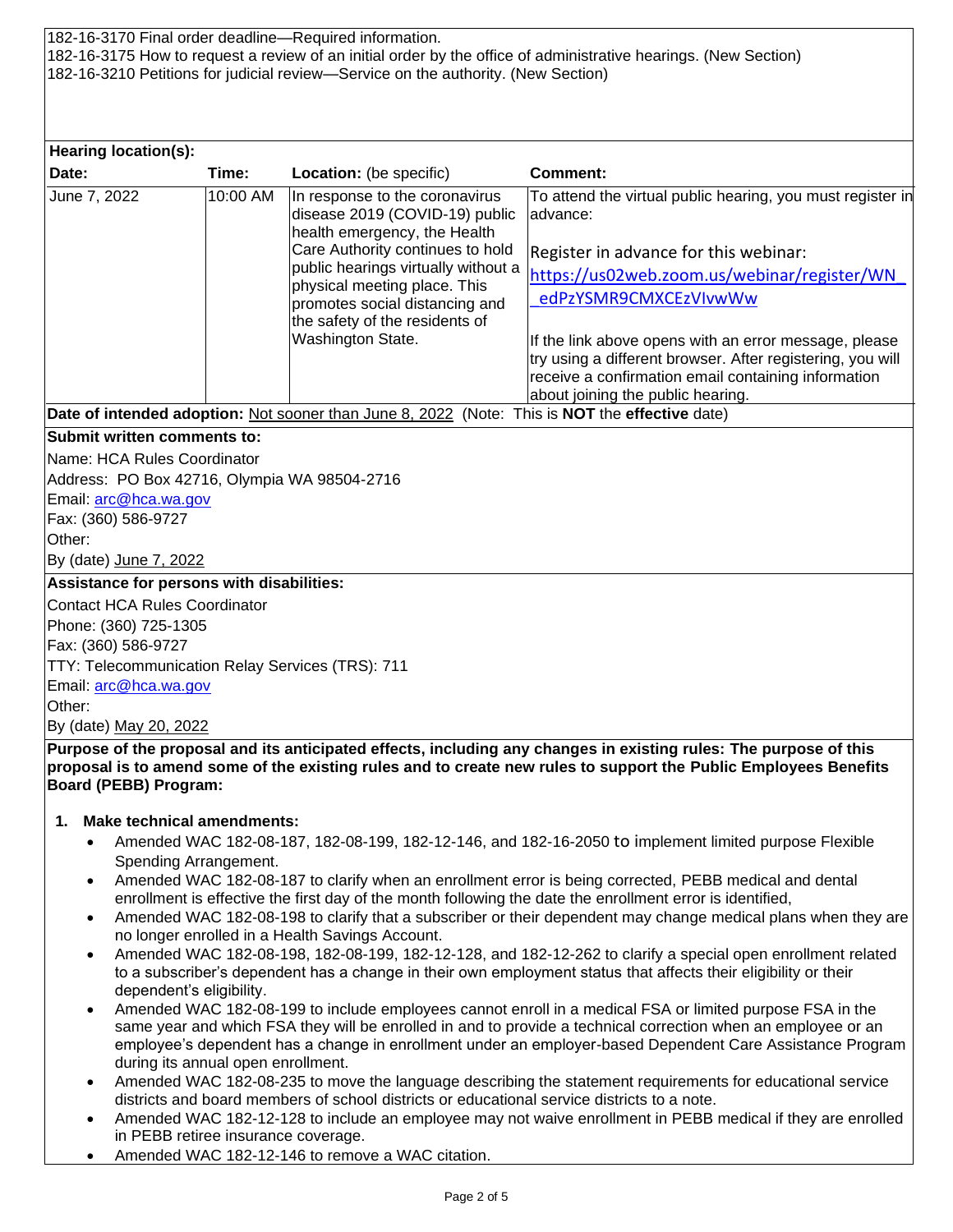- Amended WAC 182-12-262 to clarify a dependent with more than one source of eligibility for enrollment in PEBB and School Employees Benefits Board Programs is limited to a single enrollment in medical, dental, and vision plans in either program, to clarify when a National Medical Support Notice requires a subscriber to cover a dependent child in health plan coverage, clarified enrollment and disenrollment requirements for supplemental dependent life insurance or AD&D insurance, and to remove WAC references.
- Amended WAC 182-12-263 to update a WAC citation.
- Amended WAC 182-12-300 to clarify the wellness incentive's eligibility.
- Made global amendments in chapter 182-16 WAC to update the use of reviewing officer or officers.

### **2. Amend rules to improve the administration of the PEBB Program:**

- Amended WAC 182-08-015 and 182-12-109 to update the definitions of annual open enrollment, life insurance, salary reduction plan, special open enrollment, and to create a new definition of limited purpose flexible spending arrangement or limited purpose FSA.
- Amended WAC 182-08-180 to include an employee who is on a leave of absence and maintains eligibility for the employer contribution will have their premiums waived for their employee-paid long-term disability insurance for the first 90 days.
- Amended WAC 182-12-114 to include an exception for seasonal employees who work a recurring, annual season with a duration of less than nine months are not eligible for the employee-paid LTD benefits.
- Amended WAC 182-12-262 to include a notification requirement for subscribers when a dependent is no longer eligible for supplemental dependent life insurance or AD&D insurance coverage and methods of submitting a request to remove an eligible dependent from supplemental dependent life insurance or AD&D insurance coverage.
- Amended WAC 182-16-020 to update the definitions of life insurance and salary reduction plan, and to create a new definition of limited purpose flexible spending arrangement or limited purpose FSA.
- Amended WAC 182-16-058 to clarify when service is complete.
- Amended WAC 182-16-066 to use preponderance of the evidence instead of substantial evidence when addressing presumptions.
- Amended WAC 182-16-2000 to clarify the authority may use the brief adjudicative proceedings for issues identified in the chapter.
- Amended WAC 182-16-2100 to include both the appellant and the authority may request review of an initial order and the appellant may request review of the initial order by filing a written request or making an oral request with the PEBB appeals unit.
- Created WAC 182-16-2135 to address petitions for judicial review service on the authority.
- Amended WAC 182-16-2150 to include a reviewing officer or officers must make any inquiries necessary to ascertain whether the proceeding must be converted to a formal administrative hearing, and to remove the reviewing officer or officers will issue a final order that will convert the matter to a formal administrative hearing.
- Amended WAC 182-16-2160 to clarify the presiding officer or the reviewing officer or officers may convert a brief adjudicative proceeding to a formal administrative hearing at any time before the final order is issued on motion by the appellant and their representative and reviewing officer or officers.
- Amended WAC 182-16-3170 to include required information when the Office of Administrative Hearings is holding a formal administrative hearing on behalf of the authority and to clarify the final order will only be issued by the authority.
- Created WAC 182-16-3175 on how to request a review of an initial order issued by the office of administrative hearings.
- Created WAC 182-16-3210 to address petitions for judicial review-Service on the authority.

**Reasons supporting proposal:** See purpose statement.

**Statutory authority for adoption:** RCW 41.05.021, 41.05.160

**Statute being implemented:** RCW 41.05.021, 41.05.160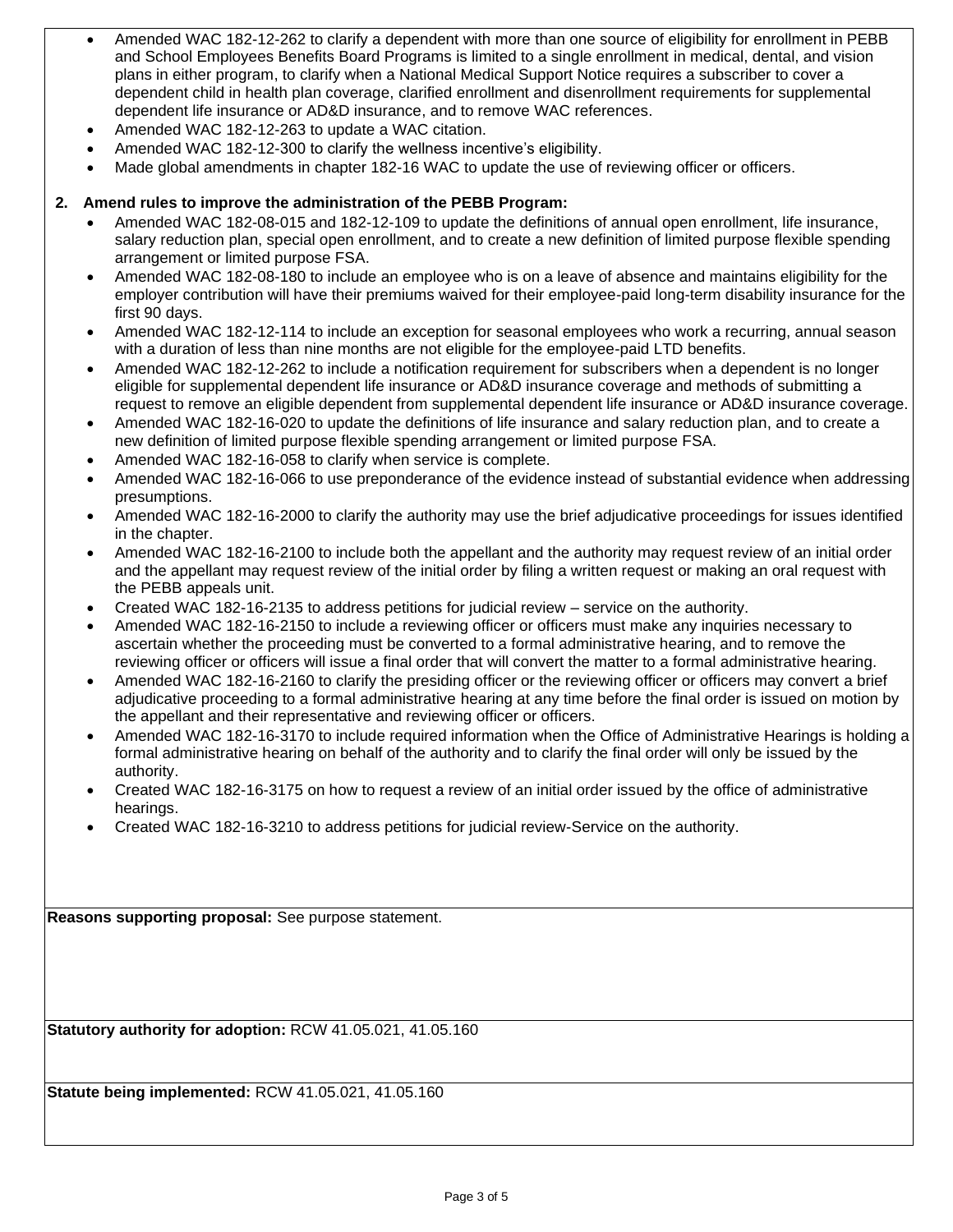| Is rule necessary because of a:                                                                                                                                                                                                                                                                                                                                                                                |                                                                                             |                                                                                                                       |                                                   |  |  |  |  |
|----------------------------------------------------------------------------------------------------------------------------------------------------------------------------------------------------------------------------------------------------------------------------------------------------------------------------------------------------------------------------------------------------------------|---------------------------------------------------------------------------------------------|-----------------------------------------------------------------------------------------------------------------------|---------------------------------------------------|--|--|--|--|
| Federal Law?                                                                                                                                                                                                                                                                                                                                                                                                   |                                                                                             |                                                                                                                       | $\Box$ No<br>$\bowtie$<br>Yes                     |  |  |  |  |
|                                                                                                                                                                                                                                                                                                                                                                                                                | <b>Federal Court Decision?</b>                                                              |                                                                                                                       | Yes<br>$\boxtimes$ No                             |  |  |  |  |
|                                                                                                                                                                                                                                                                                                                                                                                                                | <b>State Court Decision?</b>                                                                |                                                                                                                       | $\Box$ Yes<br>$\boxtimes$ No                      |  |  |  |  |
| If yes, CITATION: 26 U.S.C. Sec. 125                                                                                                                                                                                                                                                                                                                                                                           |                                                                                             |                                                                                                                       |                                                   |  |  |  |  |
| matters: N/A                                                                                                                                                                                                                                                                                                                                                                                                   |                                                                                             | Agency comments or recommendations, if any, as to statutory language, implementation, enforcement, and fiscal         |                                                   |  |  |  |  |
|                                                                                                                                                                                                                                                                                                                                                                                                                |                                                                                             | Name of proponent: (person or organization) Health Care Authority                                                     | $\Box$ Private<br>$\Box$ Public<br>⊠ Governmental |  |  |  |  |
|                                                                                                                                                                                                                                                                                                                                                                                                                | Name of agency personnel responsible for:                                                   |                                                                                                                       |                                                   |  |  |  |  |
|                                                                                                                                                                                                                                                                                                                                                                                                                | Name                                                                                        | <b>Office Location</b>                                                                                                | Phone                                             |  |  |  |  |
| Drafting:                                                                                                                                                                                                                                                                                                                                                                                                      | Stella Ng                                                                                   | PO Box 42716, Olympia WA 98504-2716                                                                                   | 360-725-0883                                      |  |  |  |  |
| Implementation:                                                                                                                                                                                                                                                                                                                                                                                                | <b>Barbara Scott</b>                                                                        | PO Box 42716, Olympia WA 98504-2716                                                                                   | 360-725-0830                                      |  |  |  |  |
| Enforcement:                                                                                                                                                                                                                                                                                                                                                                                                   | Jean Bui                                                                                    | PO Box 42716, Olympia WA 98504-2716                                                                                   | 360-725-1858                                      |  |  |  |  |
| Name:<br>Address:<br>Phone:<br>Fax:<br>TTY:<br>Email:<br>Other:                                                                                                                                                                                                                                                                                                                                                |                                                                                             | The public may obtain a copy of the school district fiscal impact statement by contacting:                            |                                                   |  |  |  |  |
|                                                                                                                                                                                                                                                                                                                                                                                                                |                                                                                             |                                                                                                                       |                                                   |  |  |  |  |
| Is a cost-benefit analysis required under RCW 34.05.328?<br>$\Box$ Yes: A preliminary cost-benefit analysis may be obtained by contacting:<br>Name:<br>Address:<br>Phone:<br>Fax:<br>TTY:<br>Email:<br>Other:<br>Please explain: RCW 34.05.328 does not apply to Health Care Authority rules unless requested by the Joint<br>$\boxtimes$ No:<br>Administrative Rules Review Committee or applied voluntarily. |                                                                                             |                                                                                                                       |                                                   |  |  |  |  |
|                                                                                                                                                                                                                                                                                                                                                                                                                | Regulatory Fairness Act Cost Considerations for a Small Business Economic Impact Statement: |                                                                                                                       |                                                   |  |  |  |  |
| This rule proposal, or portions of the proposal, may be exempt from requirements of the Regulatory Fairness Act (see<br>chapter 19.85 RCW). Please check the box for any applicable exemption(s):                                                                                                                                                                                                              |                                                                                             |                                                                                                                       |                                                   |  |  |  |  |
|                                                                                                                                                                                                                                                                                                                                                                                                                |                                                                                             | $\Box$ This rule proposed or pertions of the proposed is exampt under BCW 10.95 061 because this rule making is being |                                                   |  |  |  |  |

☐ This rule proposal, or portions of the proposal, is exempt under RCW 19.85.061 because this rule making is being adopted solely to conform and/or comply with federal statute or regulations. Please cite the specific federal statute or regulation this rule is being adopted to conform or comply with, and describe the consequences to the state if the rule is not adopted.

Citation and description:

□ This rule proposal, or portions of the proposal, is exempt because the agency has completed the pilot rule process defined by RCW 34.05.313 before filing the notice of this proposed rule.

 $\Box$  This rule proposal, or portions of the proposal, is exempt under the provisions of RCW 15.65.570(2) because it was adopted by a referendum.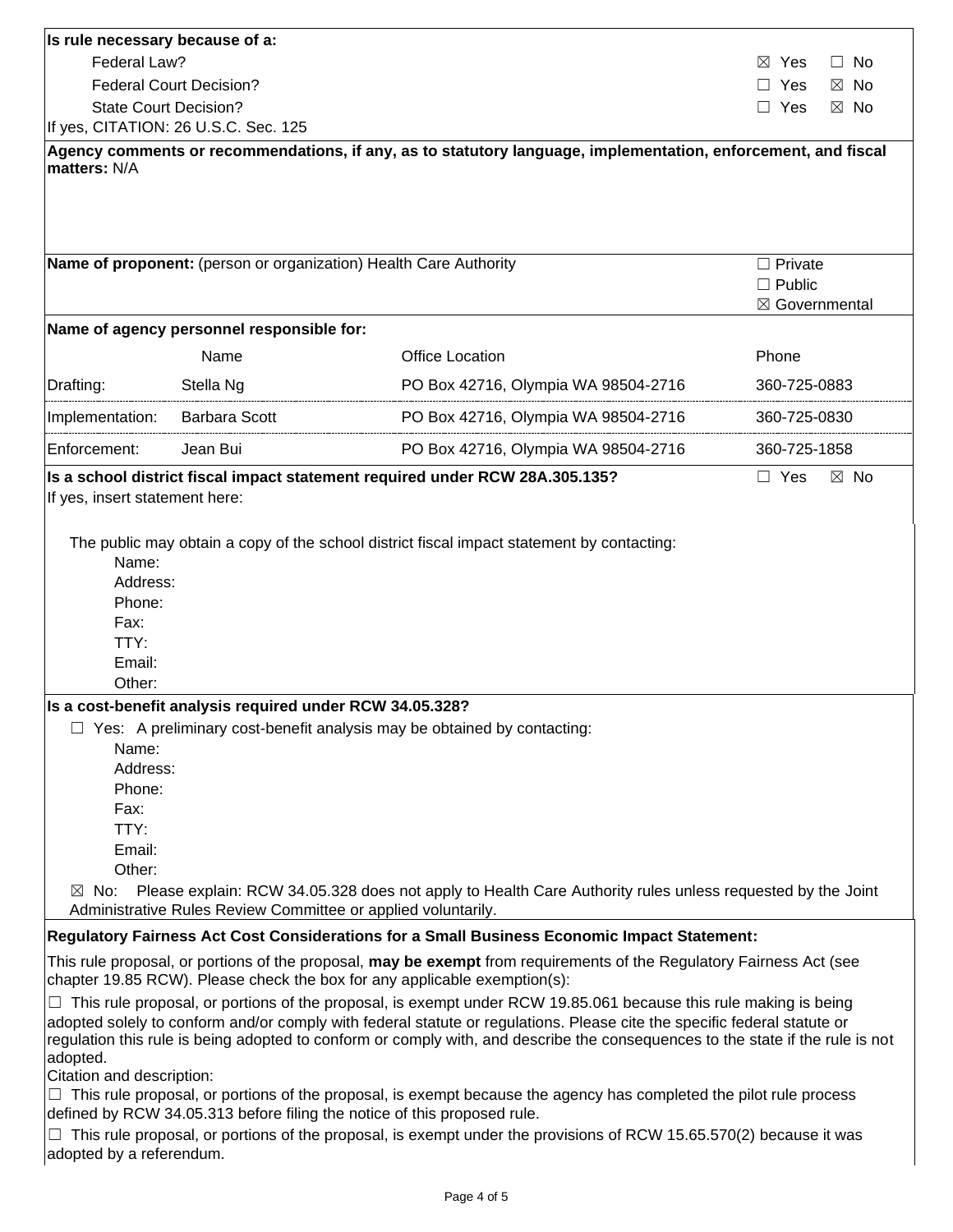|                                                                                                                                                                                                                                                                                                                                                                                                                                                                                                                                                    | This rule proposal, or portions of the proposal, is exempt under RCW 19.85.025(3). Check all that apply: |            |                                                                                                                          |  |  |  |  |
|----------------------------------------------------------------------------------------------------------------------------------------------------------------------------------------------------------------------------------------------------------------------------------------------------------------------------------------------------------------------------------------------------------------------------------------------------------------------------------------------------------------------------------------------------|----------------------------------------------------------------------------------------------------------|------------|--------------------------------------------------------------------------------------------------------------------------|--|--|--|--|
| $\Box$                                                                                                                                                                                                                                                                                                                                                                                                                                                                                                                                             | RCW 34.05.310 (4)(b)                                                                                     | $\Box$     | RCW 34.05.310 (4)(e)                                                                                                     |  |  |  |  |
|                                                                                                                                                                                                                                                                                                                                                                                                                                                                                                                                                    | (Internal government operations)                                                                         |            | (Dictated by statute)                                                                                                    |  |  |  |  |
| $\Box$                                                                                                                                                                                                                                                                                                                                                                                                                                                                                                                                             | RCW 34.05.310 (4)(c)                                                                                     |            | RCW 34.05.310 (4)(f)                                                                                                     |  |  |  |  |
|                                                                                                                                                                                                                                                                                                                                                                                                                                                                                                                                                    | (Incorporation by reference)                                                                             |            | (Set or adjust fees)                                                                                                     |  |  |  |  |
| $\Box$                                                                                                                                                                                                                                                                                                                                                                                                                                                                                                                                             | RCW 34.05.310 (4)(d)                                                                                     |            | RCW 34.05.310 (4)(g)                                                                                                     |  |  |  |  |
|                                                                                                                                                                                                                                                                                                                                                                                                                                                                                                                                                    | (Correct or clarify language)                                                                            |            | (i) Relating to agency hearings; or (ii) process                                                                         |  |  |  |  |
|                                                                                                                                                                                                                                                                                                                                                                                                                                                                                                                                                    |                                                                                                          |            | requirements for applying to an agency for a license<br>or permit)                                                       |  |  |  |  |
|                                                                                                                                                                                                                                                                                                                                                                                                                                                                                                                                                    | $\Box$ This rule proposal, or portions of the proposal, is exempt under RCW $\_\_\_\_\$ .                |            |                                                                                                                          |  |  |  |  |
|                                                                                                                                                                                                                                                                                                                                                                                                                                                                                                                                                    | Explanation of exemptions, if necessary:                                                                 |            |                                                                                                                          |  |  |  |  |
| <b>COMPLETE THIS SECTION ONLY IF NO EXEMPTION APPLIES</b>                                                                                                                                                                                                                                                                                                                                                                                                                                                                                          |                                                                                                          |            |                                                                                                                          |  |  |  |  |
|                                                                                                                                                                                                                                                                                                                                                                                                                                                                                                                                                    |                                                                                                          |            | If the proposed rule is not exempt, does it impose more-than-minor costs (as defined by RCW 19.85.020(2)) on businesses? |  |  |  |  |
| Briefly summarize the agency's analysis showing how costs were calculated. These rules do not apply to small<br>$\boxtimes$ No<br>businesses.<br>Calculations show the rule proposal likely imposes more-than-minor cost to businesses, and a small business<br>$\Box$ Yes<br>economic impact statement is required. Insert statement here:<br>The public may obtain a copy of the small business economic impact statement or the detailed cost calculations by<br>contacting:<br>Name:<br>Address:<br>Phone:<br>Fax:<br>TTY:<br>Email:<br>Other: |                                                                                                          |            |                                                                                                                          |  |  |  |  |
| Date: May 3, 2022                                                                                                                                                                                                                                                                                                                                                                                                                                                                                                                                  |                                                                                                          | Signature: |                                                                                                                          |  |  |  |  |
| <b>Name: Wendy Barcus</b>                                                                                                                                                                                                                                                                                                                                                                                                                                                                                                                          |                                                                                                          |            | Wendy Brown                                                                                                              |  |  |  |  |
| <b>Title: HCA Rules Coordinator</b>                                                                                                                                                                                                                                                                                                                                                                                                                                                                                                                |                                                                                                          |            |                                                                                                                          |  |  |  |  |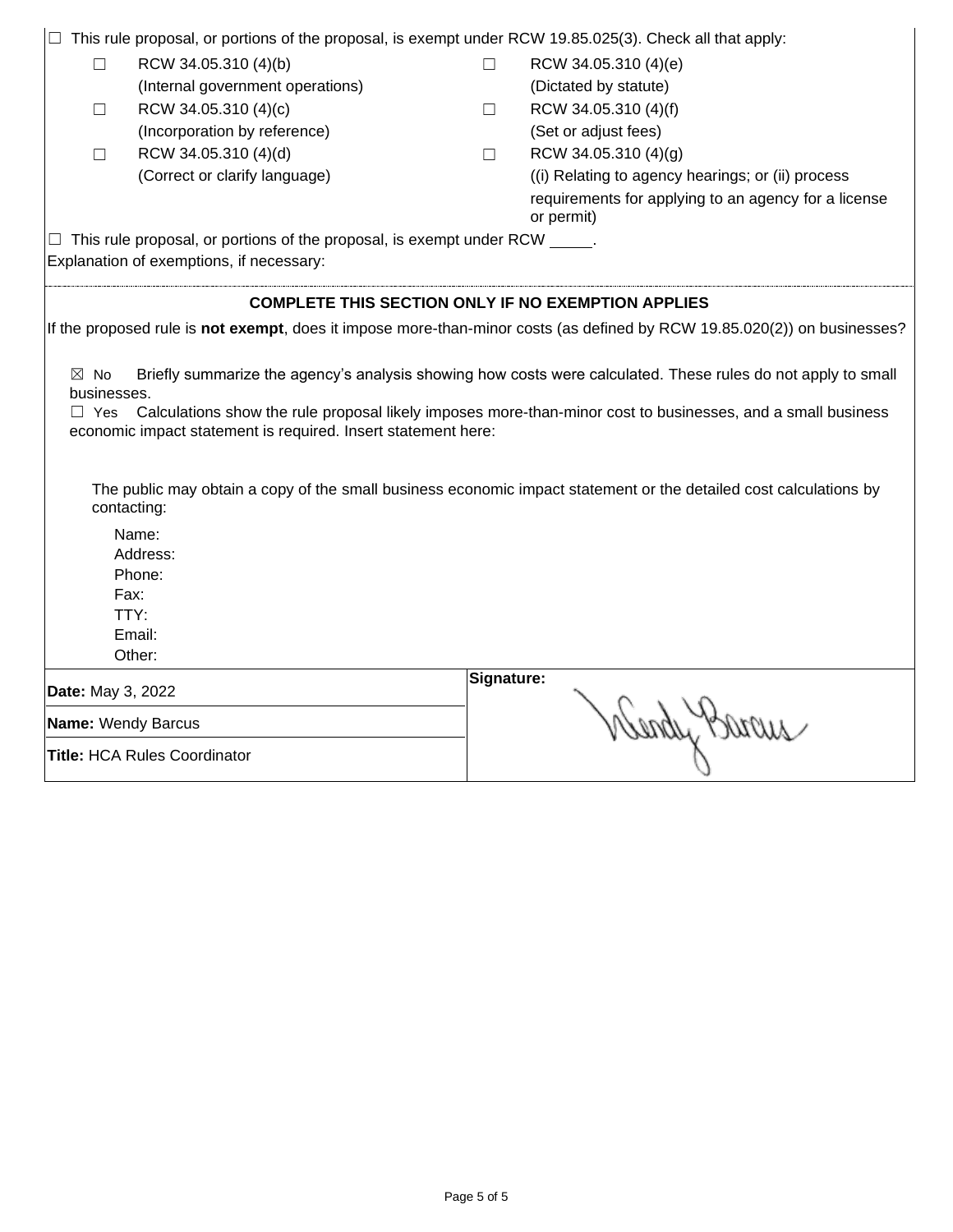AMENDATORY SECTION (Amending WSR 21-13-106, filed 6/18/21, effective 1/1/22)

**WAC 182-08-015 Definitions.** The following definitions apply throughout this chapter unless the context clearly indicates other meaning:

"Accidental death and dismemberment insurance" or "AD&D" means basic accidental death and dismemberment (AD&D) insurance paid for by the employing agency, as well as supplemental accidental death and dismemberment insurance offered to and paid for by employees for themselves and their dependents.

"Affordable Care Act" means the federal Patient Protection and Affordable Care Act, P.L. 111-148, as amended by the federal Health Care and Education Reconciliation Act of 2010, P.L. 111-152, or federal regulations or guidance issued under the Affordable Care Act.

"Annual open enrollment" means an annual event set aside for a period of time by the HCA when subscribers may make changes to their health plan enrollment and salary reduction elections for the following plan year. During the annual open enrollment, subscribers may transfer from one health plan to another, enroll or remove dependents from coverage, enroll in coverage, or waive enrollment (see definition of "waive" in this section). Employees eligible to participate in the salary reduction plan may enroll in or change their election under the dependent care assistance program (DCAP) ( $(e<sub>r</sub>)$ ), the medical flexible spending arrangement (FSA), or limited purpose FSA. They may also enroll in or opt out of the premium payment plan.

"Authority" or "HCA" means the Washington state health care authority.

"Board" means the public employees benefits board established under provisions of RCW 41.05.055.

"Calendar days" or "days" means all days including Saturdays, Sundays, and all state legal holidays as set forth in RCW 1.16.050.

"Consolidated Omnibus Budget Reconciliation Act" or "COBRA" means continuation coverage as administered under 42 U.S.C. Secs. 300bb-1 through 300bb-8.

"Continuation coverage" means the temporary continuation of PEBB benefits available to enrollees under the Consolidated Omnibus Budget Reconciliation Act (COBRA), 42 U.S.C. Secs. 300bb-1 through 300bb-8, the Uniformed Services Employment and Reemployment Rights Act (USERRA), 38 U.S.C. Secs. 4301 through 4335, or the public employees benefits board's policies.

"Contracted vendor" means any person, persons, or entity under contract or agreement with the HCA to provide goods or services for the provision or administration of PEBB benefits. The term "contracted vendor" includes subcontractors of the HCA and subcontractors of any person, persons, or entity under contract or agreement with the HCA that provide goods or services for the provision or administration of PEBB benefits.

"Creditable coverage" means coverage that meets the definition of "creditable coverage" under RCW 48.66.020 (13)(a) and includes payment of medical and hospital benefits.

"Defer" means to postpone enrollment or interrupt enrollment in PEBB insurance coverage by a retiree or an eligible survivor.

"Dependent" means a person who meets eligibility requirements in WAC 182-12-260, except that "surviving spouses, state registered do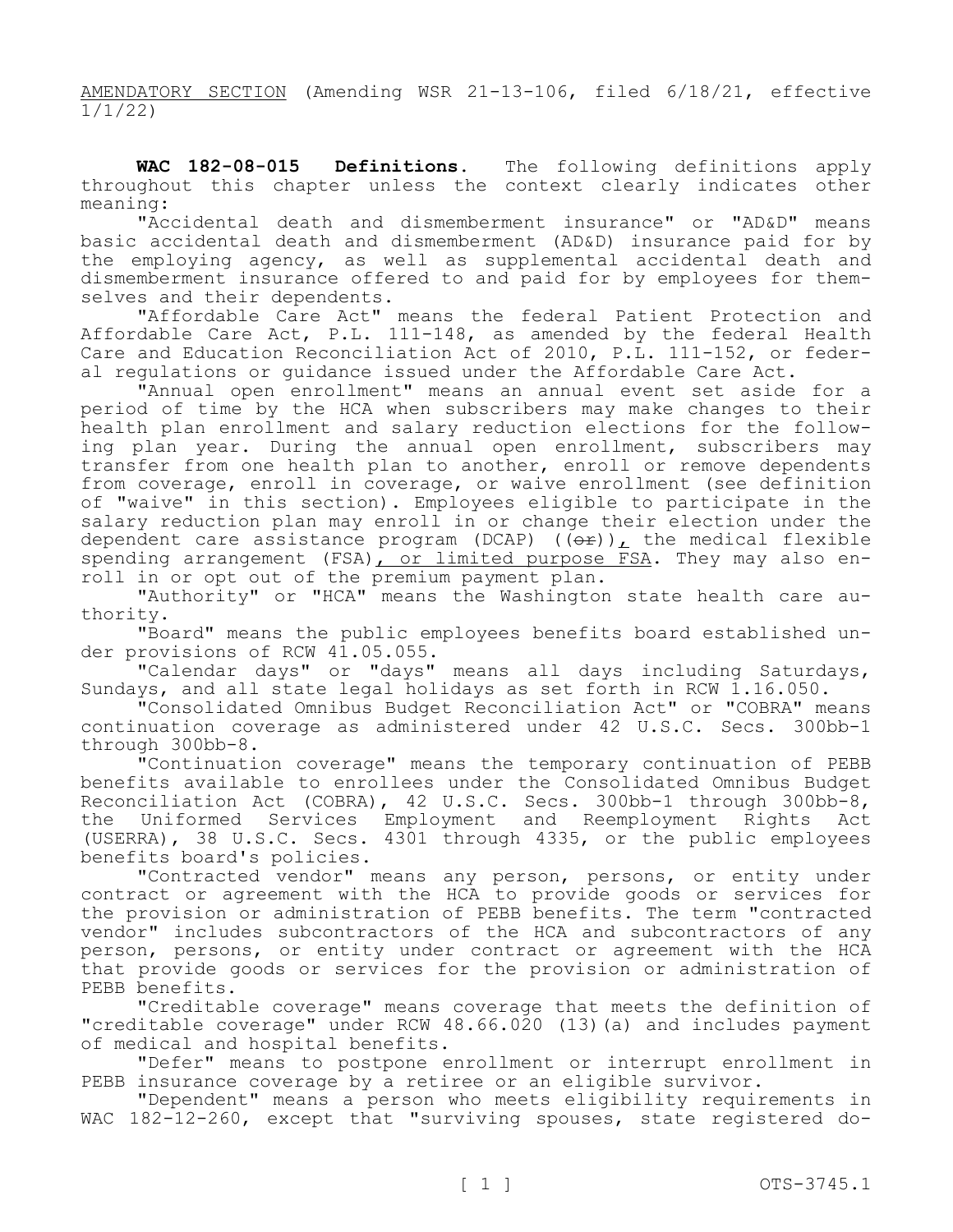mestic partners, and dependent children" of emergency service personnel who are killed in the line of duty is defined in WAC 182-12-250.

"Dependent care assistance program" or "DCAP" means a benefit plan whereby employees may pay for certain employment related dependent care with pretax dollars as provided in the salary reduction plan under chapter 41.05 RCW pursuant to 26 U.S.C. Sec. 129 or other sections of the Internal Revenue Code.

"Director" means the director of the authority.

"Documents" means papers, letters, writings, electronic mail, electronic files, or other printed or written items.

"Employee" for the public employees benefits board program includes all employees of the state, whether or not covered by civil service; elected and appointed officials of the executive branch of government, including full-time members of boards, commissions, or committees; justices of the supreme court and judges of the court of appeals and the superior courts; and members of the state legislature. Pursuant to contractual agreement with the authority, "employee" may also include: (a) Employees of a county, municipality, or other political subdivision of the state and members of the legislative authority of any county, city, or town who are elected to office after February 20, 1970, if the legislative authority of the county, municipality, or other political subdivision of the state submits application materials to the authority to provide any of its insurance programs by contract with the authority, as provided in RCW 41.04.205 and 41.05.021 (1)(q); (b) employees of employee organizations representing state civil service employees, at the option of each such employee organization; (c) through December 31, 2019, employees of a school district or represented employees of an educational service district if the authority agrees to provide any of the school districts' or educational service districts' insurance programs by contract with the authority as provided in RCW 28A.400.350; (d) employees of a tribal government, if the governing body of the tribal government seeks and receives the approval of the authority to provide any of its insurance programs by contract with the authority, as provided in RCW  $41.05.021$  (1)(f) and (g); (e) employees of the Washington health benefit exchange if the governing board of the exchange established in RCW 43.71.020 seeks and receives approval of the authority to provide any of its insurance programs by contract with the authority, as provided in RCW 41.05.021 (1)(g) and  $(n)$ ; (f) through December 31, 2019, employees of a charter school established under chapter 28A.710 RCW; and (q) through December 31, 2023, nonrepresented employees of an educational service district. "Employee" does not include: Adult family home providers; unpaid volunteers; patients of state hospitals; inmates; employees of the Washington state convention and trade center as provided in RCW 41.05.110; students of institutions of higher education as determined by their institution; and any others not expressly defined as employees under RCW 41.05.011 or by the authority under this chapter.

"Employer" for the public employees benefits board program means the state of Washington.

"Employer-based group health plan" means group medical and group dental related to a current employment relationship. It does not include medical or dental coverage available to retired employees, individual market medical or dental coverage, or government-sponsored programs such as medicare or medicaid.

"Employer-based group medical" means group medical related to a current employment relationship. It does not include medical coverage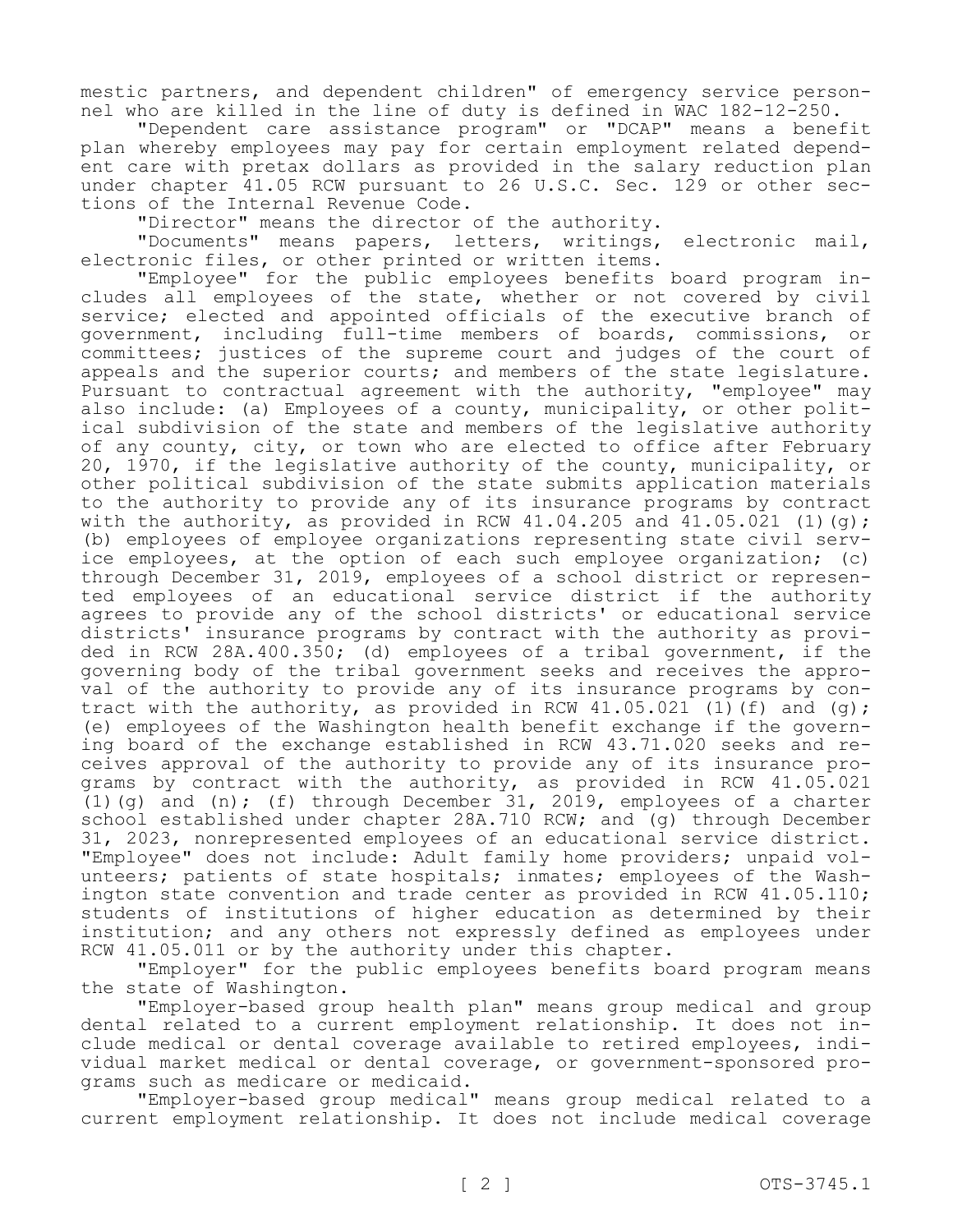available to retired employees, individual market medical coverage, or government-sponsored programs such as medicare or medicaid.

"Employer contribution" means the funding amount paid to the HCA by a state agency or employer group for its eligible employees as described under WAC 182-12-114 and 182-12-131.

"Employer group" means those counties, municipalities, political subdivisions, the Washington health benefit exchange, tribal governments, employee organizations representing state civil service employees, and through December 31, 2019, school districts and charter schools, and through December 31, 2023, educational service districts obtaining employee benefits through a contractual agreement with the authority to participate in benefit plans developed by the public employees benefits board as described in WAC 182-08-245.

"Employer group rate surcharge" means the rate surcharge described in RCW 41.05.050(2).

"Employer-paid coverage" means PEBB insurance coverage for which an employer contribution is made by a state agency or an employer group for employees eligible under WAC 182-12-114 and 182-12-131. It also means SEBB insurance coverage for which an employer contribution is made by a SEBB organization, or basic benefits described in RCW 28A.400.270(1) for which an employer contribution is made by an educational service district.

"Employing agency" for the public employees benefits board program means a division, department, or separate agency of state government, including an institution of higher education; a county, municipality, or other political subdivision; and a tribal government covered by chapter 41.05 RCW.

"Enrollee" means a person who meets all eligibility requirements defined in chapter 182-12 WAC, who is enrolled in PEBB benefits, and for whom applicable premium payments have been made.

"Exchange" means the Washington health benefit exchange established in RCW 43.71.020, and any other health benefit exchange established under the Affordable Care Act.

"Exchange coverage" means coverage offered by a qualified health plan through an exchange.

"Faculty" means an academic employee of an institution of higher education whose workload is not defined by work hours but whose appointment, workload, and duties directly serve the institution's academic mission, as determined under the authority of its enabling statutes, its governing body, and any applicable collective bargaining agreement.

"Forms" or "form" means both paper forms and forms completed electronically.

"Health plan" means a plan offering medical or dental, or both, developed by the board and provided by a contracted vendor or self-insured plans administered by the HCA.

"Insignificant shortfall" means a premium balance owed that is less than or equal to the lesser of \$50 or ((ten)) 10 percent of the premium required by the health plan as described in Treasury Regulation 26 C.F.R. 54.4980B-8.

"Institutions of higher education" means the state public research universities, the public regional universities, The Evergreen State College, the community and technical colleges, and the state board for community and technical colleges.

"Large claim" means a claim for more than \$25,000 in allowed costs for services in a quarter.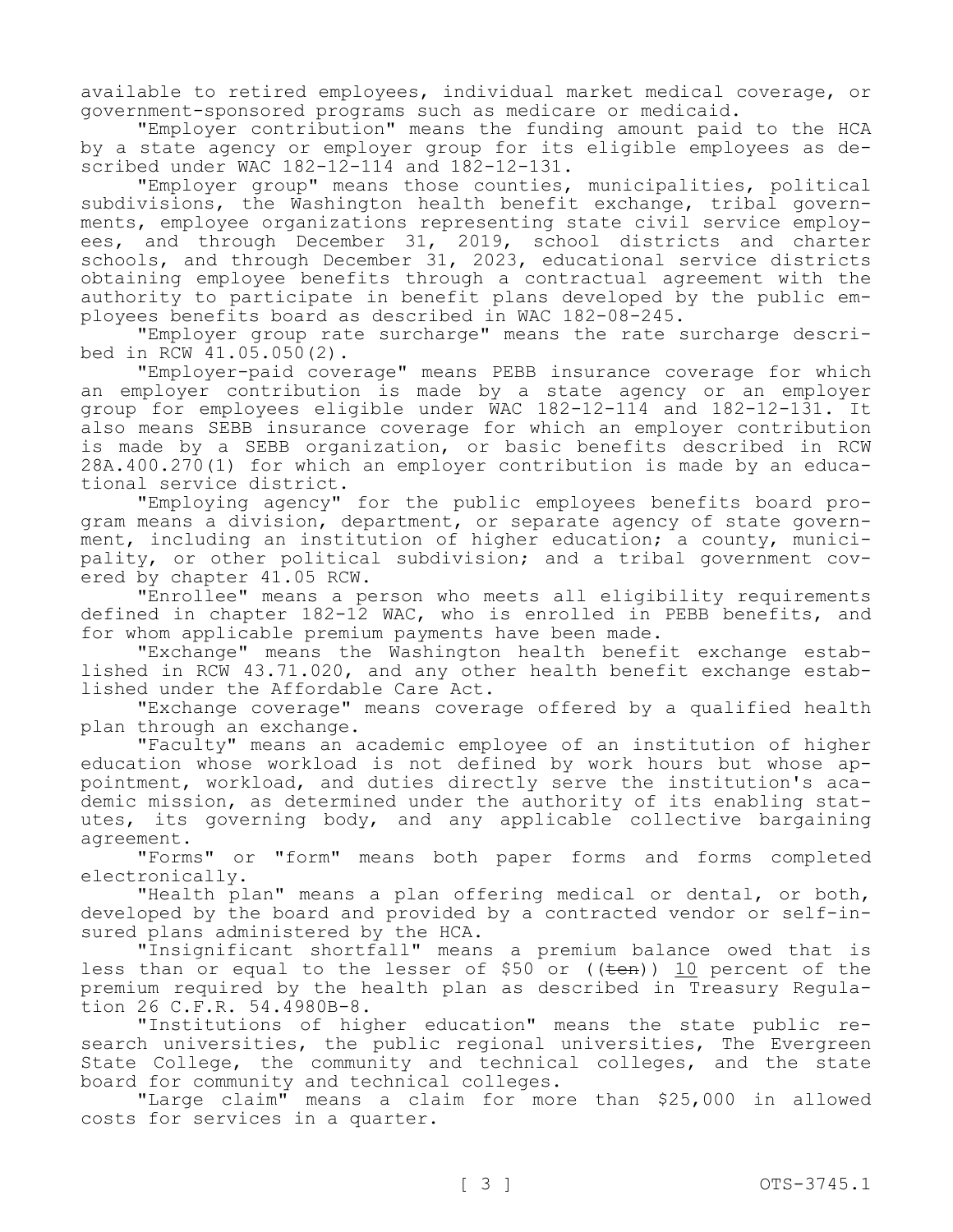"Layoff," for purposes of this chapter, means a change in employment status due to an employer's lack of funds or an employer's organizational change.

"Life insurance" means basic life insurance paid for by the employing agency, as well as supplemental life insurance or supplemental dependent life insurance offered to and paid for by employees for themselves and their dependents. Life insurance for eligible retirees includes retiree term life insurance offered to and paid for by retirees.

"Limited purpose flexible spending arrangement" or "limited purpose FSA" means a benefit plan whereby eligible state employees may reduce their salary before taxes to pay for dental and vision expenses not reimbursed by insurance as provided in the salary reduction plan established under chapter 41.05 RCW pursuant to 26 U.S.C. Sec. 125 or other sections of the Internal Revenue Code.

"Long-term disability insurance" or "LTD insurance" means employer-paid long-term disability insurance and employee-paid long-term disability insurance offered by the PEBB program.

"Medical flexible spending arrangement" or "medical FSA" means a benefit plan whereby eligible state employees may reduce their salary before taxes to pay for medical expenses not reimbursed by insurance as provided in the salary reduction plan established under chapter 41.05 RCW pursuant to 26 U.S.C. Sec. 125 or other sections of the Internal Revenue Code.

"Ongoing large claim" means a claim where the patient is expected to need ongoing case management into the next quarter for which the expected allowed cost is greater than \$25,000 in the quarter.

"PEBB" means the public employees benefits board.

"PEBB benefits" means one or more insurance coverages or other employee benefits administered by the PEBB program within the health care authority.

"PEBB insurance coverage" means any health plan, life insurance, accidental death and dismemberment insurance, long-term disability (LTD) insurance, long-term care insurance, or property and casualty insurance administered as a PEBB benefit.

"PEBB program" means the program within the HCA that administers insurance and other benefits for eligible employees (as described in WAC 182-12-114), eligible retired employees (as described in WAC 182-12-171, 182-12-180, and 182-12-211), eligible survivors (as described in WAC 182-12-180, 182-12-250, and  $182-12-265$ ), eligible dependents (as described in WAC 182-12-250 and 182-12-260) and others as defined in RCW 41.05.011.

"Plan year" means the time period established by the authority.

"Premium payment plan" means a benefit plan whereby public employees may pay their share of group health plan premiums with pretax dollars as provided in the salary reduction plan under chapter 41.05 RCW pursuant to 26 U.S.C. Sec. 125 or other sections of the Internal Revenue Code.

"Premium surcharge" means a payment required from a subscriber, in addition to the subscriber's medical premium contribution, due to an enrollee's tobacco use or an enrolled subscriber's spouse or state registered domestic partner choosing not to enroll in their employerbased group medical when:

• The spouse's or state registered domestic partner's share of the medical premium is less than  $( (nintety-five) ) 95$  percent of the additional cost an employee would be required to pay to enroll a spouse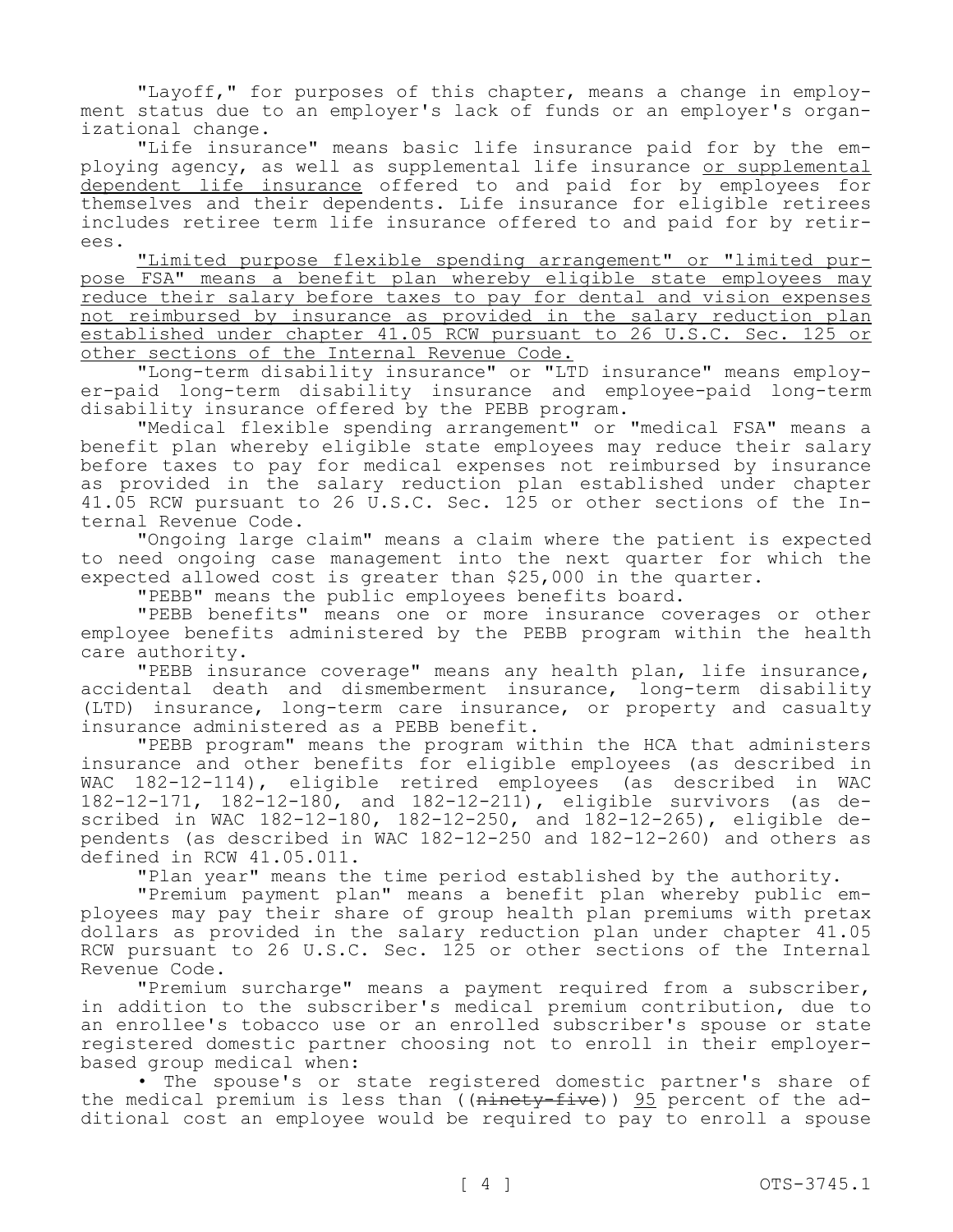or state registered domestic partner in the public employees benefits board (PEBB) Uniform Medical Plan (UMP) Classic; and

• The benefits have an actuarial value of at least ((ninetyfive)) 95 percent of the actuarial value of PEBB UMP Classic benefits. "Public employee" has the same meaning as employee.

"Qualified health plan" means a medical plan that is certified to be offered through an exchange.

"Salary reduction plan" means a benefit plan whereby public employees may agree to a reduction of salary on a pretax basis to participate in the dependent care assistance program, medical flexible spending arrangement, limited purpose flexible spending arrangement, or premium payment plan offered pursuant to 26 U.S.C. Sec. 125 or other sections of the Internal Revenue Code.

"Special open enrollment" means a period of time when subscribers may make changes to their health plan enrollment and salary reduction elections outside of the annual open enrollment period when specific life events occur. During the special open enrollment subscribers may change health plans and enroll or remove dependents from coverage. Additionally, employees may enroll in or waive enrollment (see definition of "waive" in this section). Employees eligible to participate in the salary reduction plan may enroll in or revoke their election under the DCAP, medical FSA, limited purpose FSA, or the premium payment plan and make a new election. For special open enrollment events related to specific PEBB benefits, see WAC 182-08-198, 182-08-199, 182-12-128, and 182-12-262.

"State agency" means an office, department, board, commission, institution, or other separate unit or division, however designated, of the state government. It includes the legislature, executive branch, and agencies or courts within the judicial branch, as well as institutions of higher education and any unit of state government established by law.

"State registered domestic partner" has the same meaning as defined in RCW 26.60.020(1) and substantially equivalent legal unions from other jurisdictions as defined in RCW 26.60.090.

"Subscriber" means the employee, retiree, continuation coverage enrollee, or survivor who has been determined eligible by the PEBB program, employer group, or state agency, is enrolled in PEBB benefits, and is the individual to whom the PEBB program and contracted vendors will issue all notices, information, requests, and premium bills on behalf of an enrollee.

"Supplemental coverage" means any life insurance or accidental death and dismemberment (AD&D) insurance coverage purchased by the employee in addition to the coverage provided by the employing agency.

"Tobacco products" means any product made with or derived from tobacco that is intended for human consumption, including any component, part, or accessory of a tobacco product. This includes, but is not limited to, cigars, cigarettes, pipe tobacco, chewing tobacco, snuff, and other tobacco products. It does not include e-cigarettes or United States Food and Drug Administration (FDA) approved quit aids.

"Tobacco use" means any use of tobacco products within the past two months. Tobacco use, however, does not include the religious or ceremonial use of tobacco.

"Tribal government" means an Indian tribal government as defined in Section 3(32) of the Employee Retirement Income Security Act of 1974 (ERISA), as amended, or an agency or instrumentality of the tribal government, that has government offices principally located in this state.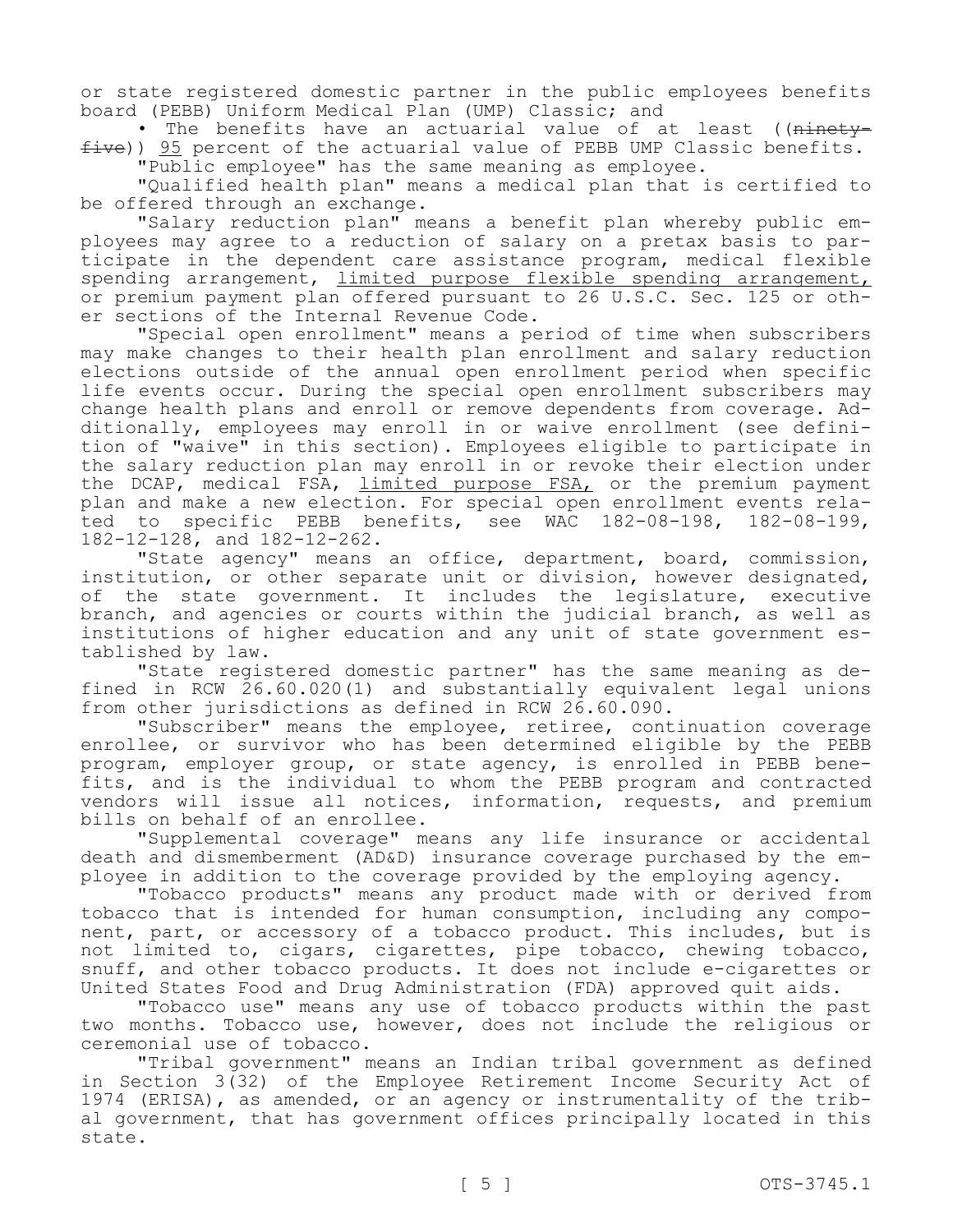"Waive" means an eligible employee affirmatively declining enrollment in PEBB medical because the employee is enrolled in other employer-based group medical, a TRICARE plan, or medicare as allowed under WAC 182-12-128. An employee on approved educational leave who obtains another employer-based group health plan may waive enrollment as allowed under WAC 182-12-136. An employee may waive enrollment in PEBB medical to enroll in SEBB medical only if they are enrolled in SEBB dental and SEBB vision. An employee who waives enrollment in PEBB medical to enroll in SEBB medical also waives enrollment in PEBB dental.

AMENDATORY SECTION (Amending WSR 21-13-103, filed 6/18/21, effective 1/1/22)

**WAC 182-08-180 Premium payments and premium refunds.** Public employees benefits board (PEBB) insurance coverage premiums and applicable premium surcharges for all subscribers are due as described in this section, except when an employing agency is correcting its enrollment error as described in WAC 182-08-187 (4) or (5).

(1) **Premium payments.** PEBB insurance coverage premiums and applicable premium surcharges for all subscribers become due the first of the month in which PEBB insurance coverage is effective.

Premiums and applicable premium surcharges are due from the subscriber for the entire month of PEBB insurance coverage and will not be prorated during any month.

(a) For subscribers not eligible for the employer contribution that are electing to enroll in PEBB retiree insurance coverage as described in WAC 182-12-171 (1)(a), 182-12-180 (3)(a), 182-12-200 (3)(a) or (b), 182-12-205 (6) or (7), 182-12-211, and 182-12-265; or electing to enroll in continuation coverage as described in WAC 182-12-133, 182-12-141, 182-12-142, 182-12-146, 182-12-148, and 182-12-270, the first premium payment and applicable premium surcharges are due to the health care authority (HCA) or the contracted vendor no later than ((forty-five)) 45 days after the election period ends as described within the Washington Administrative Code applicable to the subscriber. Premiums and applicable premium surcharges associated with continuing PEBB medical must be made to the HCA as well as premiums associated with continuing PEBB dental or long-term disability (LTD) insurance coverage. Any medicare part D late enrollment penalty associated with the medicare advantage-prescription drug plan must be made to the contracted vendor. Premiums associated with life insurance and accidental death and dismemberment (AD&D) insurance coverage must be made to the contracted vendor. Following the first premium payment, premiums and applicable premium surcharges must be paid as premiums become due.

(b) For employees who are eligible for the employer contribution, premiums and applicable premium surcharges are due to the employing agency or contracted vendor. If an employee elects supplemental coverage or employee-paid LTD insurance, or is enrolled in employee-paid LTD insurance as described in WAC 182-08-197 (1) (a) or (3) (a), or is enrolled in employee-paid LTD insurance as described in WAC 182-08-197 (1)(b), the employee is responsible for payment of premiums from the month that the supplemental coverage or employee-paid LTD insurance begins.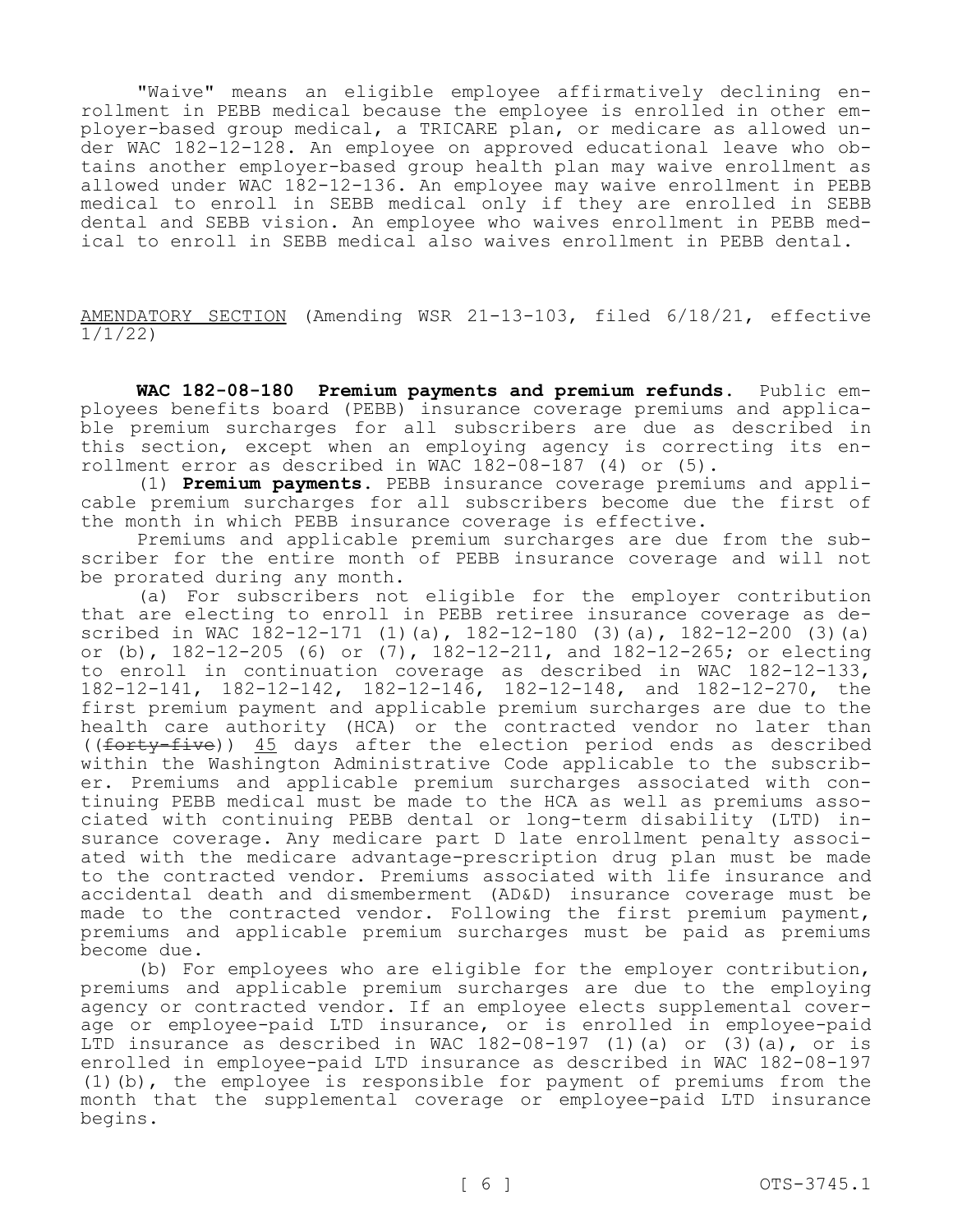**Exception:** An employee who is on a leave of absence and maintains eligibility for the employer contribution, will have their premiums waived for their employee-paid LTD insurance for the first 90 days. For this purpose, "leave of absence" is defined as a paid or unpaid temporary or indefinite administrative leave, involuntary leave, sick leave, or insurance continued under the federal Family and Medical Leave Act, or paid family and medical leave program as described in WAC 182-12-138.

(c) Unpaid or underpaid premiums or applicable premium surcharges for all subscribers must be paid, and are due from the employing agency, subscriber, or a subscriber's legal representative to the HCA or contacted vendor. For subscribers not eligible for the employer contribution, monthly premiums or applicable premium surcharges that remain unpaid for ((<del>thirty</del>)) 30 days will be considered delinquent. A subscriber is allowed a grace period of  $((\text{thirty}))$  30 days from the date the monthly premiums or applicable premium surcharges become delinquent to pay the unpaid premium balance or applicable premium surcharges. If a subscriber's monthly premiums or applicable premium surcharges remain unpaid for  $((s+1)(s+1)(s+2))$  60 days from the original due date, the subscriber's PEBB insurance coverage will be terminated retroactive to the last day of the month for which the monthly premiums and any applicable premium surcharges were paid. If it is determined by the HCA that payment of the unpaid balance in a lump sum would be considered a hardship, the HCA may develop a reasonable payment plan of up to (( $t$ welve)) 12 months in duration with the subscriber or the subscriber's legal representative upon request.

**Exception:** For a subscriber enrolled in a medicare advantage or a medicare advantage-prescription drug plan a notice will be sent to them notifying them that they are delinquent on their monthly premiums and that the enrollment will be terminated prospectively to the end of the month after the notice is sent.

(d) Monthly premiums or applicable premium surcharges due from a subscriber who is not eligible for the employer contribution will be considered unpaid if one of the following occurs:

(i) No payment of premiums or applicable premium surcharges are received by the HCA or contracted vendor and the monthly premiums or applicable premium surcharges remain unpaid for ((thirty)) 30 days; or

(ii) Premium payments or applicable premium surcharges received by the HCA or contracted vendor are underpaid by an amount greater than an insignificant shortfall and the monthly premiums or applicable premium surcharges remain underpaid for ((thirty)) 30 days past the date the monthly premiums or applicable premium surcharges were due.

(2) **Premium refunds.** PEBB insurance coverage premiums and applicable premium surcharges will be refunded using the following methods:

(a) When a subscriber submits an enrollment change affecting subscriber or dependent eligibility, HCA may allow up to three months of accounting adjustments. HCA will refund to the individual or the employing agency any excess premiums and applicable premium surcharges paid during the ((sixty)) 60 day adjustment period, except as indicated in WAC 182-12-148(5).

(b) If a PEBB subscriber, dependent, or beneficiary submits a written appeal as described in WAC 182-16-2010, and provides clear and convincing evidence of extraordinary circumstances, such that the subscriber could not timely submit the necessary information to accomplish an allowable enrollment change within ((<del>sixty</del>)) <u>60</u> days after the event that created a change of premiums, the PEBB director, the PEBB director's designee, or the PEBB appeals unit may:

(i) Approve a refund of premiums and applicable premium surcharges which does not exceed ( $(\text{twelve})$ ) 12 months of premiums; and

(ii) Approve the enrollment change that was originally requested and which forms the basis for the refund.

(c) If a federal government entity determines that an enrollee is retroactively enrolled in coverage (for example, medicare) the subscriber or beneficiary may be eligible for a refund of premiums and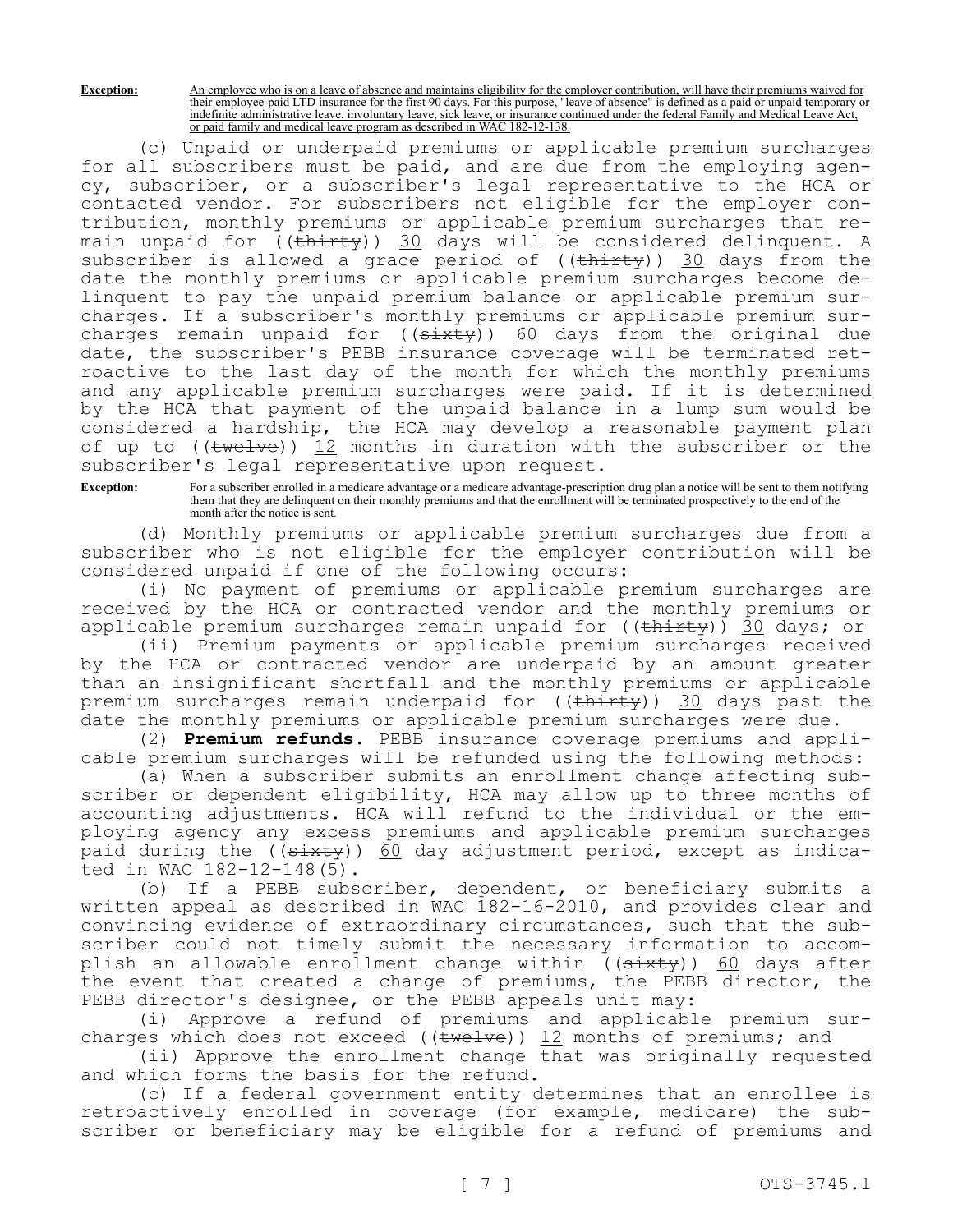applicable premium surcharges paid during the time they were enrolled under the federal program if approved by the PEBB director or the PEBB director's designee.

(d) HCA errors will be corrected by returning all excess premiums and applicable premium surcharges paid by the employing agency, subscriber, or beneficiary.

(e) Employing agency errors will be corrected by returning all excess premiums and applicable premium surcharges paid by the employee or beneficiary as described in WAC  $182-08-187$  (4) and  $(5)$ .

AMENDATORY SECTION (Amending WSR 21-13-103, filed 6/18/21, effective 1/1/22)

**WAC 182-08-187 How do employing agencies and contracted vendors correct enrollment errors and is there a limit on retroactive enrollment?** (1) An employing agency or contracted vendor that makes one or more of the following enrollment errors must correct the error as described in subsections (2) through (5) of this section.

(a) Failure to timely notify an employee of their eligibility for public employee benefits board (PEBB) benefits and the employer contribution as described in WAC 182-12-113(2);

(b) Failure to enroll the employee and their dependents in PEBB benefits as elected by the employee, if the elections were timely;

(c) Failure to enroll an employee and their dependents in PEBB benefits as described in WAC  $182-08-197$  (1)(b);

(d) Failure to accurately reflect an employee's premium surcharge attestation on the employee's account;

(e) Enrolling an employee or their dependent in PEBB insurance coverage when they are not eligible as described in WAC 182-12-114 or 182-12-260 and it is clear there was no fraud or intentional misrepresentation by the employee involved; or

(f) Providing incorrect information regarding PEBB benefits to the employee that they relied upon.

(2) The employing agency or the applicable contracted vendor must enroll the employee and the employee's dependents, as elected, or terminate enrollment in PEBB benefits as described in subsection (3) of this section, reconcile premium payments and applicable premium surcharges as described in subsection (4) of this section, and provide recourse as described in subsection (5) of this section.

(3) **Enrollment or termination.**

(a) PEBB medical and dental enrollment is effective ( $a<sup>t</sup>$  a minimum)) the first day of the month following the date the enrollment error is identified, unless the authority determines additional recourse is warranted, as described in subsection (5) of this section. If the enrollment error is identified on the first day of the month, the enrollment correction is effective that day;

(b) Basic life, basic accidental death and dismemberment (AD&D), employer-paid long-term disability (LTD) insurance, and employee-paid LTD insurance (unless the employee declines the employee-paid LTD insurance as described in WAC 182-08-197(1)) enrollment is retroactive to the first day of the month following the day the employee became newly eligible, or the first day of the month the employee regained eligibility, as described in WAC 182-08-197. If the employee became newly eligible on the first working day of a month, basic life, basic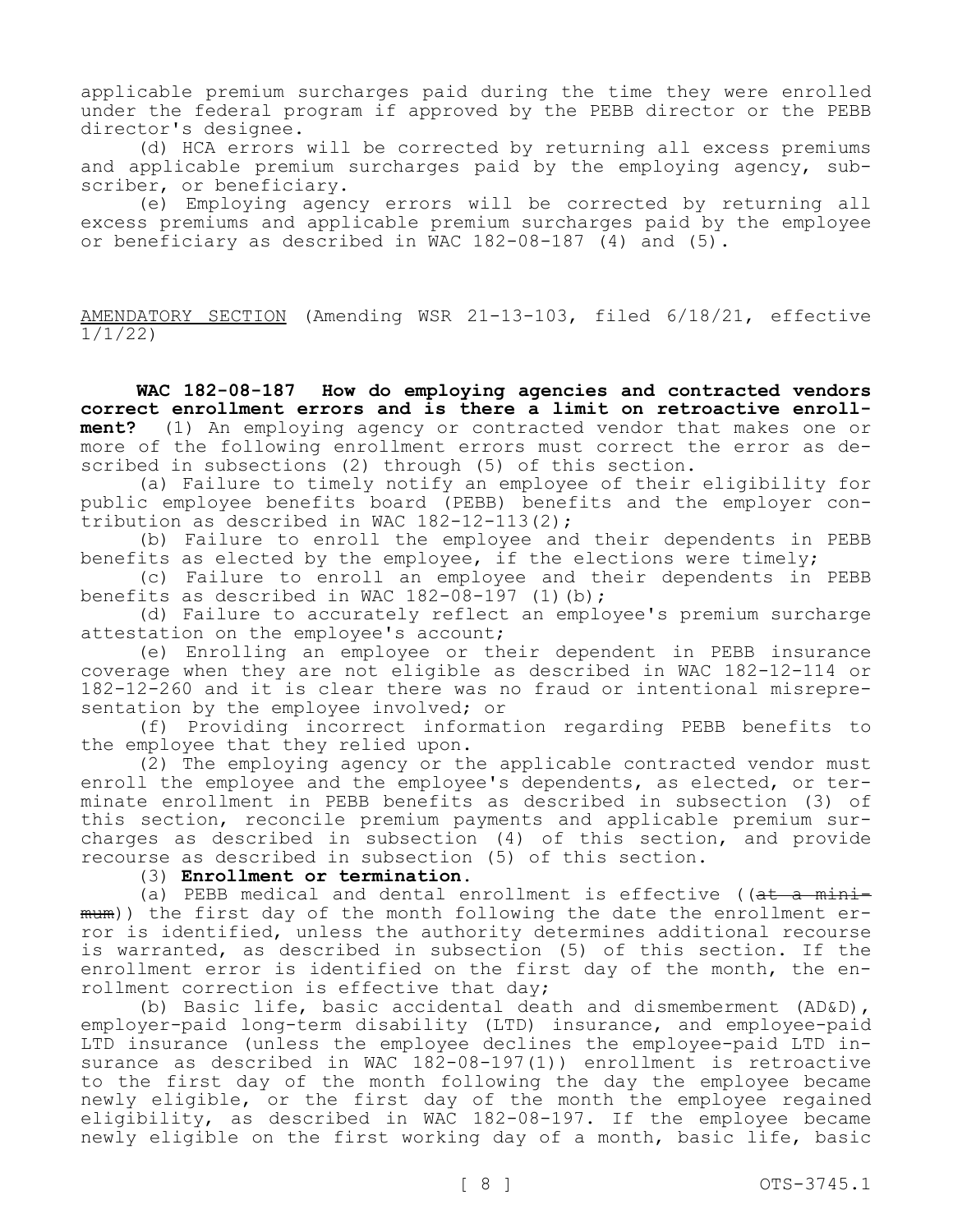AD&D, employer-paid LTD insurance, and employee-paid LTD insurance begin on that date;

(c) Supplemental life, supplemental AD&D, and employee-paid LTD insurance enrollment is retroactive to the first day of the month following the day the employee became newly eligible if the employee elects to enroll in this coverage (or if previously elected, the first of the month following the signature date on the employee's application for this coverage). If an employing agency enrollment error occurred when the employee regained eligibility for the employer contribution following a period of leave as described in WAC 182-08-197(3):

(i) Supplemental life, supplemental AD&D, and employee-paid LTD insurance is enrolled the first day of the month the employee regained eligibility, at the same level of coverage the employee continued during the period of leave, without evidence of insurability.

(ii) If the employee was not eligible to continue employee-paid LTD insurance during the period of leave as described in WAC 182-12-133, employee-paid LTD insurance is reinstated the first day of the month the employee regained eligibility, to the level of coverage the employee was enrolled in prior to the period of leave, without evidence of insurability.

(iii) If the employee was eligible to continue supplemental life insurance, supplemental AD&D insurance, and employee-paid LTD insurance under the period of leave but did not, the employee must provide evidence of insurability and receive approval from the contracted vendor.

(d) If the employee is eligible and elects (or elected) to enroll in the medical flexible spending arrangement (FSA), limited purpose FSA, or dependent care assistance program (DCAP), enrollment is limited to ((sixty)) 60 days prior to the date enrollment is processed, but not earlier than the current plan year. If an employee was not enrolled in a medical FSA, limited purpose FSA, or DCAP as elected, the employee may either participate at the amount originally elected with a corresponding increase in contributions for the balance of the plan year, or participate at a reduced amount for the plan year by maintaining the per-pay period contribution in effect;

(e) If the employee or their dependent was not eligible but still enrolled as described in subsection (1)(e) of this section, the employee's or their dependent's PEBB benefits will be terminated prospectively effective as of the last day of the month.

#### (4) **Premium payments.**

(a) The employing agency must remit to the authority the employer contribution and the employee contribution for health plan premiums, applicable premium surcharges, basic life, basic AD&D, and employerpaid LTD starting the date PEBB benefits begins as described in subsections (3) and (5)(a)(i) of this section. If a state agency failed to notify a newly eligible employee of their eligibility for PEBB benefits, the state agency may only collect the employee contribution for health plan premiums and applicable premium surcharges for coverage for the months after the employee was notified.

(b) When an employing agency fails to correctly enroll the amount of employee-paid LTD insurance elected by the employee, premiums will be corrected as follows:

(i) When additional premiums are due to the authority, the employee is responsible for premiums for the most recent ((twenty-four)) 24 months of coverage. The employing agency is responsible for additional months of premiums.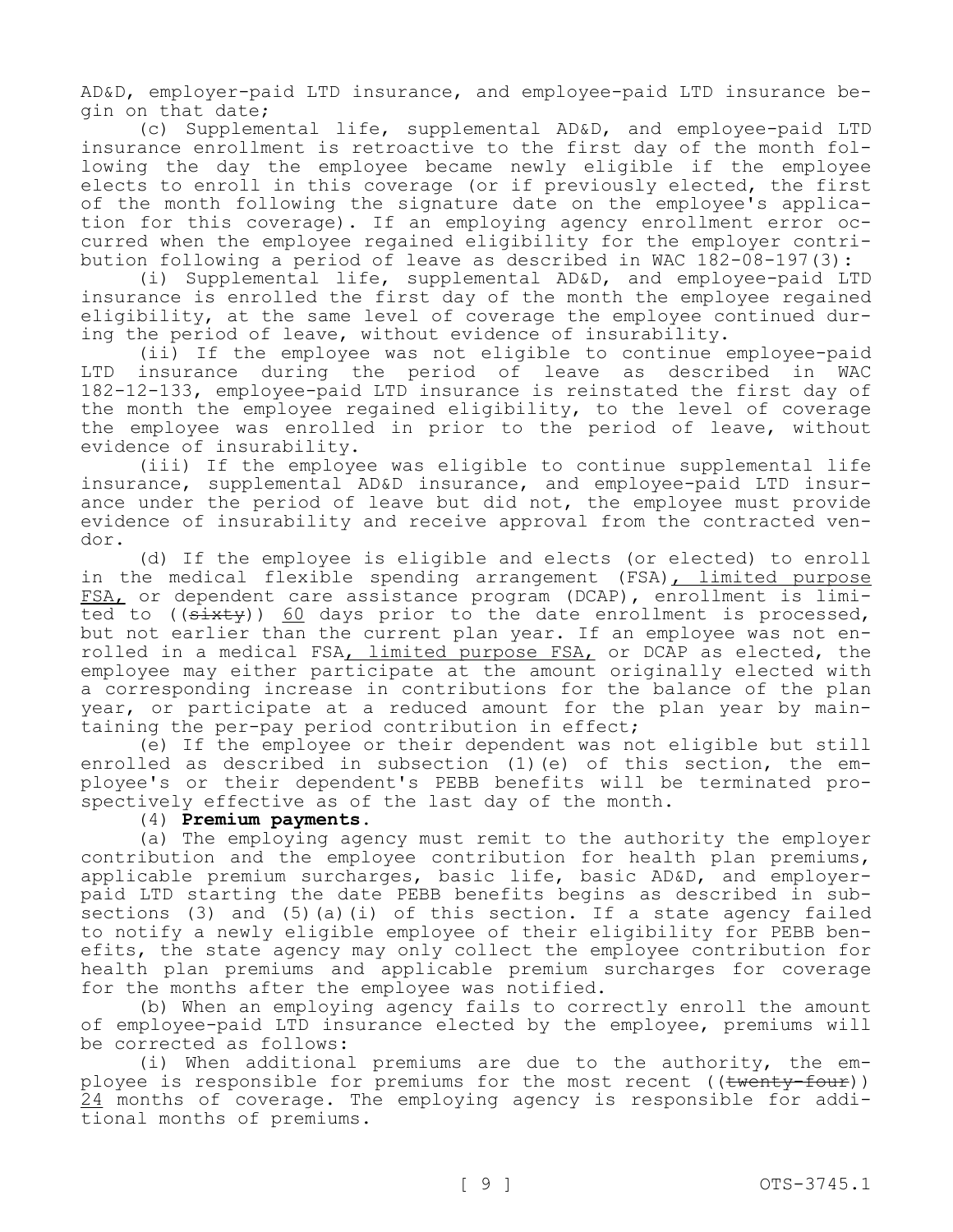(ii) When a premium refund is due to the employee, the LTD insurance contracted vendor is responsible for premium refunds for the most recent (( $t$ wenty-four)) 24 months of coverage. The employing agency is responsible for additional months of premium refund.

(c) When an employing agency mistakenly enrolls an employee or their dependent as described in subsection (1)(e) of this section, premiums and any applicable premium surcharges will be refunded by the employing agency to the employee without rescinding the insurance coverage.

(5) **Recourse.**

(a) Employee eligibility for PEBB benefits begins on the first day of the month following the date eligibility is established as described in WAC 182-12-114. Dependent eligibility is described in WAC 182-12-260, and dependent enrollment is described in WAC 182-12-262. When retroactive correction of an enrollment error is limited as described in subsection  $(3)(b)$ ,  $(c)$  and  $(d)$  of this section, the employing agency must work with the employee, and receive approval from the authority, to implement retroactive PEBB benefits within the following parameters:

(i) Retroactive enrollment in a PEBB insurance coverage;

(ii) Reimbursement of claims paid;

(iii) Reimbursement of amounts paid by the employee or dependent for medical and dental premiums;

(iv) Reimbursement of amounts paid by the employee for the premium surcharges;

(v) Other legal remedy received or offered; or

(vi) Other recourse, upon approval by the authority.

(b) Recourse must not contradict a specific provision of federal law or statute and does not apply to requests for noncovered services or in the case of an individual who is not eligible for PEBB benefits.

AMENDATORY SECTION (Amending WSR 21-13-106, filed 6/18/21, effective 1/1/22)

**WAC 182-08-198 When may a subscriber change health plans?** A subscriber may change health plans at the following times:

(1) **During the annual open enrollment:** A subscriber may change health plans during the public employees benefits board (PEBB) annual open enrollment period. A subscriber must submit the required enrollment forms to change their health plan. An employee submits the enrollment forms to their employing agency. Any other subscriber submits the enrollment forms to the PEBB program. The required enrollment forms must be received no later than the last day of the annual open enrollment. Enrollment in the new health plan will begin January 1st of the following year.

(2) **During a special open enrollment:** A subscriber may revoke their health plan election and make a new election outside of the annual open enrollment if a special open enrollment event occurs. A special open enrollment event must be an event other than an employee gaining initial eligibility for PEBB benefits as described in WAC 182-12-114 or regaining eligibility for PEBB benefits as described in WAC 182-08-197. The change in enrollment must be allowable under Internal Revenue Code and Treasury regulations, and correspond to and be consistent with the event that creates the special open enrollment for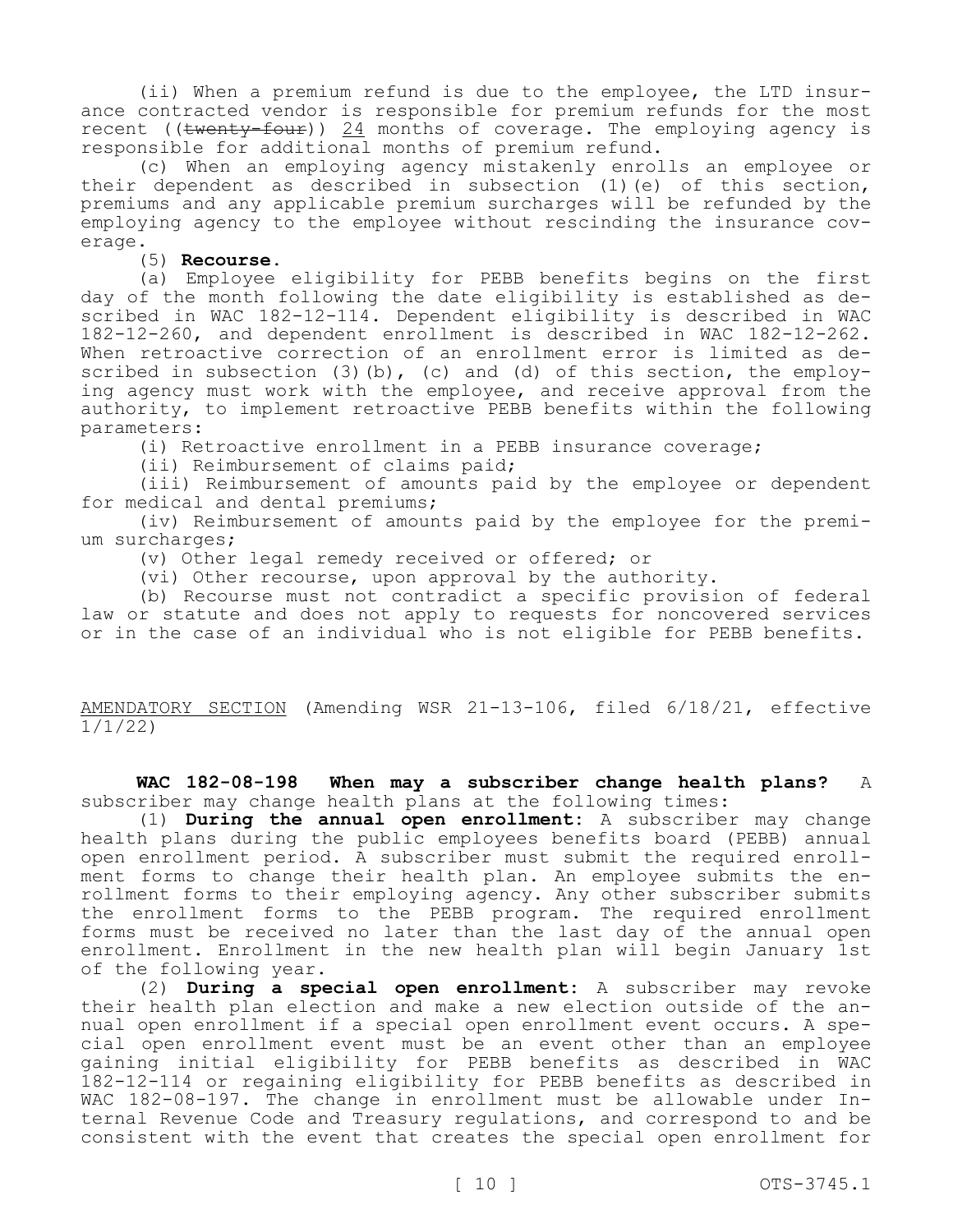the subscriber, the subscriber's dependent, or both. To disenroll from a medicare advantage plan or medicare advantage-prescription drug plan, the change in enrollment must be allowable under 42 C.F.R. Secs.  $422.62$  (b) and  $423.38$  (c). To make a health plan change, a subscriber must submit the required enrollment forms (and a completed disenrollment form, if required). The forms must be received no later than  $((s\text{-}x\text{+}y))$  60 days after the event occurs, except as described in (i) of this subsection. An employee submits the enrollment forms to their employing agency. Any other subscriber submits the enrollment forms to the PEBB program. In addition to the required forms, a subscriber must provide evidence of the event that created the special open enrollment. New health plan coverage will begin the first day of the month following the later of the event date or the date the form is received. If that day is the first of the month, the change in enrollment begins on that day.

**Exception:** When a subscriber or their dependent is enrolled in a medicare advantage or medicare advantage-prescription drug plan, they may disenroll during a special enrollment period as allowed under 42 C.F.R. Secs. 422.62(b) and 423.38(c). The new medical plan coverage will begin the first day of the month following the date the medicare advantage plan disenrollment form is received.

If the special open enrollment is due to the birth, adoption, or assumption of legal obligation for total or partial support in anticipation of adoption of a child, health plan coverage will begin the month in which the birth, adoption, or assumption of legal obligation for total or partial support in anticipation of adoption occurs. If the special open enrollment is due to the enrollment of an extended dependent or a dependent with a disability, the change in health plan coverage will begin the first day of the month following the later of the event date or eligibility certification. Any one of the following events may create a special open enrollment:

(a) Subscriber acquires a new dependent due to:

(i) Marriage or registering a state registered domestic partnership;

(ii) Birth, adoption, or when the subscriber has assumed a legal obligation for total or partial support in anticipation of adoption; or

(iii) A child becoming eligible as an extended dependent through legal custody or legal guardianship.

Note: A subscriber may not change their health plan if their state registered domestic partner or state registered domestic partner's child is not a tax dependent.

(b) Subscriber or a subscriber's dependent loses other coverage under a group health plan or through health insurance coverage, as defined by the Health Insurance Portability and Accountability Act (HIPAA);

(c) Subscriber has a change in employment status that affects the subscriber's eligibility for their employer contribution toward their employer-based group health plan;

(d) The subscriber's dependent has a change in their own employment status that affects their eligibility or their dependent's eligibility for the employer contribution under their employer-based group health plan;

**Note:** As used in (d) of this subsection, "employer contribution" means contributions made by the dependent's current or former employer toward health coverage as described in Treasury Regulation 26 C.F.R. 54.9801-6.

(e) Subscriber or a subscriber's dependent has a change in residence that affects health plan availability. If the subscriber moves and the subscriber's current health plan is not available in the new location the subscriber must select a new health plan, otherwise there will be limited accessibility to network providers and covered services;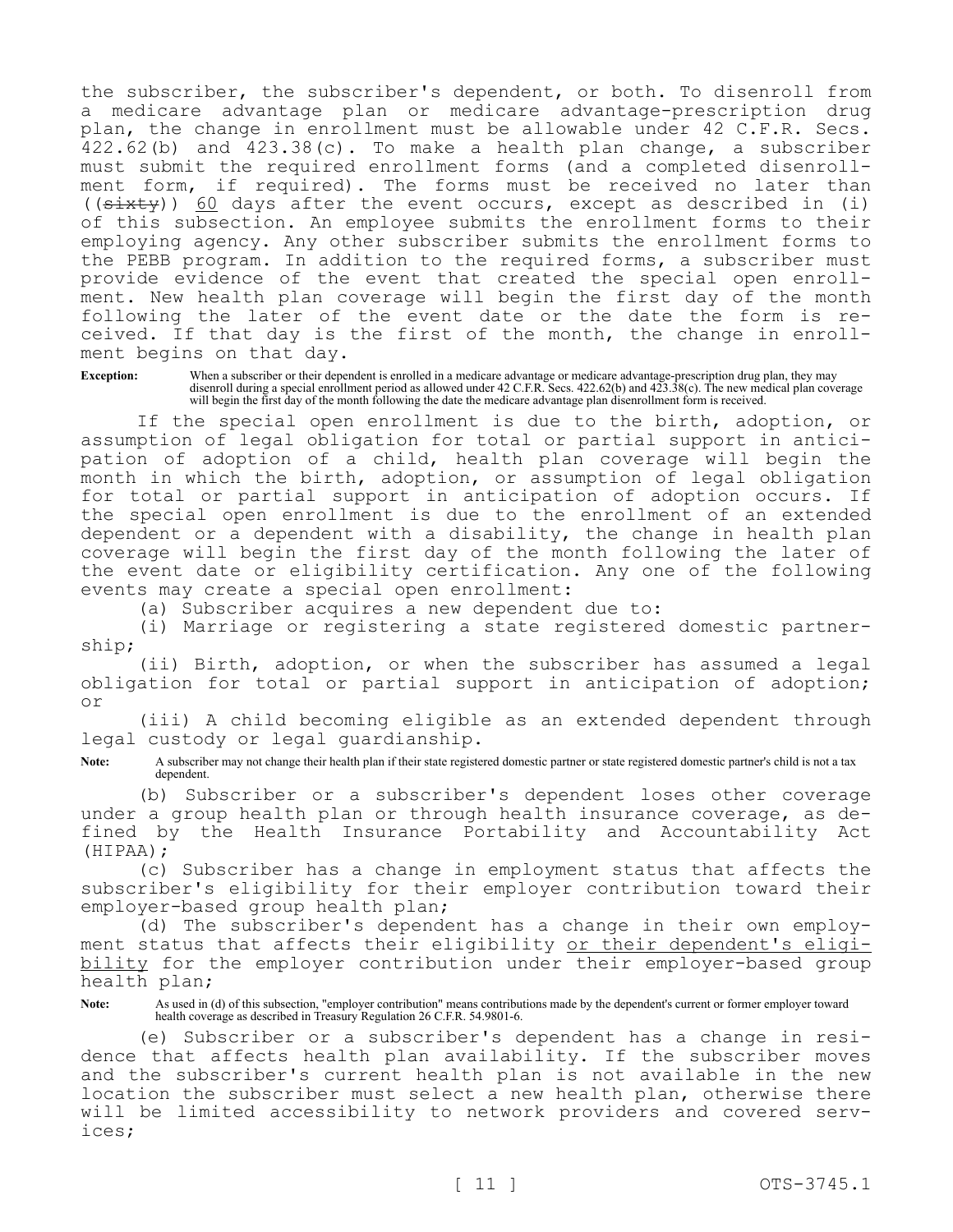**Exception:** A dental plan is considered available if a provider is located within ((<del>fifty</del>)) 50 miles of the subscriber's new residence.

(f) A court order requires the subscriber or any other individual to provide insurance coverage for an eligible dependent of the subscriber (a former spouse or former state registered domestic partner is not an eligible dependent);

(g) Subscriber or a subscriber's dependent enrolls in coverage under medicaid or a state children's health insurance program (CHIP), or the subscriber or a subscriber's dependent loses eligibility for coverage under medicaid or CHIP;

(h) Subscriber or a subscriber's dependent becomes eligible for state premium assistance subsidy for PEBB health plan coverage from medicaid or CHIP;

(i) Subscriber or a subscriber's dependent enrolls in coverage under medicare, or the subscriber or a subscriber's dependent loses eligibility for coverage under medicare, or enrolls in or terminates enrollment in a medicare advantage-prescription drug or a Part D plan. If the subscriber's current medical plan becomes unavailable due to the subscriber's or a subscriber's dependent's enrollment in medicare, the subscriber must select a new medical plan as described in WAC 182-08-196(2).

(i) A subscriber enrolled in PEBB retiree insurance coverage or an eligible subscriber enrolled in Consolidated Omnibus Budget Reconciliation Act (COBRA) coverage has six months from the date of their or their dependent's enrollment in medicare Part B to enroll in a PEBB medicare supplement plan for which they or their dependent is eligible. The forms must be received by the PEBB program no later than six months after the enrollment in medicare Part B for either the subscriber or the subscriber's dependent;

(ii) A subscriber enrolled in PEBB retiree insurance coverage or an eligible subscriber enrolled in Consolidated Omnibus Budget Reconciliation Act (COBRA) coverage has seven months to enroll in a medicare advantage or medicare advantage-prescription drug plan that begins three months before they or their dependent first enrolled in both medicare Part A and Part B and ends three months after the month of medicare eligibility. A subscriber may also enroll themselves or their dependent in a medicare advantage or medicare advantage-prescription drug plan before their last day of the medicare Part B initial enrollment period. The forms must be received by the PEBB program no later than the last day of the month prior to the month the subscriber or the subscriber's dependent enrolls in the medicare advantage or medicare advantage-prescription drug plan.

(j) Subscriber or a subscriber's dependent's current medical plan becomes unavailable because the subscriber or enrolled dependent is no longer eligible for a health savings account (HSA). The authority may require evidence that the subscriber or subscriber's dependent is no longer eligible for an HSA;

(k) Subscriber or a subscriber's dependent experiences a disruption of care for active and ongoing treatment, that could function as a reduction in benefits for the subscriber or the subscriber's dependent. A subscriber may not change their health plan election if the subscriber's or dependent's physician stops participation with the subscriber's health plan unless the PEBB program determines that a continuity of care issue exists. The PEBB program will consider but not limit its consideration to the following:

(i) Active cancer treatment such as chemotherapy or radiation therapy;

(ii) Treatment following a recent organ transplant;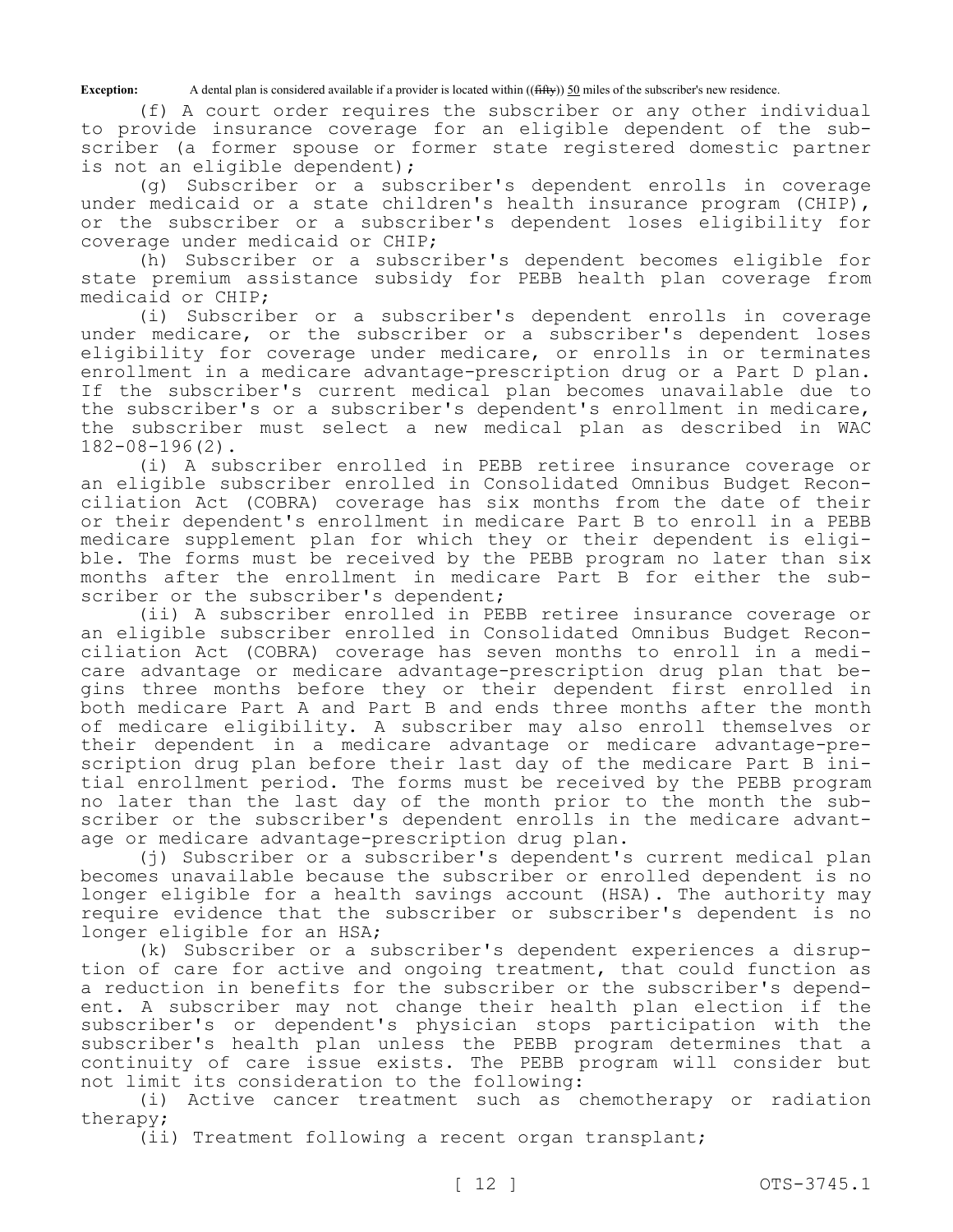(iii) A scheduled surgery;

(iv) Recent major surgery still within the postoperative period; or

(v) Treatment for a high-risk pregnancy.

(3) If the employee is having premiums taken from payroll on a pretax basis, a medical plan change will not be approved if it would conflict with provisions of the salary reduction plan authorized under RCW 41.05.300.

AMENDATORY SECTION (Amending WSR 20-16-062, filed 7/28/20, effective 1/1/21)

**WAC 182-08-199 When may an employee enroll, or revoke an election and make a new election under the premium payment plan, medical flexible spending arrangement (FSA), limited purpose FSA, or dependent care assistance program (DCAP)?** An employee who is eligible to participate in the salary reduction plan as described in WAC 182-12-116 may enroll, or revoke their election and make a new election under the premium payment plan, medical flexible spending arrangement (FSA), limited purpose FSA, or dependent care assistance program (DCAP) at the following times:

(1) When newly eligible under WAC 182-12-114 and enrolling as described in WAC 182-08-197(1).

(2) **During annual open enrollment:** An eligible employee may elect to enroll in or opt out of participation under the premium payment plan during the annual open enrollment by submitting the required form to their employing agency. An eligible employee may elect to enroll or reenroll in the medical FSA, limited purpose FSA, DCAP, or both an FSA and DCAP during the annual open enrollment by submitting the required forms to their employing agency or applicable contracted vendor as instructed. All required forms must be received no later than the last day of the annual open enrollment. The enrollment or new election becomes effective January 1st of the following year.

**Notes:** 1. Employees ((enrolled)) cannot enroll in a medical FSA and a limited purpose FSA in the same year. 2. Employees enrolled in a consumer directed health plan (CDHP) with a health savings account (HSA) cannot also enroll in a medical FSA in the same plan year. Employees who elect ((b<del>oth will only be enrolled</del>)) enrollment in the CDHP with a HSA and a medical FSA will instead be enrolled in the limited purpose FSA. 3. Employees who are not enrolled in a CDHP with a HSA and elect both a medical FSA and a limited purpose FSA will be enrolled in the

medical FSA.

(3) **During a special open enrollment:** An employee who is eligible to participate in the salary reduction plan may enroll or revoke their election and make a new election under the premium payment plan, medical FSA, limited purpose FSA, or DCAP outside of the annual open enrollment if a special open enrollment event occurs. The enrollment or change in election must be allowable under Internal Revenue Code (IRC) and Treasury regulations, and correspond to and be consistent with the event that creates the special open enrollment. To make a change or enroll, the employee must submit the required form to their employing agency. The employing agency must receive the required form and evidence of the event that created the special open enrollment no later than  $((sixty))$  60 days after the event occurs.

For purposes of this section, an eligible dependent includes any person who qualifies as a dependent of the employee for tax purposes under IRC 26 U.S.C. Sec. 152 without regard to the income limitations of that section. It does not include a state registered domestic part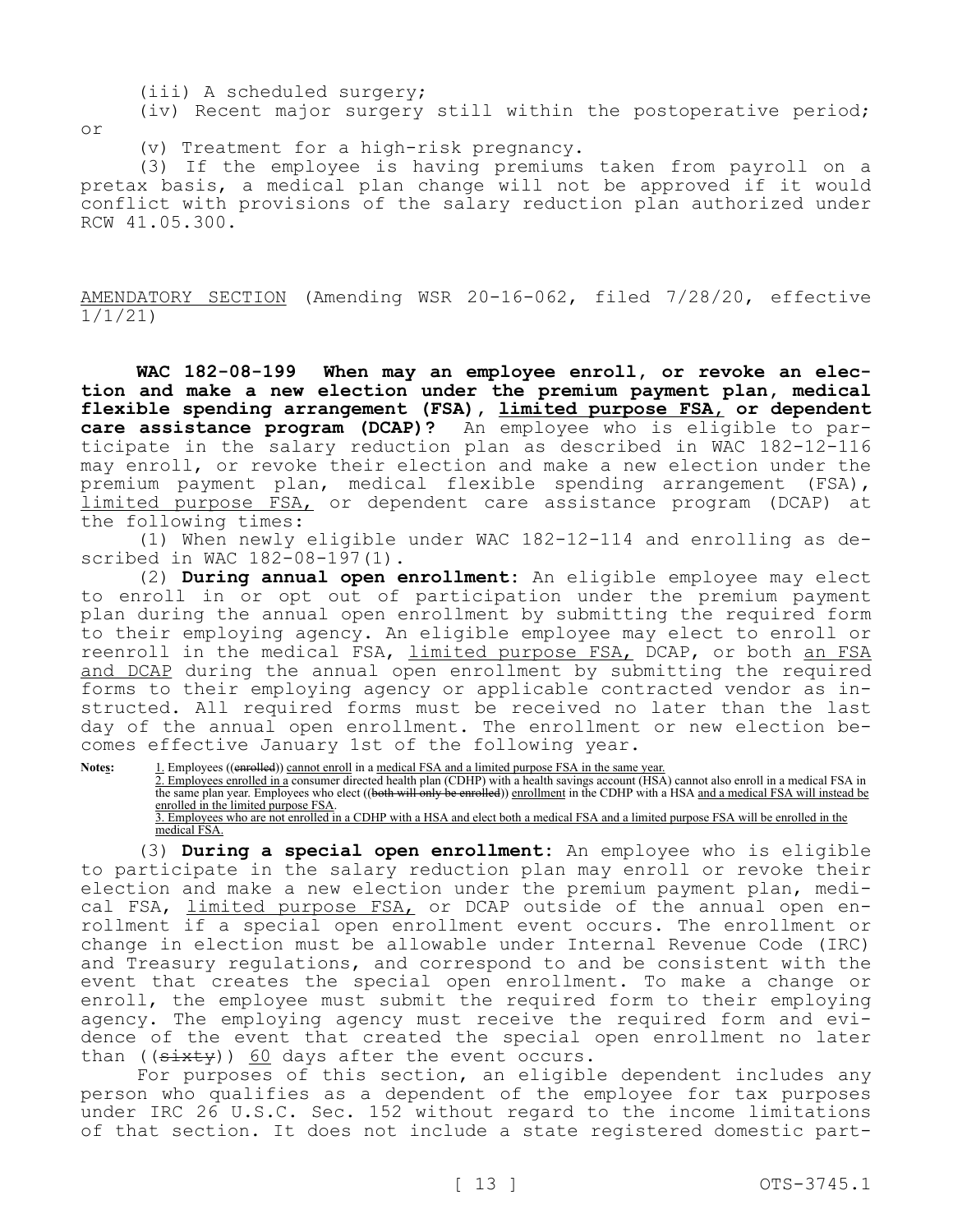ner unless the state registered domestic partner otherwise qualifies as a dependent for tax purposes under IRC 26 U.S.C. Sec. 152.

(a) **Premium payment plan.** An employee may enroll or revoke their election and elect to opt out of the premium payment plan when any of the following special open enrollment events occur, if the requested change corresponds to and is consistent with the event. The enrollment or election to opt out will be effective the first day of the month following the later of the event date or the date the required form is received. If that day is the first of the month, the enrollment or change in election begins on that day. If the special open enrollment is due to the birth, adoption, or assumption of legal obligation for total or partial support in anticipation of adoption of a child, the enrollment or change in election will begin the first of the month in which the event occurs.

(i) Employee acquires a new dependent due to:

• Marriage;

• Registering a state registered domestic partnership when the dependent is a tax dependent of the employee;

• Birth, adoption, or when the employee has assumed a legal obligation for total or partial support in anticipation of adoption; or

• A child becoming eligible as an extended dependent through legal custody or legal guardianship.

(ii) Employee's dependent no longer meets public employee benefits board (PEBB) eligibility criteria because:

• Employee has a change in marital status;

• Employee's domestic partnership with a state registered domestic partner who is a tax dependent is dissolved or terminated;

• An eligible dependent child turns age ((twenty-six)) 26 or otherwise does not meet dependent child eligibility criteria;

• An eligible dependent ceases to be eligible as an extended dependent or as a dependent with a disability; or

• An eligible dependent dies.

(iii) Employee or an employee's dependent loses other coverage under a group health plan or through health insurance coverage, as defined by the Health Insurance Portability and Accountability Act (HIPAA);

(iv) Employee has a change in employment status that affects the employee's eligibility for their employer contribution toward their employer-based group health plan;

(v) The employee's dependent has a change in their own employment status that affects their eligibility or their dependent's eligibility for the employer contribution under their employer-based group health plan;

Note: As used in (a)(v) of this subsection, "employer contribution" means contributions made by the dependent's current or former employer toward health coverage as described in Treasury Regulation 26 C.F.R. 54.9801-6.

(vi) Employee or an employee's dependent has a change in enrollment under an employer-based group health plan during its annual open enrollment that does not align with the PEBB annual open enrollment;

(vii) Employee or an employee's dependent has a change in residence that affects health plan availability;

(viii) Employee's dependent has a change in residence from outside of the United States to within the United States, or from within the United States to outside of the United States and that change in residence resulted in the dependent losing their health insurance;

(ix) A court order requires the employee or any other individual to provide insurance coverage for an eligible dependent of the sub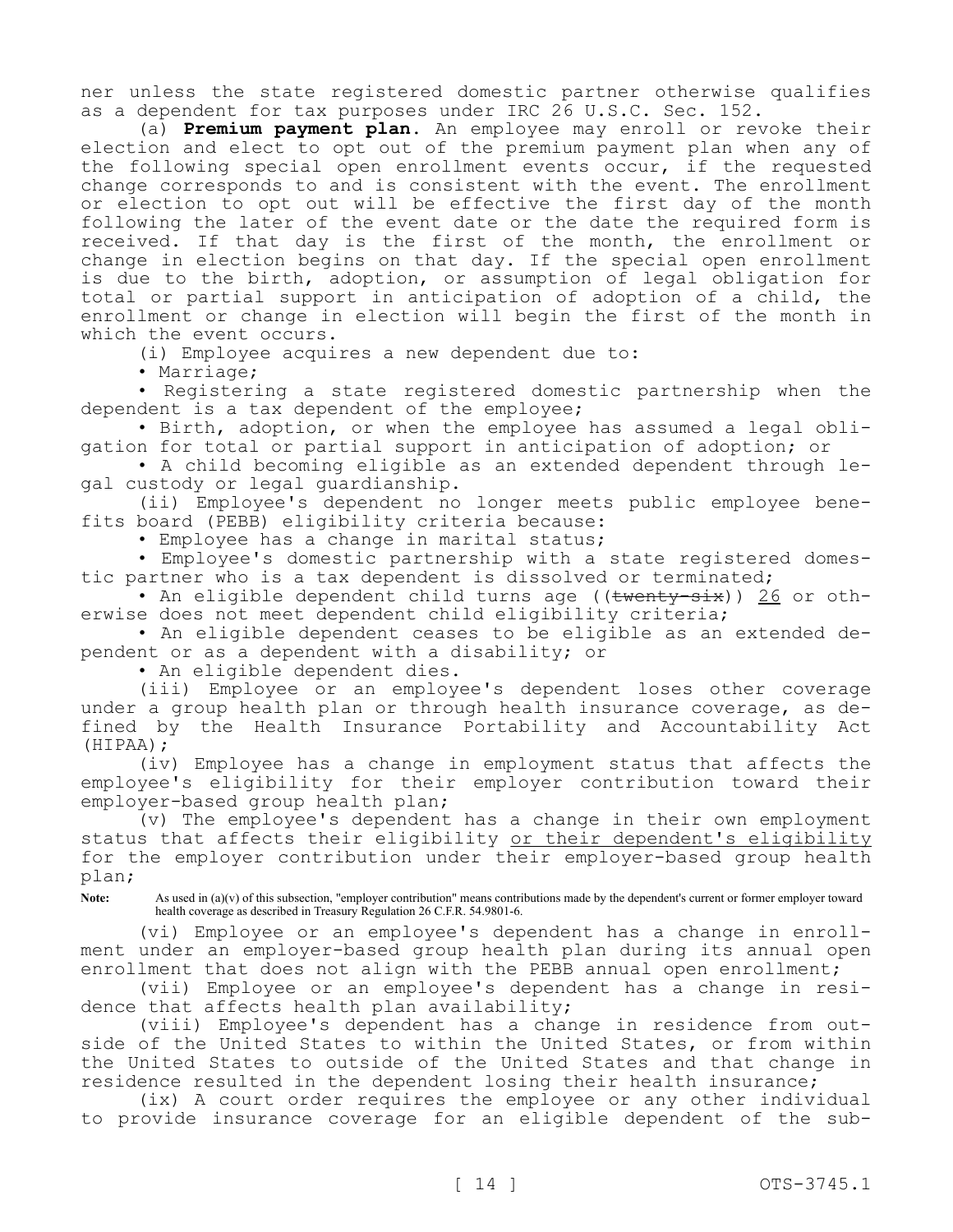scriber (a former spouse or former state registered domestic partner is not an eligible dependent);

(x) Employee or an employee's dependent enrolls in coverage under medicaid or a state children's health insurance program (CHIP), or the subscriber or a subscriber's dependent loses eligibility for coverage under medicaid or CHIP;

(xi) Employee or an employee's dependent becomes eligible for state premium assistance subsidy for PEBB medical plan coverage from medicaid or CHIP;

(xii) Employee or an employee's dependent enrolls in coverage under medicare or the employee or an employee's dependent loses eligibility for coverage under medicare;

(xiii) Employee or an employee's dependent's current medical plan becomes unavailable because the employee or enrolled dependent is no longer eligible for a health savings account (HSA). The health care authority (HCA) requires evidence that the employee or employee's dependent is no longer eligible for an HSA;

(xiv) Employee or an employee's dependent experiences a disruption of care for active and ongoing treatment, that could function as a reduction in benefits for the employee or the employee's dependent. The employee may not change their health plan election if the employee's or dependent's physician stops participation with the employee's health plan unless the PEBB program determines that a continuity of care issue exists. The PEBB program will consider but not limit its consideration to the following:

• Active cancer treatment such as chemotherapy or radiation therapy;

• Treatment following a recent organ transplant;

- A scheduled surgery;
- Recent major surgery still within the postoperative period; or
- Treatment for a high-risk pregnancy.

(xv) Employee or employee's dependent becomes eligible and enrolls in a TRICARE plan, or loses eligibility for a TRICARE plan.

If the employee is having premiums taken from payroll on a pretax basis, a medical plan change will not be approved if it would conflict with provisions of the salary reduction plan authorized under RCW 41.05.300.

(b) **Medical FSA and limited purpose FSA.** An employee may enroll or revoke their election and make a new election under the medical FSA or limited purpose FSA when any one of the following special open enrollment events occur, if the requested change corresponds to and is consistent with the event. The enrollment or new election will be effective the first day of the month following the later of the event date or the date the required form and evidence of the event that created the special open enrollment is received by the employing agency. If that day is the first of the month, the enrollment or change in election begins on that day. If the special open enrollment is due to the birth, adoption, or assumption of legal obligation for total or partial support in anticipation of adoption of a child, the enrollment or change in election will begin the first of the month in which the event occurs.

(i) Employee acquires a new dependent due to:

• Marriage;

• Registering a state registered domestic partnership if the domestic partner qualifies as a tax dependent of the employee;

• Birth, adoption, or when the employee has assumed a legal obligation for total or partial support in anticipation of adoption; or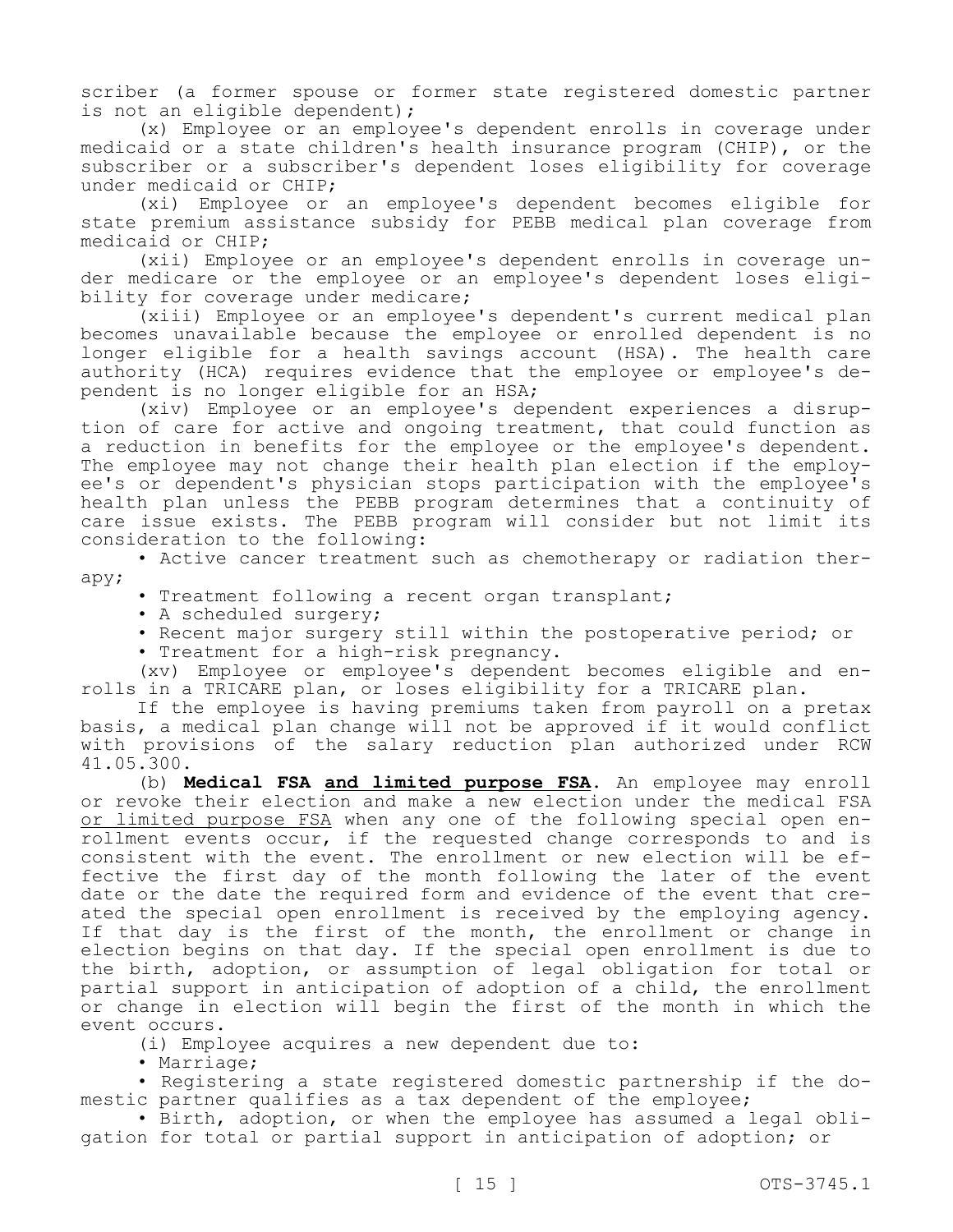• A child becoming eligible as an extended dependent through legal custody or legal guardianship.

(ii) Employee's dependent no longer meets PEBB eligibility criteria because:

• Employee has a change in marital status;

• Employee's domestic partnership with a state registered domestic partner who qualifies as a tax dependent is dissolved or terminated;

• An eligible dependent child turns age ((twenty-six)) 26 or otherwise does not meet dependent child eligibility criteria;

• An eligible dependent ceases to be eligible as an extended dependent or as a dependent with a disability; or

• An eligible dependent dies.

(iii) Employee or an employee's dependent loses other coverage under a group health plan or through health insurance coverage, as defined by the HIPAA;

(iv) Employee or an employee's dependent has a change in employment status that affects the employee's or a dependent's eligibility for the medical FSA or limited purpose FSA;

(v) A court order requires the employee or any other individual to provide insurance coverage for an eligible dependent of the subscriber (a former spouse or former state registered domestic partner is not an eligible dependent);

(vi) Employee or an employee's dependent enrolls in coverage under medicaid or a state children's health insurance program (CHIP), or the employee or an employee's dependent loses eligibility for coverage under medicaid or CHIP;

(vii) Employee or an employee's dependent enrolls in coverage under medicare.

(c) **DCAP.** An employee may enroll or revoke their election and make a new election under the DCAP when any one of the following special open enrollment events occur, if the requested change corresponds to and is consistent with the event. The enrollment or new election will be effective the first day of the month following the later of the event date or the date the required form and evidence of the event that created the special open enrollment is received by the employing agency. If that day is the first of the month, the enrollment or change in election begins on that day. If the special open enrollment is due to the birth, adoption, or assumption of legal obligation for total or partial support in anticipation of adoption of a child, the enrollment or change in election will begin the first of the month in which the event occurs.

(i) Employee acquires a new dependent due to:

• Marriage;

• Registering a state registered domestic partnership if the domestic partner qualifies as a tax dependent of the employee;

• Birth, adoption, or when the subscriber has assumed a legal obligation for total or partial support in anticipation of adoption; or

• A child becoming eligible as an extended dependent through legal custody or legal guardianship.

(ii) Employee or an employee's dependent has a change in employment status that affects the employee's or a dependent's eligibility for DCAP;

(iii) Employee or an employee's dependent has a change in enrollment under an employer-based ((group health plan)) DCAP during its annual open enrollment that does not align with the PEBB annual open enrollment;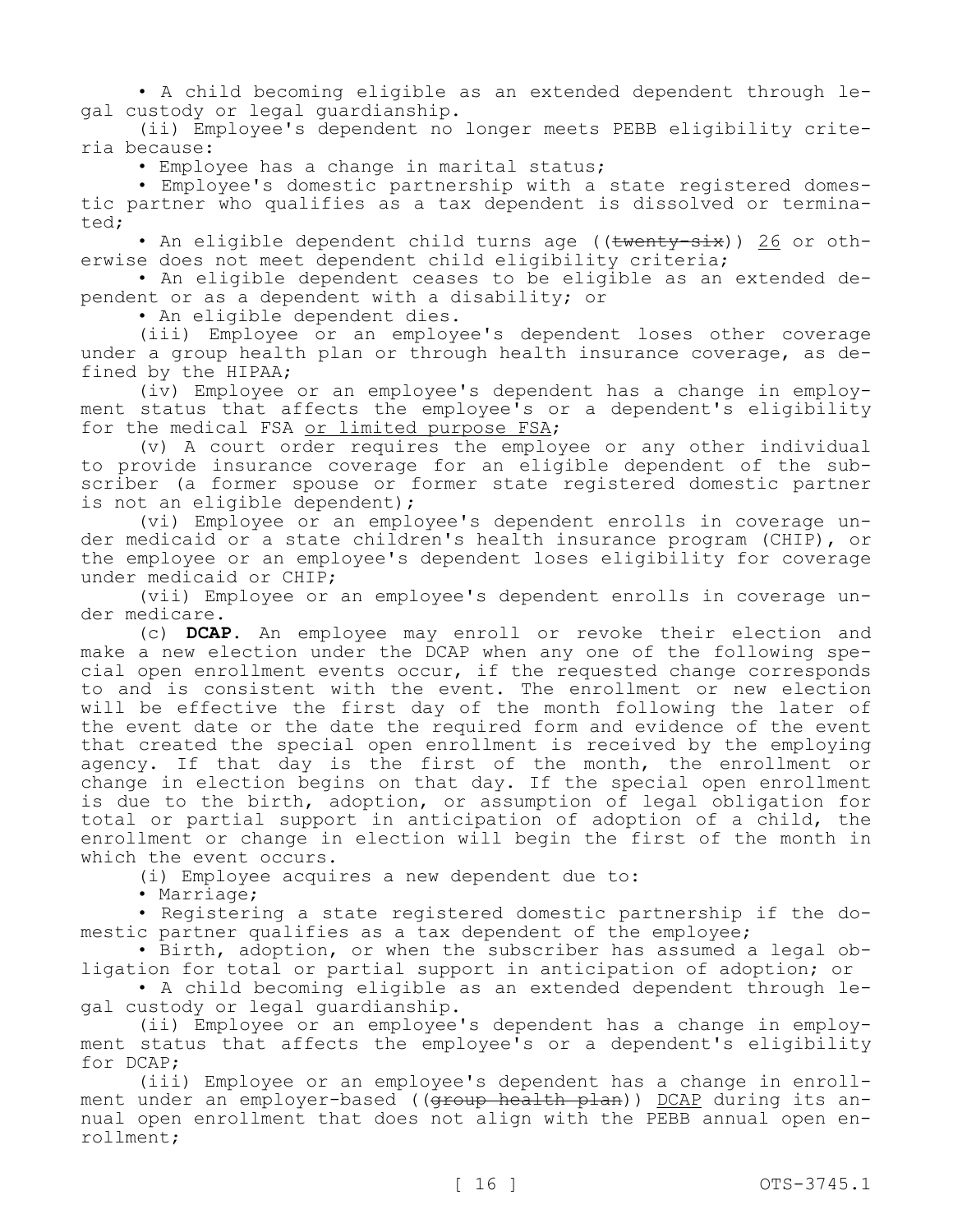(iv) Employee changes dependent care provider; the change to the DCAP election amount can reflect the cost of the new provider;

(v) Employee or the employee's spouse experiences a change in the number of qualifying individuals as defined in IRC 26 U.S.C. Sec. 21 (b)  $(1)$ ;

(vi) Employee's dependent care provider imposes a change in the cost of dependent care; employee may make a change in the DCAP election amount to reflect the new cost if the dependent care provider is not a qualifying relative of the employee as defined in IRC 26 U.S.C. Sec. 152.

AMENDATORY SECTION (Amending WSR 20-16-062, filed 7/28/20, effective 1/1/21)

**WAC 182-08-235 Employer group and board of directors for school districts and educational service districts application process.** This section applies to employer groups as defined in WAC 182-08-015 and board members of school districts and educational service districts. An employer group or board member of a school district or an educational service district may apply to obtain public employees benefits board (PEBB) insurance coverage through a contract with the health care authority (HCA).

(1) Employer groups and board members of school districts and educational service districts with less than (( $f$ ive hundred)) 500 employees must apply at least (( $\frac{3k}{k}$ )) 60 days before the requested coverage effective date. Employer groups with ((five hundred)) 500 or more employees but with less than ((five thousand)) 5,000 employees must apply at least (( $\overline{ninety}$ )) 90 days before the requested effective date.

Employer groups with (( $five-thousand$ ))  $5,000$  or more employees must apply at least ((one hundred twenty)) 120 days before the requested coverage effective date. To apply, employer groups must submit the documents and information described in subsection (2) of this section to the PEBB program as follows:

(a) Board members of school districts and educational service districts and educational service districts applying for their nonrepresented employees are required to provide the documents described in subsection  $(2)$  (a) through  $(c)$  of this section;

**Exception:** Educational service districts required by the superintendent of public instruction to purchase PEBB insurance coverage provided by the authority are required to submit documents and information described in subsection (2)(a)(iii), (b), and (c) of this section.

(b) Counties, municipalities, political subdivisions, and tribal governments with fewer than ((five thousand)) 5,000 employees are required to provide the documents and information described in subsection (2)(a) through (f) of this section;

(c) Counties, municipalities, political subdivisions, and tribal governments with ((five thousand)) 5,000 or more employees will have their application approved or denied through the evaluation criteria described in WAC 182-08-240 and are required to provide the documents and information described in subsection (2)(a) through (d), (f), and (g) of this section; and

(d) All employee organizations representing state civil services employees and the Washington health benefit exchange, regardless of the number of employees, will have their application approved or denied through the evaluation criteria described in WAC 182-08-240 and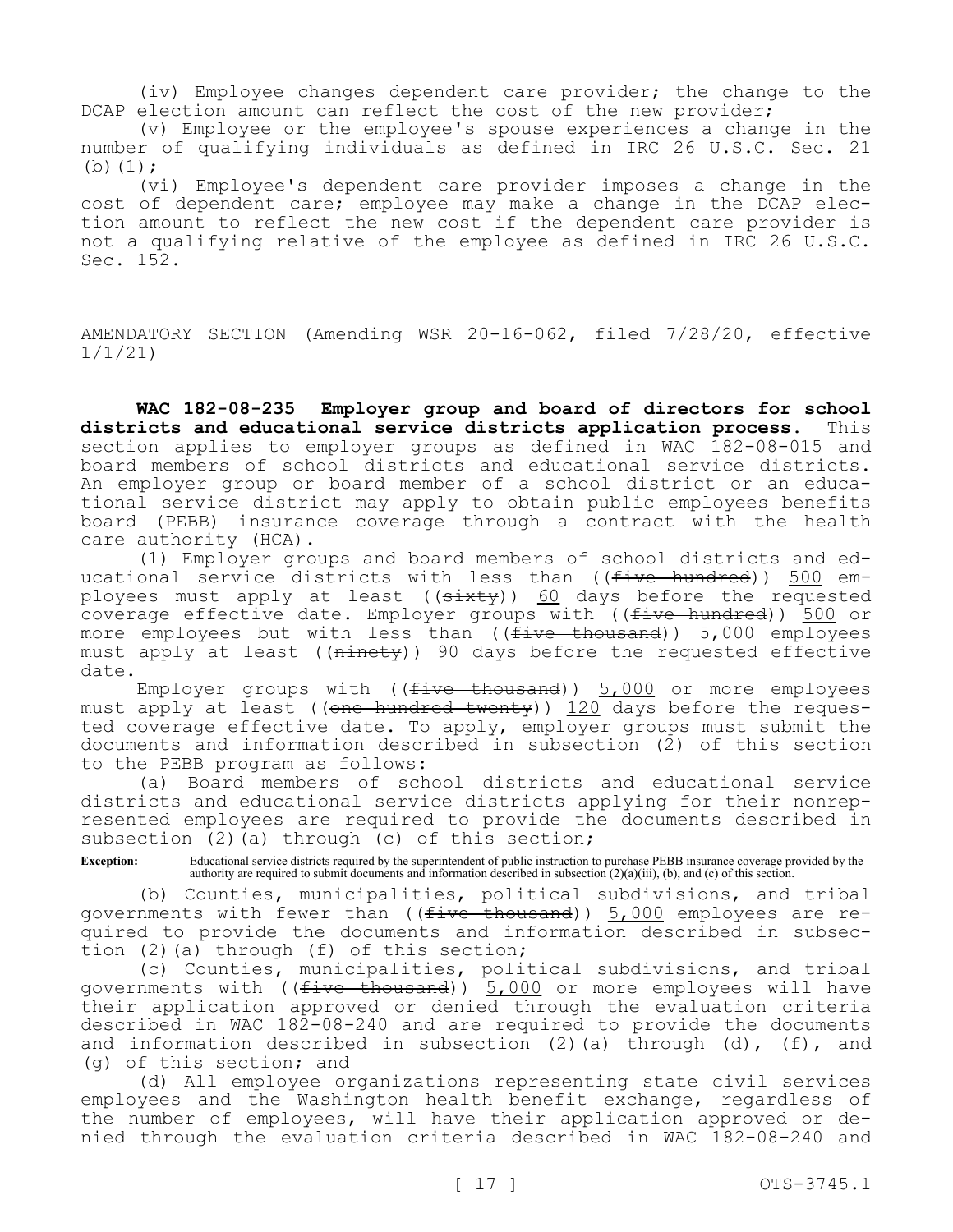are required to provide the documents and information described in subsection (2)(a) through (d), (f), and (g) of this section.

(2) Documents and information required with application:

(a) A letter of application that includes the information described in (a)(i) through (iv) of this subsection:

(i) A reference to the group's authorizing statute;

(ii) A description of the organizational structure of the group and a description of the employee bargaining unit or group of nonrepresented employees for which the group is applying;

(iii) Employer group or board members of school district or educational service district tax ID number (TIN); and

(iv) A statement of whether the group is applying to obtain only medical or all available PEBB insurance coverages. ((Educational service districts applying for its nonrepresented employees must purchase medical, dental, life, and long-term disability insurance. Board members of school districts or educational service districts must provide a statement of whether the group is applying to obtain medical, dental, and life insurance.))

**Note:** Educational service districts applying for its nonrepresented employees must provide a statement that the group is agreeing to obtain medical, dental, life, and long-term disability insurance. Board members of school districts or educational service districts must provide a statement that the group is agreeing to obtain medical, dental, and life insurance.

(b) A resolution from the group's governing body authorizing the purchase of PEBB insurance coverage.

(c) A signed governmental function attestation document that attests to the fact that employees for whom the group is applying are governmental employees whose services are substantially all in the performance of essential governmental functions.

(d) A member level census file for all of the employees for whom the group is applying. The file must be provided in the format required by the authority and contain the following demographic data, by member, with each member classified as employee, spouse or state registered domestic partner, or child:

(i) Employee ID (any identifier which uniquely identifies the employee; for dependents the employee's unique identifier must be used);

(ii) Age;

(iii) Birth sex;

(iv) First three digits of the member's zip code based on residence;

(v) Indicator of whether the employee is active or retired, if the group is requesting to include retirees; and

(vi) Indicator of whether the member is enrolled in coverage.

(e) Historical claims and cost information that include the following:

(i) Large claims history for (( $t$ wenty-four))  $24$  months by quarter that excludes the most recent three months;

(ii) Ongoing large claims management report for the most recent quarter provided in the large claims history;

(iii) Summary of historical plan costs; and

(iv) The director or the director's designee may make an exception to the claims and cost information requirements based on the size of the group, except that the current health plan does not have a case management program, then the primary diagnosis code designated by the authority must be reported for each large claimant. If the code indicates a condition which is expected to continue into the next quarter, the claim is counted as an ongoing large claim. If historical claims and cost information as described in (e)(i) through (iii) of this subsection are unavailable, the director or the director's designee may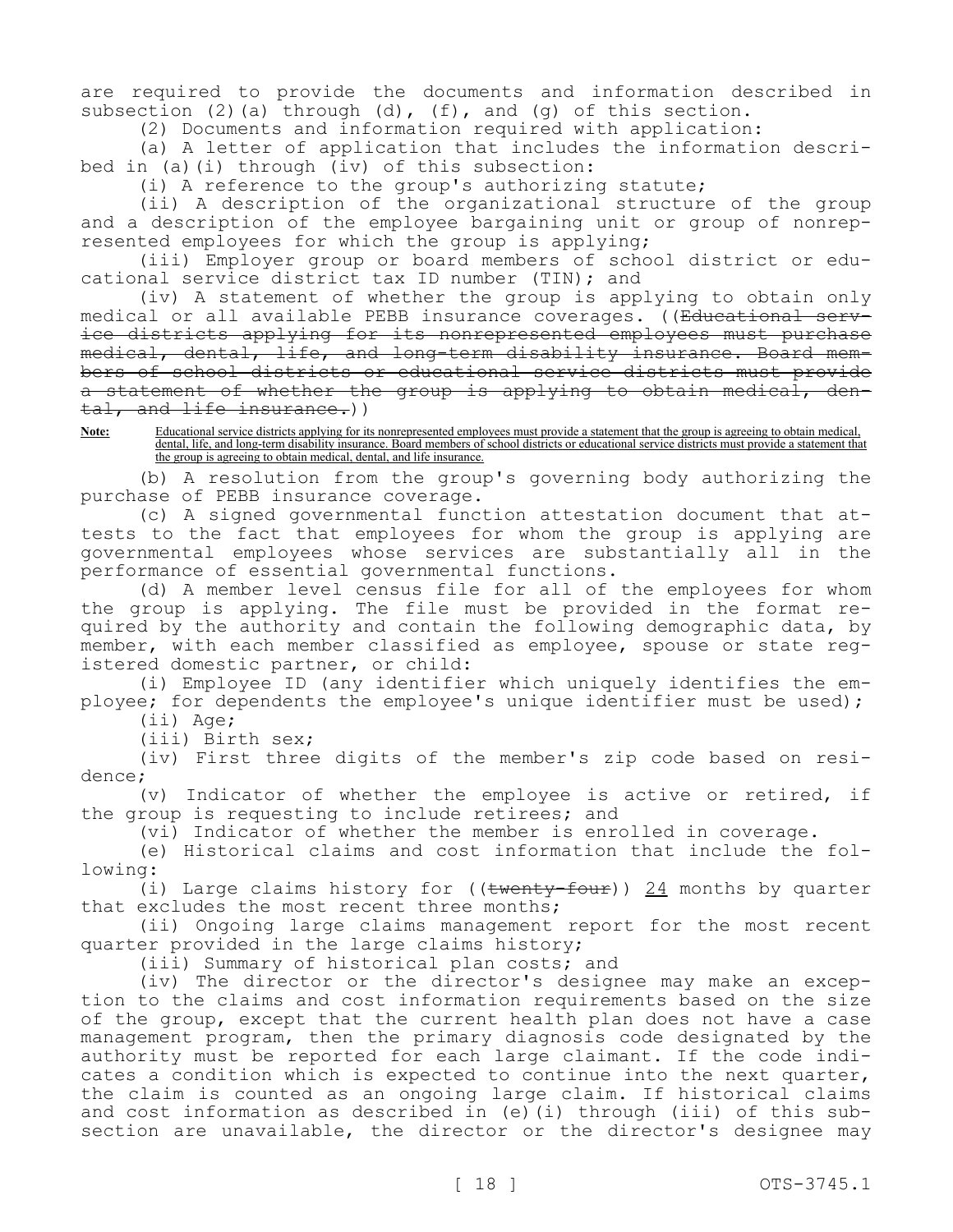make an exception to allow all of the following alternative requirements:

• A letter from their carrier indicating they will not or cannot provide claims data.

• Provide information about the health plan most employees are enrolled in by completing the actuarial calculator authorized by the PEBB program.

• Current premiums for the health plan.

(f) If the application is for a subset of the group's employees (e.g., bargaining unit), the group must provide a member level census file of all employees eligible under their current health plan who are not included on the member level census file in (d) of this subsection. This includes retired employees participating under the group's current health plan. The file must include the same demographic data by member.

(g) Employer groups described in subsection (1)(c) and (d) of this section must submit to an actuarial evaluation of the group provided by an actuary designated by the PEBB program. The group must pay for the cost of the evaluation. This cost is nonrefundable. A group that is approved will not have to pay for an additional actuarial evaluation if it applies to add another bargaining unit within two years of the evaluation. Employer groups of this size must provide the following:

(i) Large claims history for  $((\text{twenty-four}))$  24 months, by quarter that excludes the most recent three months;

(ii) Ongoing large claims management report for the most recent quarter provided in the large claims history;

(iii) Executive summary of benefits;

(iv) Summary of benefits and certificate of coverage; and

(v) Summary of historical plan costs.

**Exception:** If the current health plan does not have a case management program then the primary diagnosis code designated by the authority must be reported for each large claimant. If the code indicates a condition which is expected to continue into the next quarter, the claim is counted as an ongoing large claim.

(3) The authority may automatically deny a group application if the group fails to provide the required information and documents described in this section.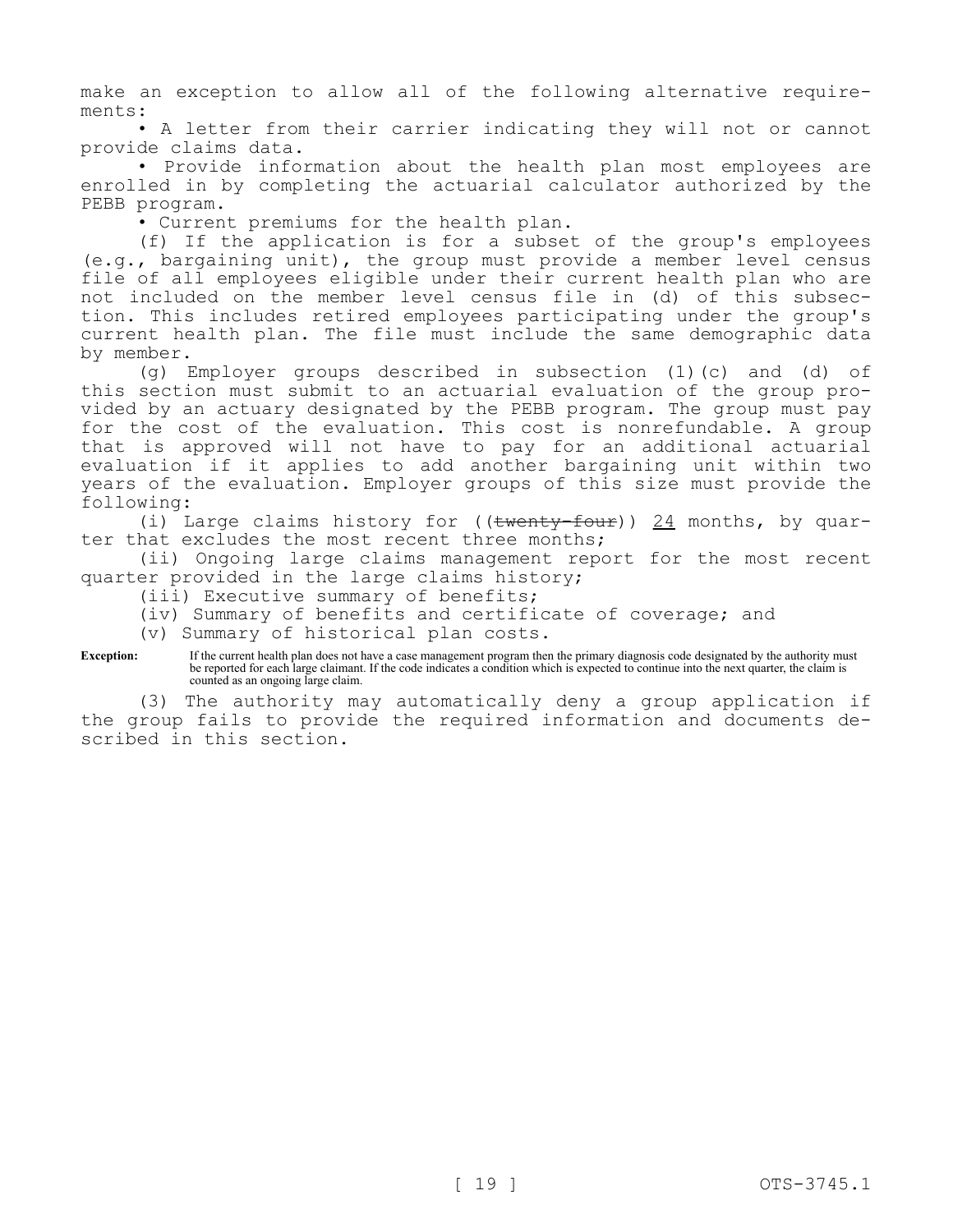AMENDATORY SECTION (Amending WSR 21-13-106, filed 6/18/21, effective 1/1/22)

**WAC 182-12-109 Definitions.** The following definitions apply throughout this chapter unless the context clearly indicates another meaning:

"Accidental death and dismemberment insurance" or "AD&D" means basic accidental death and dismemberment (AD&D) insurance paid for by the employing agency, as well as supplemental accidental death and dismemberment insurance offered to and paid for by employees for themselves and their dependents.

"Affordable Care Act" means the federal Patient Protection and Affordable Care Act, P.L. 111-148, as amended by the federal Health Care and Education Reconciliation Act of 2010, P.L. 111-152, or federal regulations or guidance issued under the Affordable Care Act.

"Annual open enrollment" means an annual event set aside for a period of time by the HCA when subscribers may make changes to their health plan enrollment and salary reduction elections for the following plan year. During the annual open enrollment, subscribers may transfer from one health plan to another, enroll or remove dependents from coverage, enroll in coverage, or waive enrollment (see definition of "waive" in this section). Employees eligible to participate in the salary reduction plan may enroll in or change their election under the dependent care assistance program (DCAP) ( $(\overrightarrow{or})$ ), the medical flexible spending arrangement (FSA), or limited purpose FSA. They may also enroll in or opt out of the premium payment plan.

"Authority" or "HCA" means the Washington state health care authority.

"Benefits-eligible position" means any position held by an employee who is eligible for benefits under WAC 182-12-114, with the exception of employees who establish eligibility under WAC 182-12-114  $(2)$  or  $(3)(a)(ii)$ .

"Blind vendor" means a "licensee" as defined in RCW 74.18.200.

"Board" means the public employees benefits board established under provisions of RCW 41.05.055.

"Calendar days" or "days" means all days including Saturdays, Sundays, and all state legal holidays as set forth in RCW 1.16.050.

"Consolidated Omnibus Budget Reconciliation Act" or "COBRA" means continuation coverage as administered under 42 U.S.C. Secs. 300bb-1 through 300bb-8.

"Continuation coverage" means the temporary continuation of PEBB benefits available to enrollees under the Consolidated Omnibus Budget Reconciliation Act (COBRA), 42 U.S.C. Secs. 300bb-1 through 300bb-8, the Uniformed Services Employment and Reemployment Rights Act (USERRA), 38 U.S.C. Secs. 4301 through 4335, or the public employees benefits board's policies.

"Contracted vendor" means any person, persons, or entity under contract or agreement with the HCA to provide goods or services for the provision or administration of PEBB benefits. The term "contracted vendor" includes subcontractors of the HCA and subcontractors of any person, persons, or entity under contract or agreement with the HCA that provide goods or services for the provision or administration of PEBB benefits.

"Creditable coverage" means coverage that meets the definition of "creditable coverage" under RCW 48.66.020 (13)(a) and includes payment of medical and hospital benefits.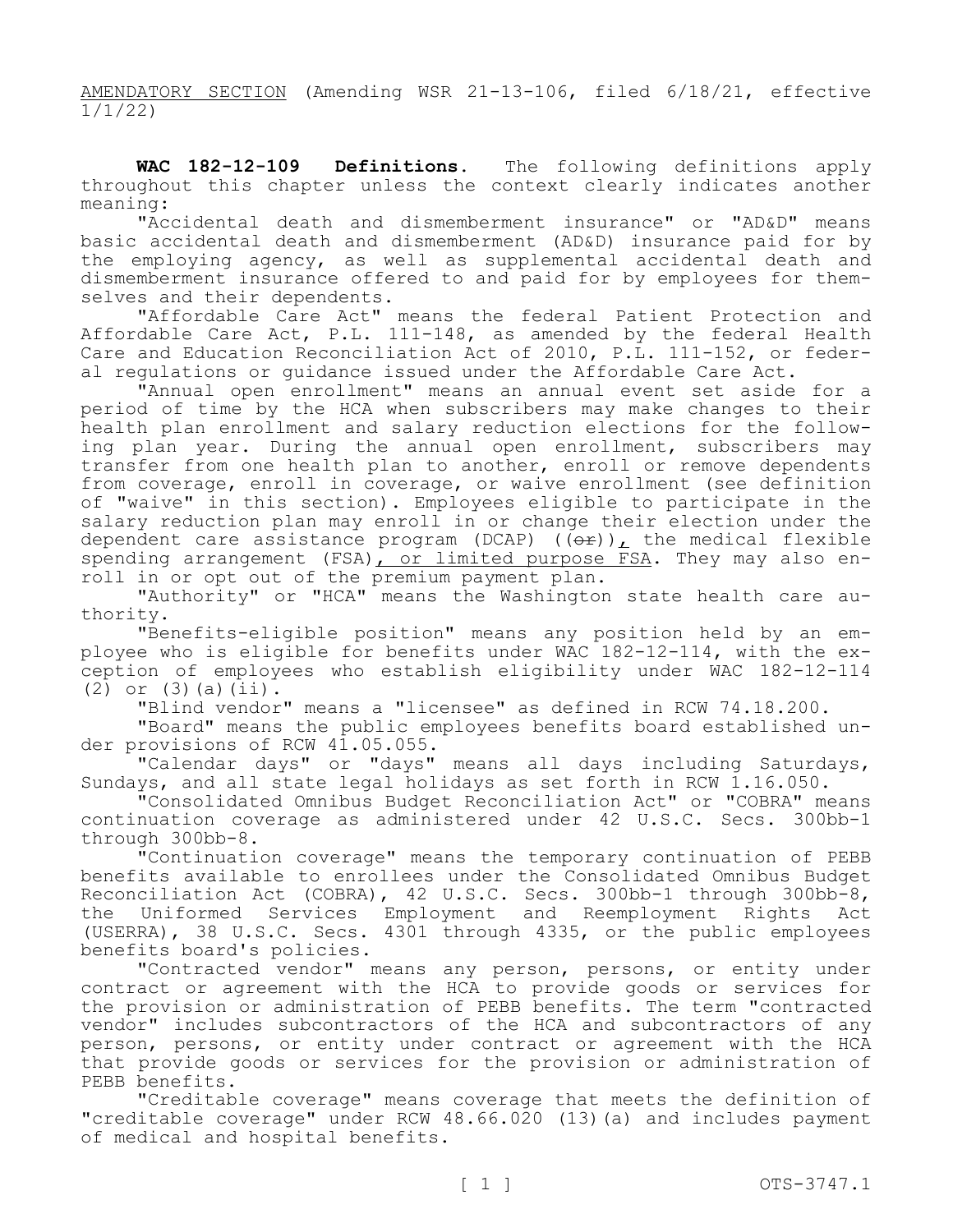"Defer" means to postpone enrollment or interrupt enrollment in PEBB insurance coverage by a retiree or an eligible survivor.

"Dependent" means a person who meets eligibility requirements in WAC 182-12-260, except that "surviving spouses, state registered domestic partners, and dependent children" of emergency service personnel who are killed in the line of duty is defined in WAC 182-12-250.

"Dependent care assistance program" or "DCAP" means a benefit plan whereby employees may pay for certain employment related dependent care with pretax dollars as provided in the salary reduction plan under chapter 41.05 RCW pursuant to 26 U.S.C. Sec. 129 or other sections of the Internal Revenue Code.

"Director" means the director of the authority.

"Documents" means papers, letters, writings, electronic mail, electronic files, or other printed or written items.

"Effective date of enrollment" means the first date when an enrollee is entitled to receive covered benefits.

"Employee" for the public employees benefits board program includes all employees of the state, whether or not covered by civil service; elected and appointed officials of the executive branch of government, including full-time members of boards, commissions, or committees; justices of the supreme court and judges of the court of appeals and the superior courts; and members of the state legislature. Pursuant to contractual agreement with the authority, "employee" may also include: (a) Employees of a county, municipality, or other political subdivision of the state and members of the legislative authority of any county, city, or town who are elected to office after February 20, 1970, if the legislative authority of the county, municipality, or other political subdivision of the state submits application materials to the authority to provide any of its insurance programs by contract with the authority, as provided in RCW  $41.04.205$  and  $41.05.021$  (1)(g); (b) employees of employee organizations representing state civil service employees, at the option of each such employee organization; (c) through December 31, 2019, employees of a school district or represented employees of an educational service district if the authority agrees to provide any of the school districts' or educational service districts' insurance programs by contract with the authority as provided in RCW 28A.400.350; (d) employees of a tribal government, if the governing body of the tribal government seeks and receives the approval of the authority to provide any of its insurance programs by contract with the authority, as provided in RCW  $41.05.021$  (1)(f) and (q); (e) employees of the Washington health benefit exchange if the governing board of the exchange established in RCW 43.71.020 seeks and receives approval of the authority to provide any of its insurance programs by contract with the authority, as provided in RCW 41.05.021 (1)(g) and (n); (f) through December 31, 2019, employees of a charter school established under chapter 28A.710 RCW; and (q) through December 31, 2023, nonrepresented employees of an educational service district. "Employee" does not include: Adult family home providers; unpaid volunteers; patients of state hospitals; inmates; employees of the Washington state convention and trade center as provided in RCW 41.05.110; students of institutions of higher education as determined by their institution; and any others not expressly defined as employees under RCW 41.05.011 or by the authority under this chapter.

"Employer" for the public employees benefits board program means the state of Washington.

"Employer-based group dental" means group dental related to a current employment relationship. It does not include dental coverage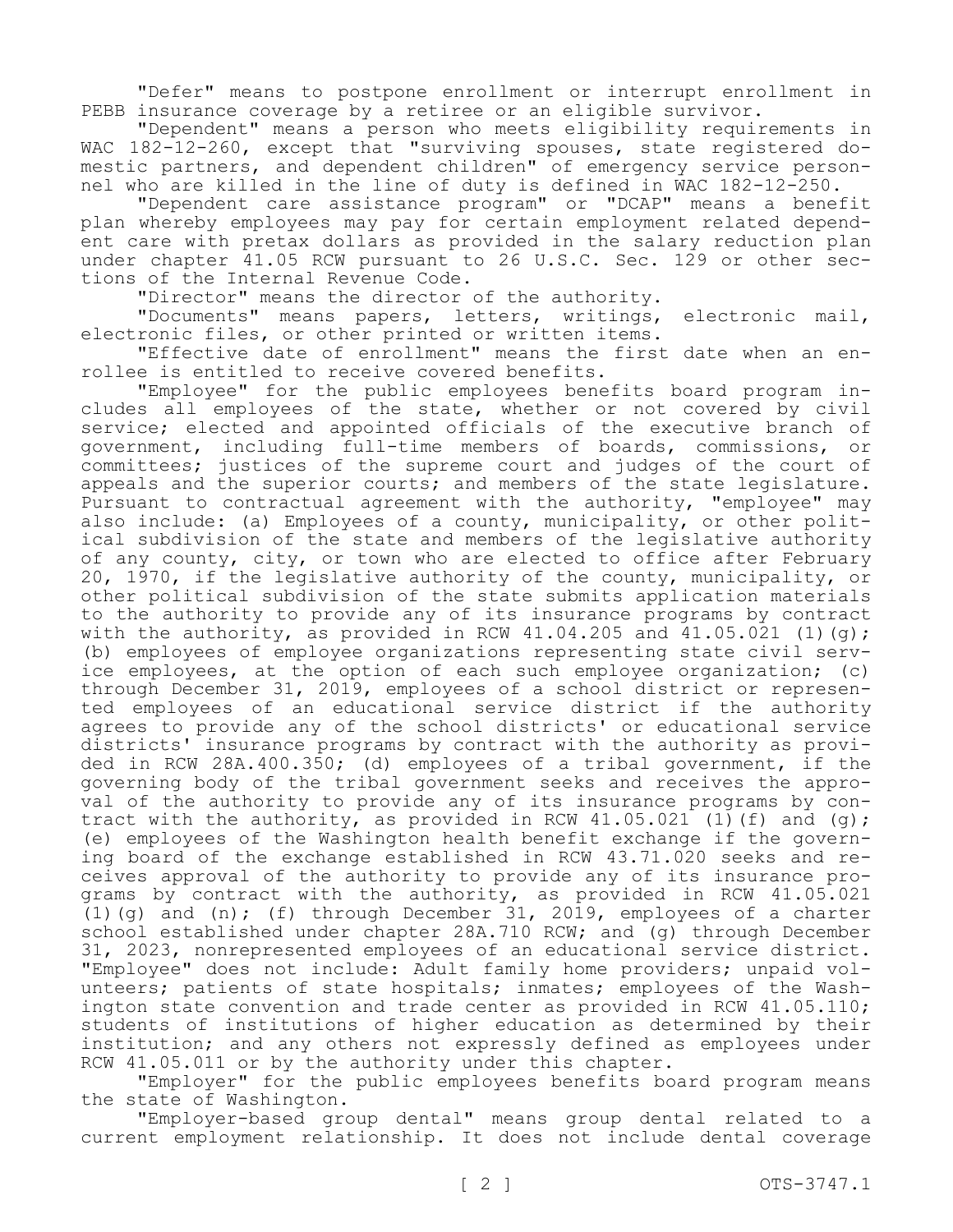available to retired employees, individual market dental coverage, or government-sponsored programs such as medicaid.

"Employer-based group health plan" means group medical and group dental related to a current employment relationship. It does not include medical or dental coverage available to retired employees, individual market medical or dental coverage, or government-sponsored programs such as medicare or medicaid.

"Employer-based group medical" means group medical related to a current employment relationship. It does not include medical coverage available to retired employees, individual market medical coverage, or government-sponsored programs such as medicare or medicaid.

"Employer contribution" means the funding amount paid to the HCA by a state agency or employer group for its eligible employees as described under WAC 182-12-114 and 182-12-131.

"Employer group" means those counties, municipalities, political subdivisions, the Washington health benefit exchange, tribal governments, employee organizations representing state civil service employees, and through December 31, 2019, school districts and charter schools, and through December 31, 2023, educational service districts obtaining employee benefits through a contractual agreement with the authority to participate in benefit plans developed by the public employees benefits board as described in WAC 182-08-245.

"Employer-paid coverage" means PEBB insurance coverage for which an employer contribution is made by a state agency or an employer group for employees eligible in WAC 182-12-114 and 182-12-131. It also means SEBB insurance coverage for which an employer contribution is made by a SEBB organization, or basic benefits described in RCW 28A.400.270(1) for which an employer contribution is made by an educational service district.

"Employing agency" for the public employees benefits board means a division, department, or separate agency of state government, including an institution of higher education; a county, municipality, or other political subdivision; and a tribal government covered by chapter 41.05 RCW.

"Enrollee" means a person who meets all eligibility requirements defined in chapter 182-12 WAC, who is enrolled in PEBB benefits, and for whom applicable premium payments have been made.

"Exchange" means the Washington health benefit exchange established in RCW 43.71.020, and any other health benefit exchange established under the Affordable Care Act.

"Exchange coverage" means coverage offered by a qualified health plan through an exchange.

"Faculty" means an academic employee of an institution of higher education whose workload is not defined by work hours but whose appointment, workload, and duties directly serve the institution's academic mission, as determined under the authority of its enabling statutes, its governing body, and any applicable collective bargaining agreement.

"Federal retiree medical plan" means the Federal Employees Health Benefits program (FEHB) or TRICARE plans which are not employer-based group medical.

"Forms" or "form" means both paper forms and forms completed electronically.

"Health plan" means a plan offering medical or dental, or both, developed by the board and provided by a contracted vendor or self-insured plans administered by the HCA.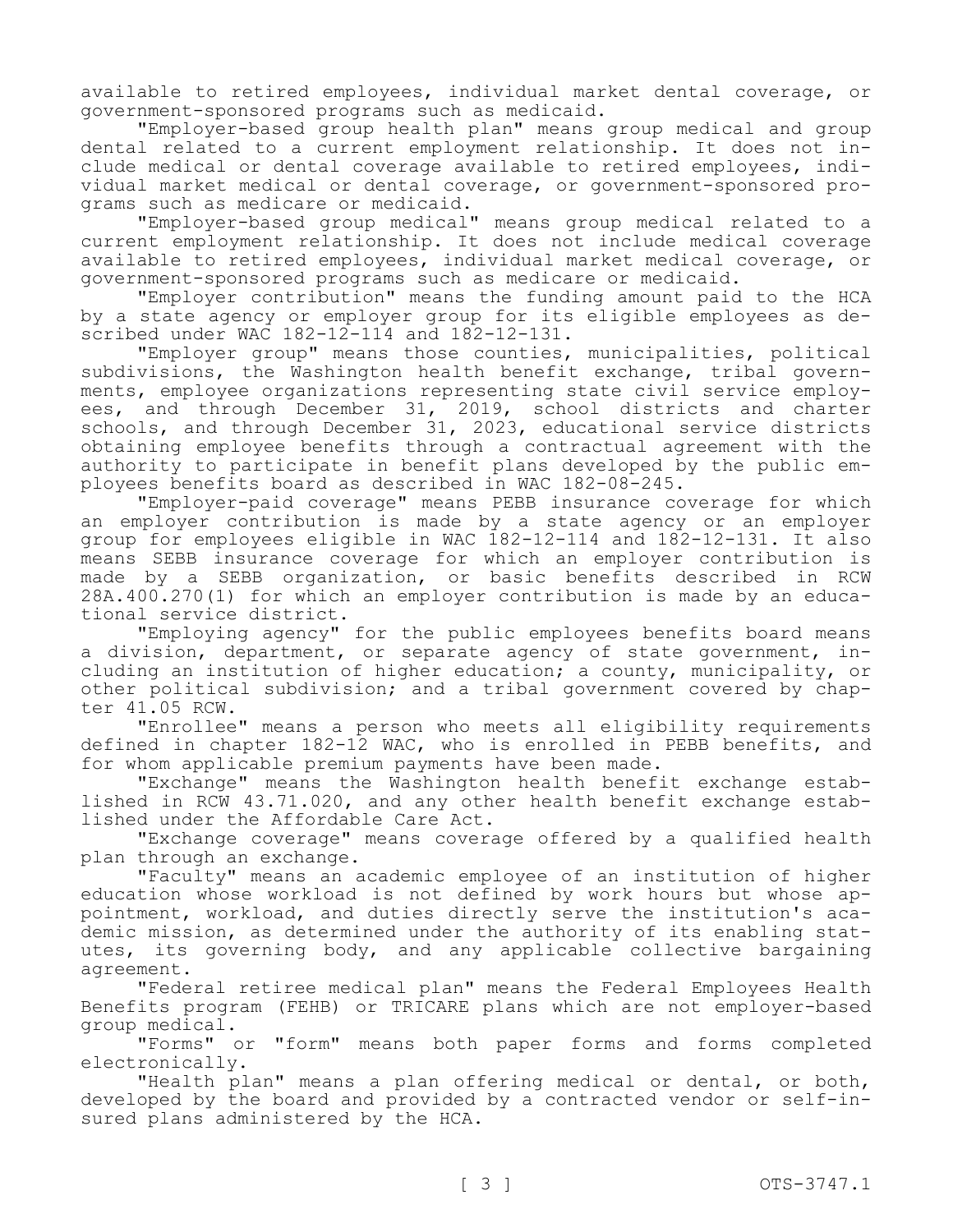"Institutions of higher education" means the state public research universities, the public regional universities, The Evergreen State College, the community and technical colleges, and the state board for community and technical colleges.

"Layoff," for purposes of this chapter, means a change in employment status due to an employer's lack of funds or an employer's organizational change.

"Life insurance" means basic life insurance paid for by the employing agency, as well as supplemental life insurance or supplemental dependent life insurance offered to and paid for by employees for themselves and their dependents. Life insurance for eligible retirees includes retiree term life insurance offered to and paid for by retirees.

"Limited purpose flexible spending arrangement" or "limited purpose FSA" means a benefit plan whereby eligible state employees may reduce their salary before taxes to pay for dental and vision expenses not reimbursed by insurance as provided in the salary reduction plan established under chapter 41.05 RCW pursuant to 26 U.S.C. Sec. 125 or other sections of the Internal Revenue Code.

"Long-term disability insurance" or "LTD insurance" means employer-paid long-term disability insurance and employee-paid long-term disability insurance offered by the PEBB program.

"Medical flexible spending arrangement" or "medical FSA" means a benefit plan whereby eligible state employees may reduce their salary before taxes to pay for medical expenses not reimbursed by insurance as provided in the salary reduction plan established under chapter 41.05 RCW pursuant to 26 U.S.C. Sec. 125 or other sections of the Internal Revenue Code.

"Pay status" means all hours for which an employee receives pay.

"PEBB" means the public employees benefits board.

"PEBB benefits" means one or more insurance coverages or other employee benefits administered by the PEBB program within the health care authority.

"PEBB insurance coverage" means any health plan, life insurance, accidental death and dismemberment insurance, long-term disability (LTD) insurance, long-term care insurance, or property and casualty insurance administered as a PEBB benefit.

"PEBB program" means the program within the HCA that administers insurance and other benefits for eligible employees (as described in WAC 182-12-114), eligible retired employees (as described in WAC 182-12-171, 182-12-180, and 182-12-211), eligible survivors (as described in WAC 182-12-180, 182-12-250, and 182-12-265), eligible dependents (as described in WAC 182-12-250 and 182-12-260) and others as defined in RCW 41.05.011.

"Plan year" means the time period established by the authority.

"Premium payment plan" means a benefit plan whereby public employees may pay their share of group health plan premiums with pretax dollars as provided in the salary reduction plan under chapter 41.05 RCW pursuant to 26 U.S.C. Sec. 125 or other sections of the Internal Revenue Code.

"Premium surcharge" means a payment required from a subscriber, in addition to the subscriber's medical premium contribution, due to an enrollee's tobacco use or an enrolled subscriber's spouse or state registered domestic partner choosing not to enroll in their employerbased group medical when:

• The spouse's or state registered domestic partner's share of the medical premium is less than ((ninety-five)) 95 percent of the ad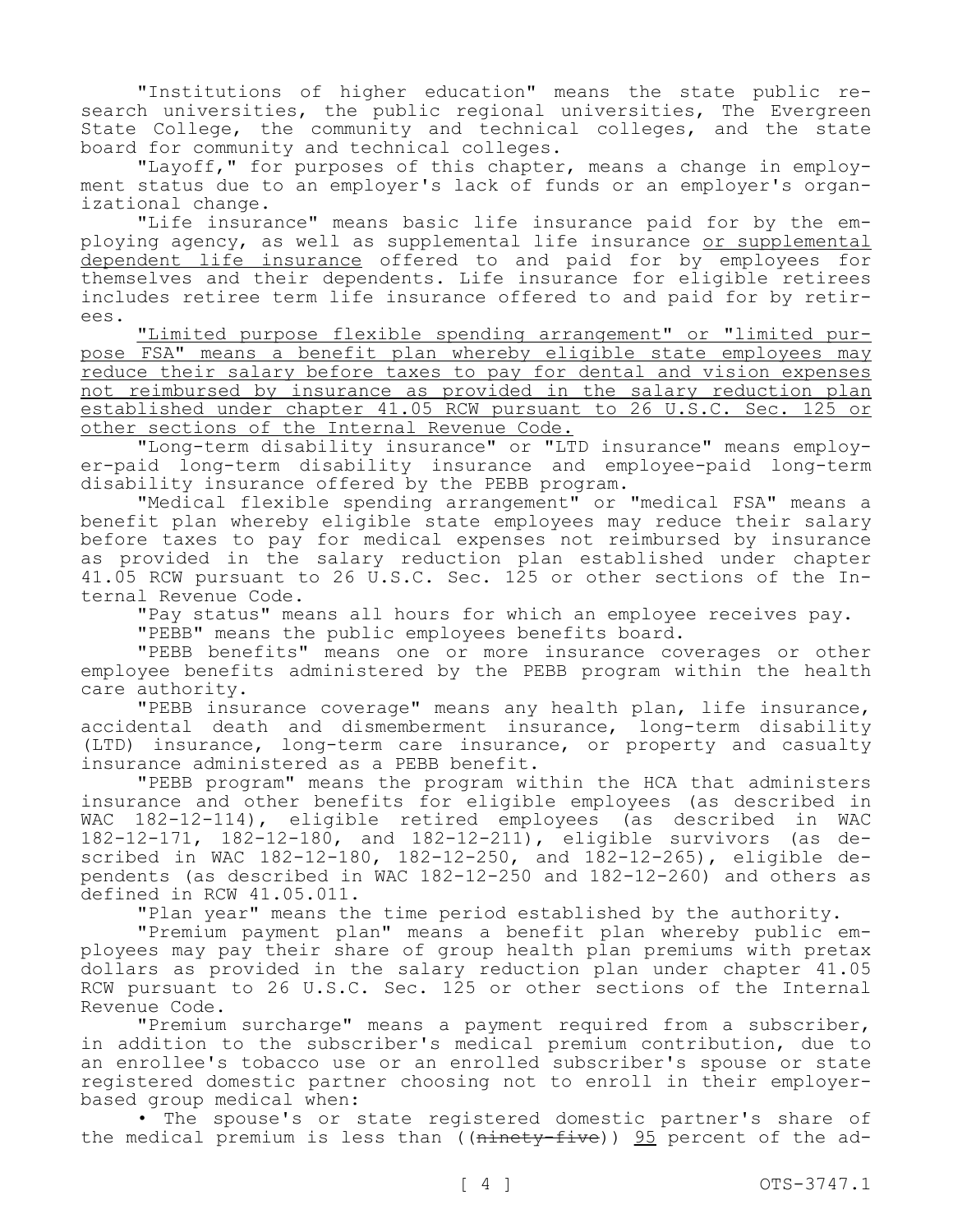ditional cost an employee would be required to pay to enroll a spouse or state registered domestic partner in the public employees benefits board (PEBB) Uniform Medical Plan (UMP) Classic; and

The benefits have an actuarial value of at least ((ninety $f$ ive)) 95 percent of the actuarial value of PEBB UMP Classic benefits.

"Public employee" has the same meaning as employee.

"Qualified health plan" means a medical plan that is certified to be offered through an exchange.

"Salary reduction plan" means a benefit plan whereby public employees may agree to a reduction of salary on a pretax basis to participate in the dependent care assistance program, medical flexible spending arrangement, limited purpose flexible spending arrangement, or premium payment plan offered pursuant to 26 U.S.C. Sec. 125 or other sections of the Internal Revenue Code.

"School employee" includes:

(a) Through December 31, 2023, all employees of school districts and charter schools established under chapter 28A.710 RCW, and represented employees of educational service districts. For the exclusive purpose of eligibility for PEBB retiree insurance coverage, the term "school employee" also includes nonrepresented employees of an educational service district; and

(b) Effective January 1, 2024, all employees of school districts, educational service districts, and charter schools established under chapter 28A.710 RCW.

"SEBB" means the school employees benefits board.

"SEBB insurance coverage" means any medical, dental, vision, life insurance, accidental death and dismemberment insurance, or long-term disability insurance administered as a SEBB benefit.

"SEBB organization" means a public school district or educational service district or charter school established under chapter 28A.710 RCW that is required to participate in benefit plans provided by the school employees benefits board.

"Season" means any recurring annual period of work at a specific time of year that lasts three to (( $e$ leven))  $11$  consecutive months.

"Seasonal employee" means a state employee hired to work during a recurring, annual season with a duration of three months or more, and anticipated to return each season to perform similar work.

"Special open enrollment" means a period of time when subscribers may make changes to their health plan enrollment and salary reduction elections outside of the annual open enrollment period when specific life events occur. During the special open enrollment subscribers may change health plans and enroll or remove dependents from coverage. Additionally, employees may enroll in or waive enrollment (see definition of "waive" in this section). Employees eligible to participate in the salary reduction( $(\theta)$ ) plan may enroll in or revoke their election under the DCAP, medical FSA, limited purpose FSA, or the premium payment plan and make a new election. For special open enrollment events related to specific PEBB benefits, see WAC 182-08-198, 182-08-199, 182-12-128, and 182-12-262.

"State agency" means an office, department, board, commission, institution, or other separate unit or division, however designated, of the state government. It includes the legislature, executive branch, and agencies or courts within the judicial branch, as well as institutions of higher education and any unit of state government established by law.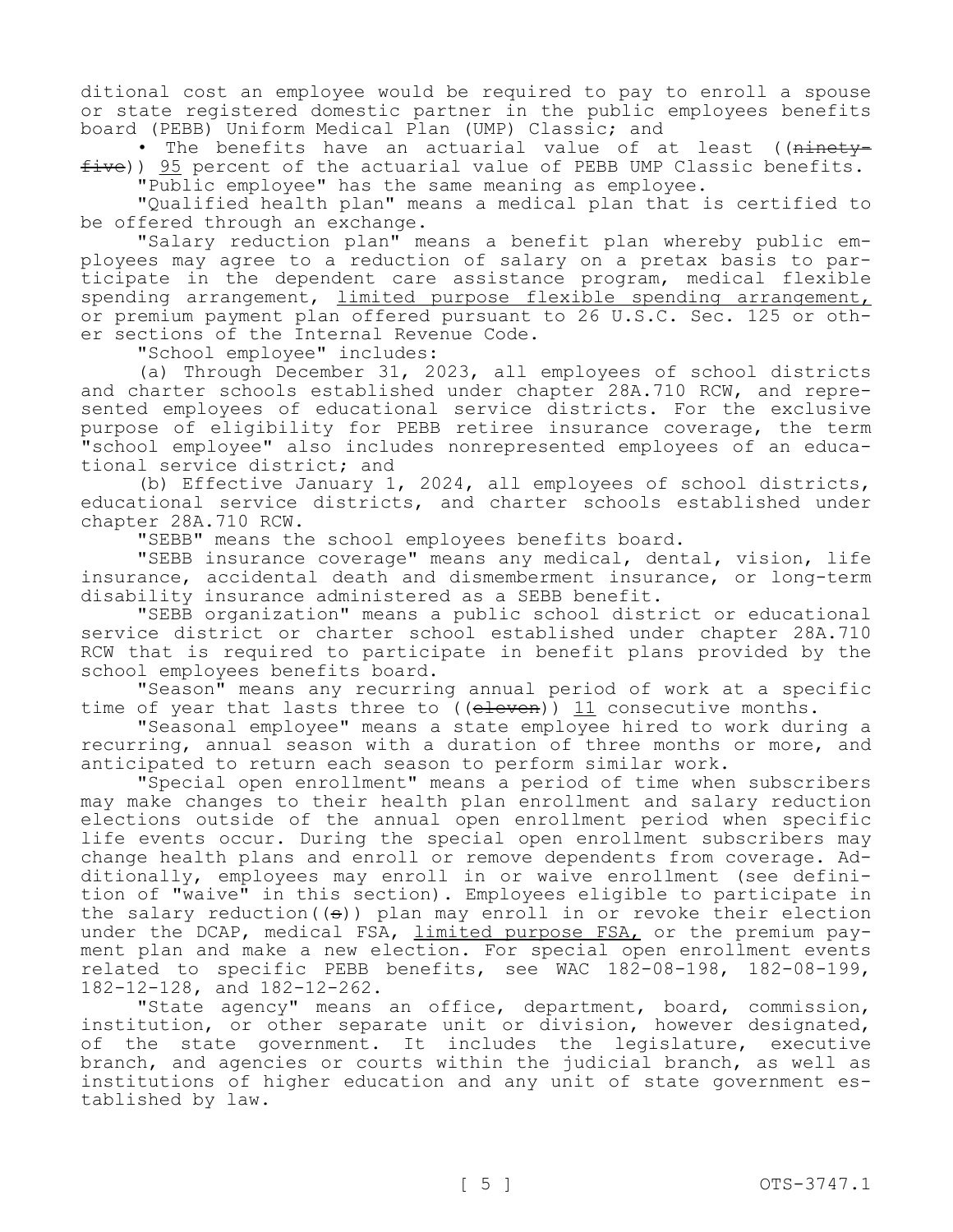"State registered domestic partner" has the same meaning as defined in RCW 26.60.020(1) and substantially equivalent legal unions from other jurisdictions as defined in RCW 26.60.090.

"Subscriber" means the employee, retiree, continuation coverage enrollee, or survivor who has been determined eligible by the PEBB program, employer group, or state agency, is enrolled in PEBB benefits, and is the individual to whom the PEBB program and contracted vendors will issue all notices, information, requests, and premium bills on behalf of an enrollee.

"Supplemental coverage" means any life insurance or accidental death and dismemberment (AD&D) insurance coverage purchased by the employee in addition to the coverage provided by the employing agency.

"Tobacco products" means any product made with or derived from tobacco that is intended for human consumption, including any component, part, or accessory of a tobacco product. This includes, but is not limited to, cigars, cigarettes, pipe tobacco, chewing tobacco, snuff, and other tobacco products. It does not include e-cigarettes or United States Food and Drug Administration (FDA) approved quit aids.

"Tobacco use" means any use of tobacco products within the past two months. Tobacco use, however, does not include the religious or ceremonial use of tobacco.

"Tribal government" means an Indian tribal government as defined in Section 3(32) of the Employee Retirement Income Security Act of 1974 (ERISA), as amended, or an agency or instrumentality of the tribal government, that has government offices principally located in this state.

"Waive" means an eligible employee affirmatively declining enrollment in PEBB medical because the employee is enrolled in other employer-based group medical, a TRICARE plan, or medicare as allowed under WAC 182-12-128. An employee on approved educational leave who obtains another employer-based group health plan may waive enrollment as allowed under WAC 182-12-136. An employee may waive enrollment in PEBB medical to enroll in SEBB medical only if they are enrolled in SEBB dental and SEBB vision. An employee who waives enrollment in PEBB medical to enroll in SEBB medical also waives enrollment in PEBB dental.

AMENDATORY SECTION (Amending WSR 21-13-103, filed 6/18/21, effective 1/1/22)

**WAC 182-12-114 How do employees establish eligibility for public employees benefits board (PEBB) benefits?** Eligibility for an employee whose work circumstances are described by more than one of the eligibility categories in subsections (1) through (5) of this section shall be determined solely by the criteria of the category that most closely describes the employee's work circumstances.

Hours that are excluded in determining eligibility include standby hours and any temporary increases in work hours, of six months or less, caused by training or emergencies (except governor-declared emergencies) that have not been or are not anticipated to be part of the employee's regular work schedule or pattern. Any hours worked in direct response to a governor-declared emergency are not excludable and must be included in determining eligibility. In order to include excluded hours in determining eligibility, employing agencies must re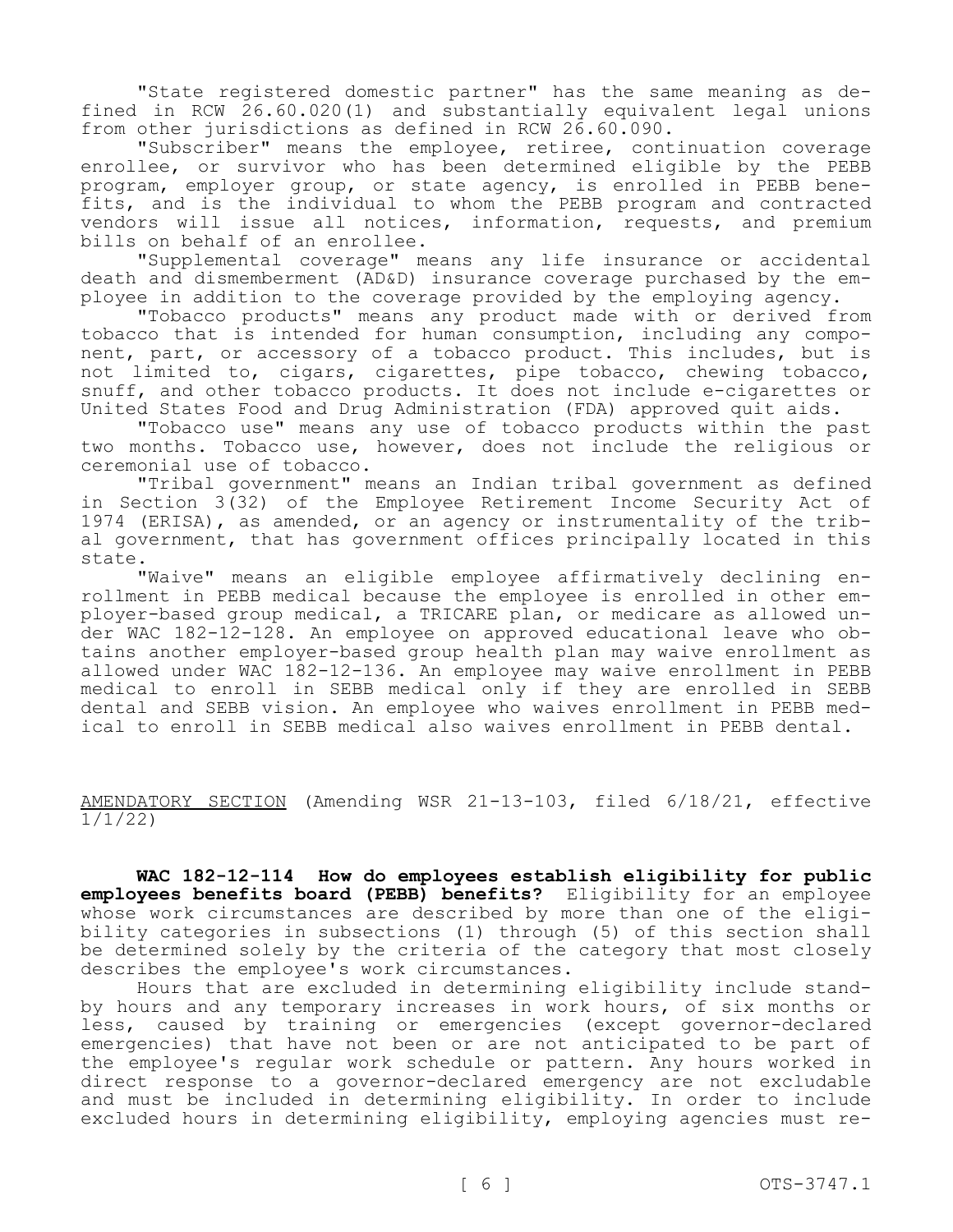quest and receive the public employees benefits board (PEBB) program's approval.

For how the employer contribution toward PEBB benefits is maintained after eligibility is established under this section, see WAC 182-12-131.

(1) Employees are eligible for PEBB benefits as follows, except as described in subsections (2) through (5) of this section:

(a) **Eligibility.** An employee is eligible if they are anticipated to work an average of at least (( $e$ ighty)) 80 hours per month and are anticipated to work for at least eight hours in each month for more than six consecutive months.

(b) **Determining eligibility.**

(i) **Upon employment:** An employee is eligible from the date of employment if the employing agency anticipates the employee will work according to the criteria in (a) of this subsection.

(ii) **Upon revision of anticipated work pattern:** If an employing agency revises an employee's anticipated work hours or anticipated duration of employment such that the employee meets the eligibility criteria in (a) of this subsection, the employee becomes eligible when the revision is made.

(iii) **Based on work pattern:** An employee who is determined to be ineligible, but later meets the eligibility criteria in (a) of this subsection, becomes eligible the first of the month following the sixmonth averaging period.

(c) **Stacking of hours.** As long as the work is within one state agency, employees may "stack" or combine hours worked in more than one position or job to establish eligibility and maintain the employer contribution toward PEBB benefits. Employees become eligible through stacking when they meet the requirements described in (a) of this subsection. They must notify their employing agency if they believe they are eligible through stacking. Stacking includes work situations in which:

(i) The employee works two or more positions or jobs at the same time (concurrent stacking);

(ii) The employee moves from one position or job to another (consecutive stacking); or

(iii) The employee combines hours from a seasonal position with hours from a nonseasonal position or job. An employee who establishes eligibility by stacking hours from a seasonal position or job with hours from a nonseasonal position or job shall maintain the employer contribution toward PEBB benefits as described in WAC 182-12-131(1).

(d) **When PEBB benefits begin.** Medical, dental, basic life insurance, basic accidental death and dismemberment (AD&D) insurance, employer-paid long-term disability (LTD) insurance, employee-paid LTD insurance (unless the employee declines the employee-paid LTD insurance as described in WAC 182-08-197(1)), and if eligible, benefits under the salary reduction plan begin on the first day of the month following the date an employee becomes eligible. If the employee becomes eligible on the first working day of a month, then coverage begins on that date. Supplemental life insurance and supplemental AD&D insurance begin on the first day of the month following the date the contracted vendor receives the required form or approves the enrollment.

(2) **Seasonal employees,** as defined in WAC 182-12-109, are eligible as follows:

(a) **Eligibility.** A seasonal employee is eligible if they are anticipated to work an average of at least ((eighty)) 80 hours per month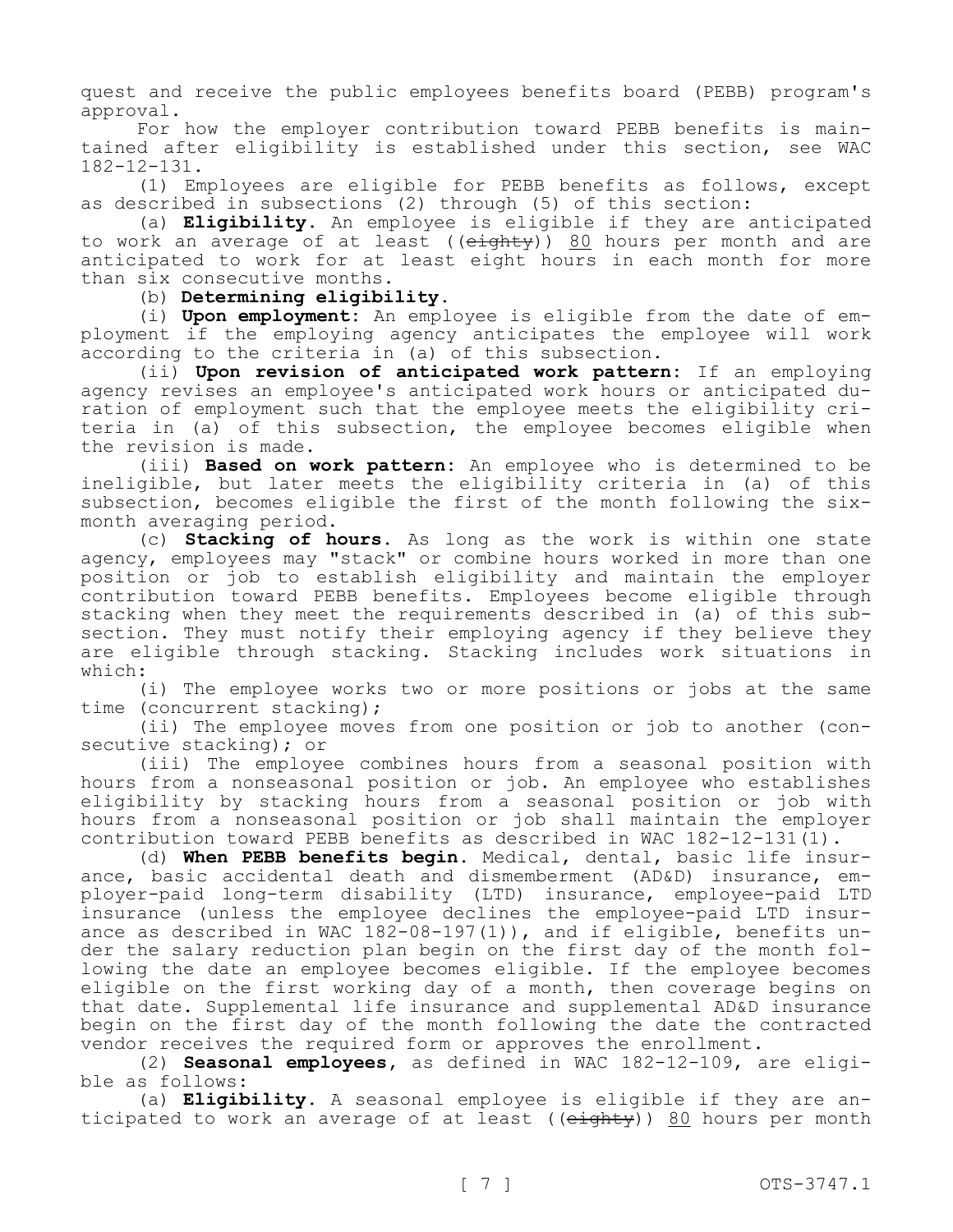and are anticipated to work for at least eight hours in each month of at least three consecutive months of the season.

(b) **Determining eligibility.**

(i) **Upon employment:** A seasonal employee is eligible from the date of employment if the employing agency anticipates that they will work according to the criteria in (a) of this subsection.

(ii) **Upon revision of anticipated work pattern.** If an employing agency revises an employee's anticipated work hours or anticipated duration of employment such that the employee meets the eligibility criteria in (a) of this subsection, the employee becomes eligible when the revision is made.

(iii) **Based on work pattern.** An employee who is determined to be ineligible for benefits, but later works an average of at least ((eighty)) 80 hours per month and works for at least eight hours in each month and works for more than six consecutive months, becomes eligible the first of the month following a six-month averaging period.

(c) **Stacking of hours.** As long as the work is within one state agency, employees may "stack" or combine hours worked in more than one position or job to establish eligibility and maintain the employer contribution toward PEBB benefits. Employees become eligible through stacking when they meet the requirements described in (a) of this subsection. They must notify their employing agency if they believe they are eligible through stacking. Stacking includes work situations in which:

(i) The employee works two or more positions or jobs at the same time (concurrent stacking);

(ii) The employee moves from one position or job to another (consecutive stacking); or

(iii) The employee combines hours from a seasonal position or job with hours from a nonseasonal position or job. An employee who establishes eligibility by stacking hours from a seasonal position or job with hours from a nonseasonal position or job shall maintain the employer contribution toward PEBB benefits as described in WAC 182-12-131(1).

(d) **When PEBB benefits begin.** Medical, dental, basic life insurance, basic AD&D insurance, employer-paid LTD insurance, employee-paid LTD insurance (unless the employee declines the employee-paid LTD insurance as described in WAC  $182-08-197(1)$ ), and if eligible, benefits under the salary reduction plan begin on the first day of the month following the day the employee becomes eligible. If the employee becomes eligible on the first working day of a month, then coverage begins on that date. Supplemental life insurance and supplemental AD&D insurance begin on the first day of the month following the date the contracted vendor receives the required form or approves the enrollment.

**Exception:** Seasonal employees who work a recurring, annual season with a duration of less than nine months are not eligible for the employee-paid LTD insurance benefit.

(3) **Faculty** are eligible as follows:

(a) **Determining eligibility.** "Half-time" means one-half of the full-time academic workload as determined by each institution, except that half-time for community and technical college faculty employees is governed by RCW 28B.50.489.

(i) **Upon employment:** Faculty who the employing agency anticipates will work half-time or more for the entire instructional year, or equivalent nine-month period, are eligible from the date of employment.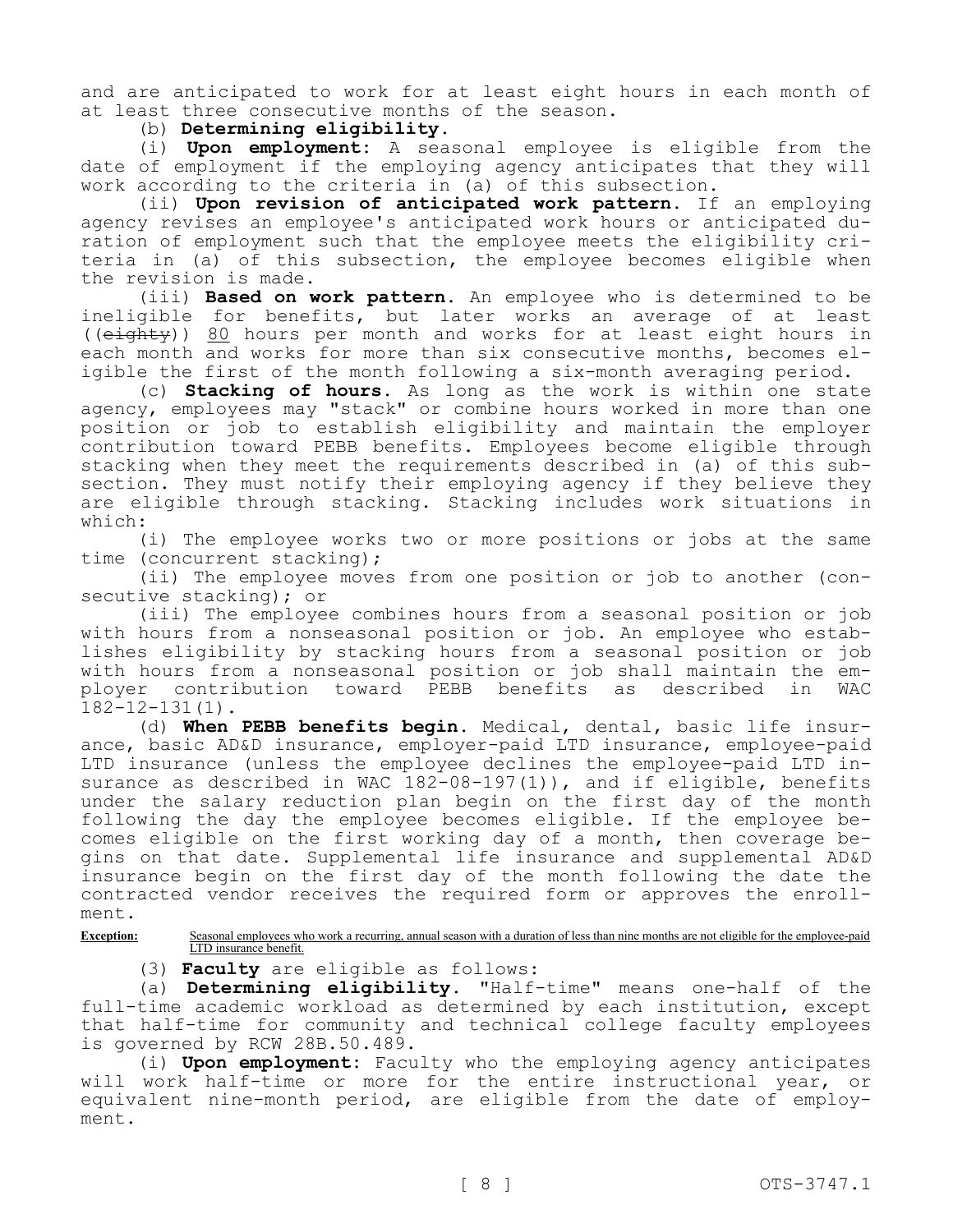(ii) **For faculty hired on quarter/semester to quarter/semester basis:** Faculty who the employing agency anticipates will not work for the entire instructional year, or equivalent nine-month period, are eligible at the beginning of the second consecutive quarter or semester of employment in which they are anticipated to work, or has actually worked, half-time or more. Spring and fall are considered consecutive quarters/semesters when first establishing eligibility for faculty that work less than half-time during the summer quarter/semester.

(iii) **Upon revision of anticipated work pattern:** Faculty who receive additional workload after the beginning of the anticipated work period (quarter, semester, or instructional year), such that their workload meets the eligibility criteria as described in (a)(i) or (ii) of this subsection become eligible when the revision is made.

(b) **Stacking.** Faculty may establish eligibility and maintain the employer contribution toward PEBB benefits by working as faculty for more than one institution of higher education. Faculty workloads may only be stacked with other faculty workloads to establish eligibility under this section or maintain eligibility as described in WAC 182-12-131(3). A faculty becomes eligible through stacking when they meet the requirements as described in (a) of this subsection. When a faculty works for more than one institution of higher education, the faculty must notify their employing agencies that they work at more than one institution and may be eligible through stacking.

(c) **When PEBB benefits begin.**

(i) Medical, dental, basic life insurance, basic AD&D insurance, employer-paid LTD insurance, employee-paid LTD insurance (unless the faculty declines the employee-paid LTD insurance as described in WAC 182-08-197(1)), and if eligible, benefits under the salary reduction plan begin on the first day of the month following the day the faculty becomes eligible. If the faculty becomes eligible on the first working day of a month, then coverage begins on that date. Supplemental life insurance and supplemental AD&D insurance begin on the first day of the month following the date the contracted vendor receives the required form or approves the enrollment.

(ii) For faculty hired on a quarter/semester to quarter/semester basis under (a)(ii) of this subsection, medical, dental, basic life insurance, basic AD&D insurance, employer-paid LTD insurance, employee-paid LTD insurance (unless the faculty declines the employee-paid LTD insurance as described in WAC 182-08-197(1)), and if eligible, benefits under the salary reduction plan begin the first day of the month following the beginning of the second consecutive quarter/semester of half-time or more employment. If the first day of the second consecutive quarter/semester is the first working day of the month, then coverage begins at the beginning of the second consecutive quarter/semester. Supplemental life insurance and supplemental AD&D insurance begin on the first day of the month following the date the contracted vendor receives the required form or approves the enrollment.

(4) **Elected and full-time appointed officials of the legislative and executive branches of state government** are eligible as follows:

(a) **Eligibility.** A legislator is eligible for PEBB benefits on the date their term begins. All other elected and full-time appointed officials of the legislative and executive branches of state government are eligible on the date their terms begin or the date they take the oath of office, whichever occurs first.

(b) **When PEBB benefits begin.** Medical, dental, basic life insurance, basic AD&D insurance, employer-paid LTD insurance, employee-paid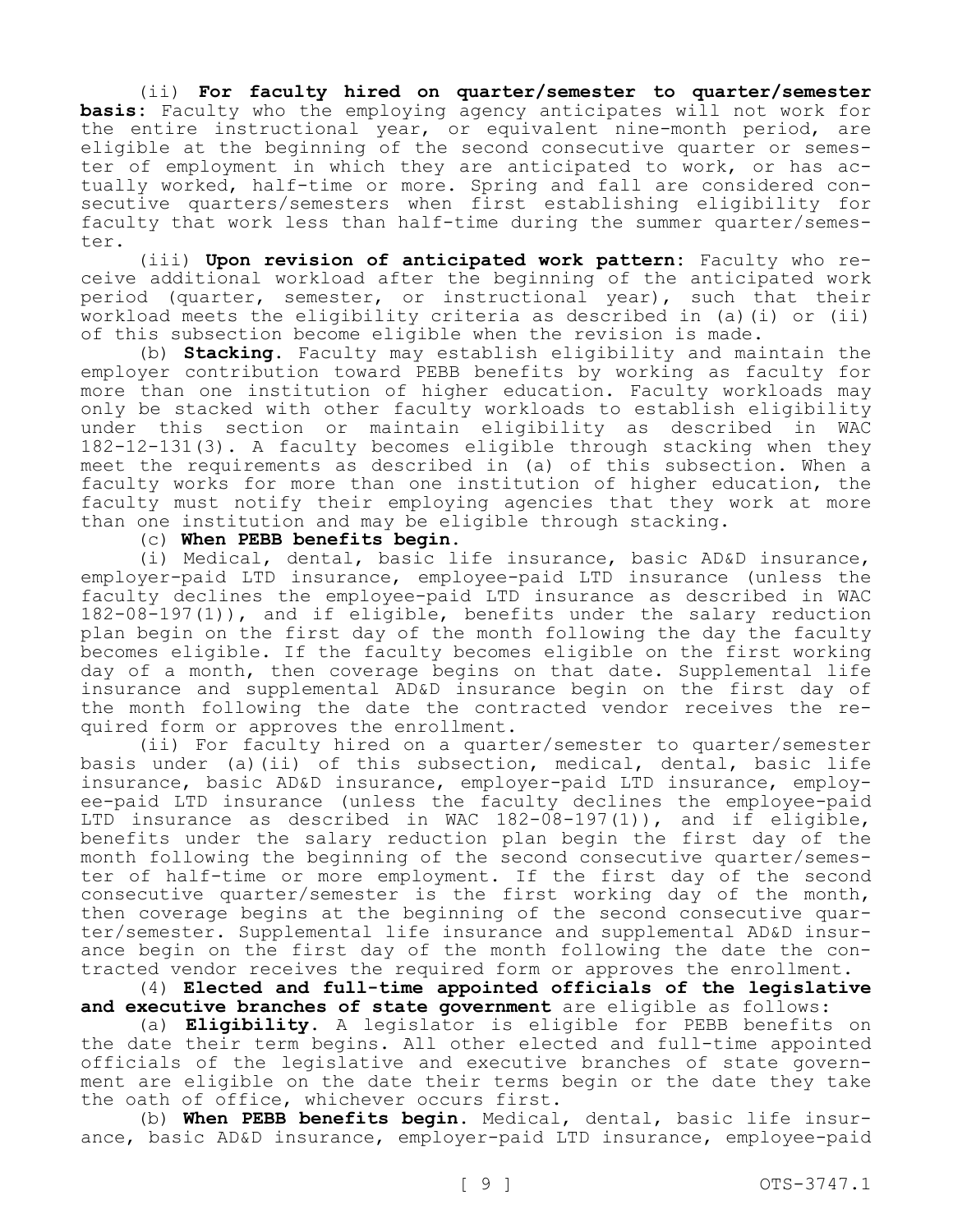LTD insurance (unless the employee declines the employee-paid LTD insurance as described in WAC 182-08-197(1)), and if eligible, benefits under the salary reduction plan begin on the first day of the month following the day the employee becomes eligible. If the employee becomes eligible on the first working day of a month, then coverage begins on that date. Supplemental life insurance and supplemental AD&D insurance begin on the first day of the month following the date the contracted vendor receives the required form or approves the enrollment.

(5) **Justices and judges** are eligible as follows:

(a) **Eligibility.** A justice of the supreme court and judges of the court of appeals and the superior courts become eligible for PEBB benefits on the date they take the oath of office.

(b) **When PEBB benefits begin.** Medical, dental, basic life insurance, basic AD&D insurance, employer-paid LTD insurance, employee-paid LTD insurance (unless the employee declines the employee-paid LTD insurance as described in WAC 182-08-197(1)), and if eligible, benefits under the salary reduction plan begin on the first day of the month following the day the employee becomes eligible. If the employee becomes eligible on the first working day of a month, then coverage begins on that date. Supplemental life insurance and supplemental AD&D insurance begin on the first day of the month following the date the contracted vendor receives the required form or approves the enrollment.

AMENDATORY SECTION (Amending WSR 21-13-102, filed 6/18/21, effective 1/1/22)

**WAC 182-12-128 When may an employee waive enrollment in public employees benefits board (PEBB) medical and when may they enroll in**  PEBB medical after having waived enrollment? enrollment in public employees benefits board (PEBB) medical only if they are enrolled in other employer-based group medical, a TRICARE plan, or medicare as described in subsection (1)(a) through (c) of this section. They may not waive enrollment in PEBB medical if they are enrolled in PEBB retiree insurance coverage. An employee who waives enrollment in PEBB medical must enroll in PEBB dental, basic life insurance, basic accidental death and dismemberment insurance, and employer-paid long-term disability (LTD) insurance (unless the employing agency does not participate in these PEBB insurance coverages). For an employing agency that participates in LTD insurance, an employee will also be enrolled in employee-paid LTD insurance automatically unless the employee declines their employee-paid LTD insurance as described in WAC 182-08-197.

**Exception:** An employee may waive their enrollment in PEBB medical to enroll in school employees benefits board (SEBB) medical only if they are enrolled in SEBB dental and SEBB vision. An employee who waives enrollment in PEBB medical to enroll in SEBB medical also waives enrollment in PEBB dental.

(1) To waive enrollment in PEBB medical, the employee must submit the required form to their employing agency at one of the following times:

(a) **When the employee becomes eligible:** An employee may waive PEBB medical when they become eligible for PEBB benefits. The employee must indicate their election to waive enrollment in PEBB medical on the required form and submit the form to their employing agency. The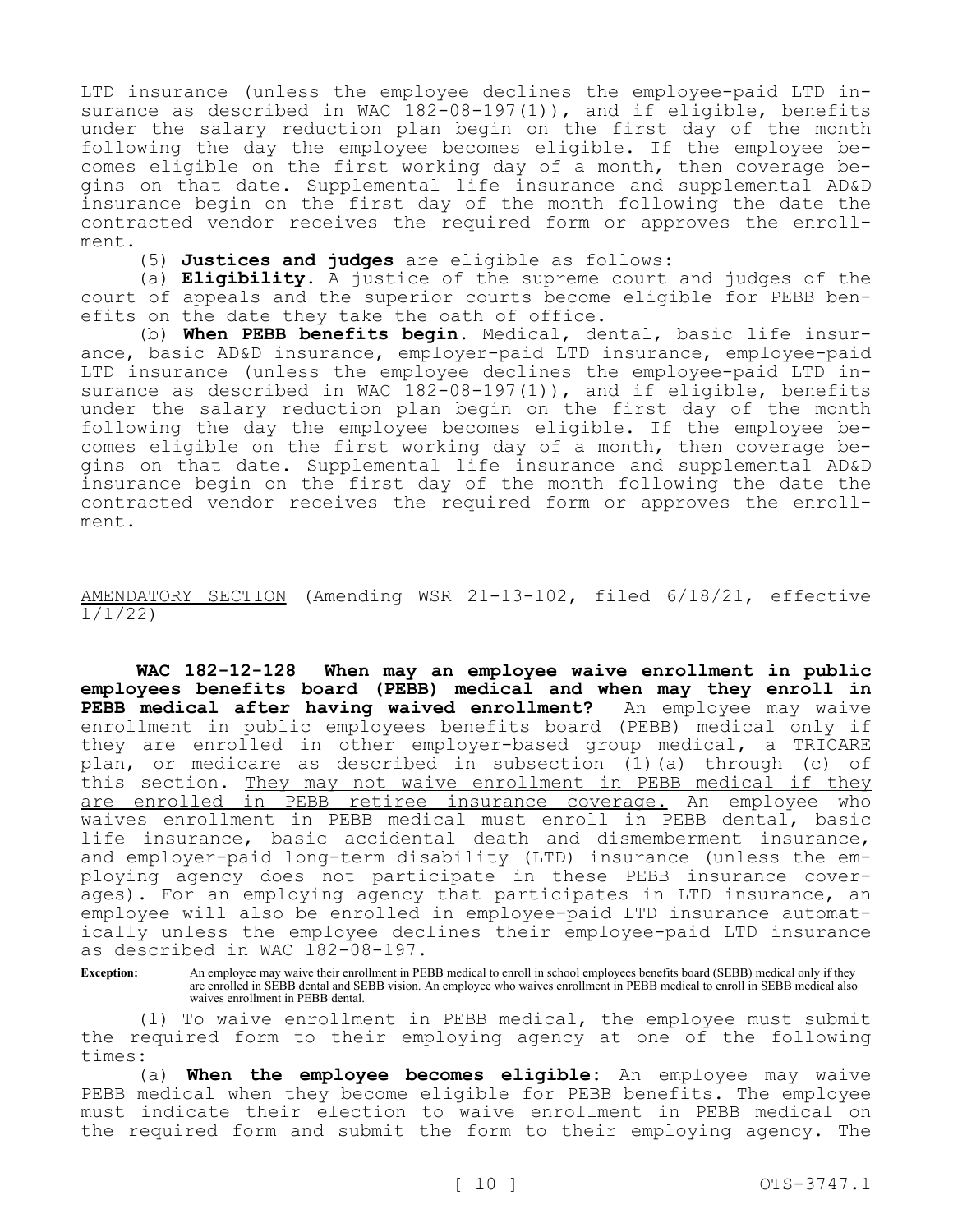employing agency must receive the form no later than ((thirty-one)) 31 days after the date the employee becomes eligible for PEBB benefits (see WAC 182-08-197). PEBB medical will be waived as of the date the employee becomes eligible for PEBB benefits.

(b) **During the annual open enrollment:** An employee may waive PEBB medical during the annual open enrollment. The required form must be received by the employee's employing agency before the end of the annual open enrollment. PEBB medical will be waived beginning January 1st of the following year.

(c) **During a special open enrollment:** An employee may waive PEBB medical during a special open enrollment only if they are enrolled in other employer-based group medical, a TRICARE plan, or medicare as described in subsection (4) of this section. A special open enrollment event must be an event other than an employee gaining initial eligibility or regaining eligibility for PEBB benefits.

The employee must submit the required form to their employing agency. The employing agency must receive the form no later than (( $s$ ixty))  $60$  days after the event that creates the special open enrollment. In addition to the required form, the employee must provide evidence of the event that creates the special open enrollment to the employing agency.

PEBB medical will be waived the last day of the month following the later of the event date or the date the required form is received. If that day is the first of the month, PEBB medical will be waived the last day of the previous month. If the special open enrollment is due to the birth, adoption, or assumption of legal obligation for total or partial support in anticipation of adoption of a child, PEBB medical will be waived the last day of the previous month.

(2) If an employee waives PEBB medical, the employee may not enroll dependents in PEBB medical.

(3) Once PEBB medical is waived, the employee is only allowed to enroll in PEBB medical at the following times:

(a) During the annual open enrollment. The required form must be received by the employee's employing agency before the end of the annual open enrollment. PEBB medical will begin January 1st of the following year.

(b) During a special open enrollment. A special open enrollment allows an employee to revoke their election and make a new election outside of the annual open enrollment. A special open enrollment may be created when one of the events described in subsection (4) of this section occurs.

The employee must submit the required form to their employing agency. The employing agency must receive the form no later than (( $s$ ixty))  $60$  days after the event that creates the special open enrollment. In addition to the required form, the employee must provide evidence of the event that creates the special open enrollment to the employing agency.

PEBB medical will begin the first day of the month following the later of the event date or the date the required form is received. If that day is the first of the month, coverage is effective on that day. If the special open enrollment is due to the birth, adoption, or assumption of legal obligation for total or partial support in anticipation of adoption of a child, PEBB medical for the employee will begin on the first day of the month in which the event occurs. PEBB medical for the newly born child, newly adopted child, spouse, or state registered domestic partner will begin as described in WAC 182-12-262 (3)(a)(iv).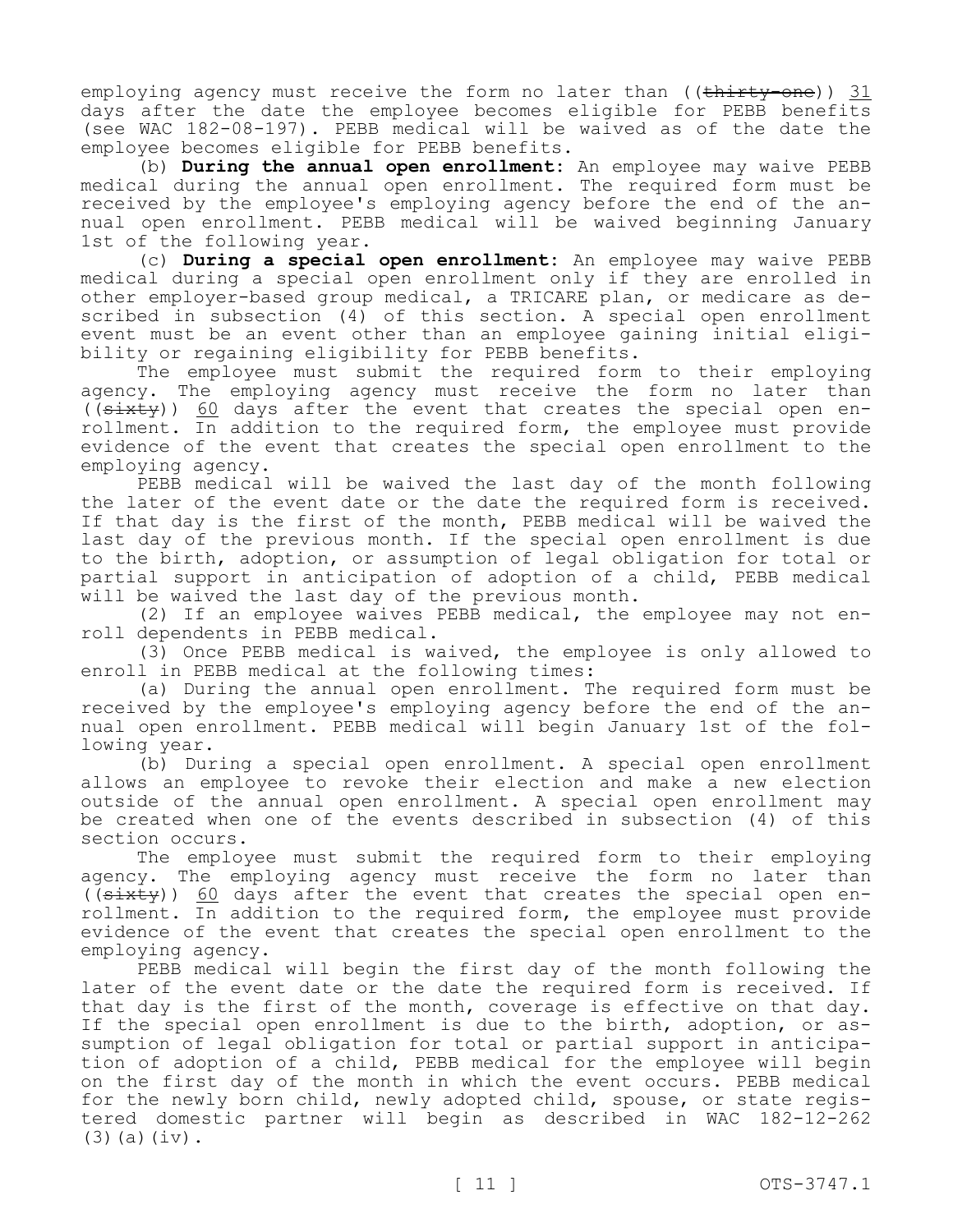If an employee who is eligible for the employer contribution toward PEBB benefits was enrolled as a dependent in SEBB medical, SEBB dental, and SEBB vision and is removed by the SEBB subscriber, the health care authority will notify the employee of their removal from the SEBB subscriber's account and that they have experienced a special enrollment event. The employee will be required to return from waived enrollment and elect PEBB medical and PEBB dental. If the employee's employing agency does not receive the employee's required forms indicating their medical and dental elections within ((sixty)) 60 days of the employee losing SEBB medical, SEBB dental, and SEBB vision, they will be defaulted into employee-only PEBB medical and PEBB dental as described in WAC  $182-08-197$  (1)(b)(i) and (ii).

(4) **Special open enrollment:** Any one of the events in (a) through (k) of this subsection may create a special open enrollment that allows the employee to enroll in PEBB medical after having waived enrollment. The change in enrollment must be allowable under the Internal Revenue Code (IRC) and Treasury regulations, and correspond to and be consistent with the event that creates the special open enrollment for the employee, the employee's dependent, or both.

(a) Employee acquires a new dependent due to:

(i) Marriage or registering a state registered domestic partnership;

(ii) Birth, adoption, or when the subscriber has assumed a legal obligation for total or partial support in anticipation of adoption; or

(iii) A child becoming eligible as an extended dependent through legal custody or legal guardianship.

(b) Employee or an employee's dependent loses other coverage under a group health plan or through health insurance coverage, as defined by the Health Insurance Portability and Accountability Act (HIPAA);

(c) Employee has a change in employment status that affects the employee's eligibility for their employer contribution toward their employer-based group medical;

(d) The employee's dependent has a change in their own employment status that affects their eligibility or their dependent's eligibility for the employer contribution under their employer-based group medical;

**Note:** As used in (d) of this subsection, "employer contribution" means contributions made by the dependent's current or former employer toward health coverage as described in Treasury Regulation 26 C.F.R. 54.9801-6.

(e) Employee or an employee's dependent has a change in enrollment under an employer-based group medical plan during its annual open enrollment that does not align with the PEBB program's annual open enrollment;

(f) Employee's dependent has a change in residence from outside of the United States to within the United States, or from within the United States to outside of the United States and that change in residence resulted in the dependent losing their health insurance;

(g) A court order requires the employee or any other individual to provide a health plan for an eligible dependent of the employee (a former spouse or former state registered domestic partner is not an eligible dependent);

(h) Employee or an employee's dependent enrolls in coverage under medicaid or a state children's health insurance program (CHIP), or the employee or an employee's dependent loses eligibility for coverage under medicaid or CHIP;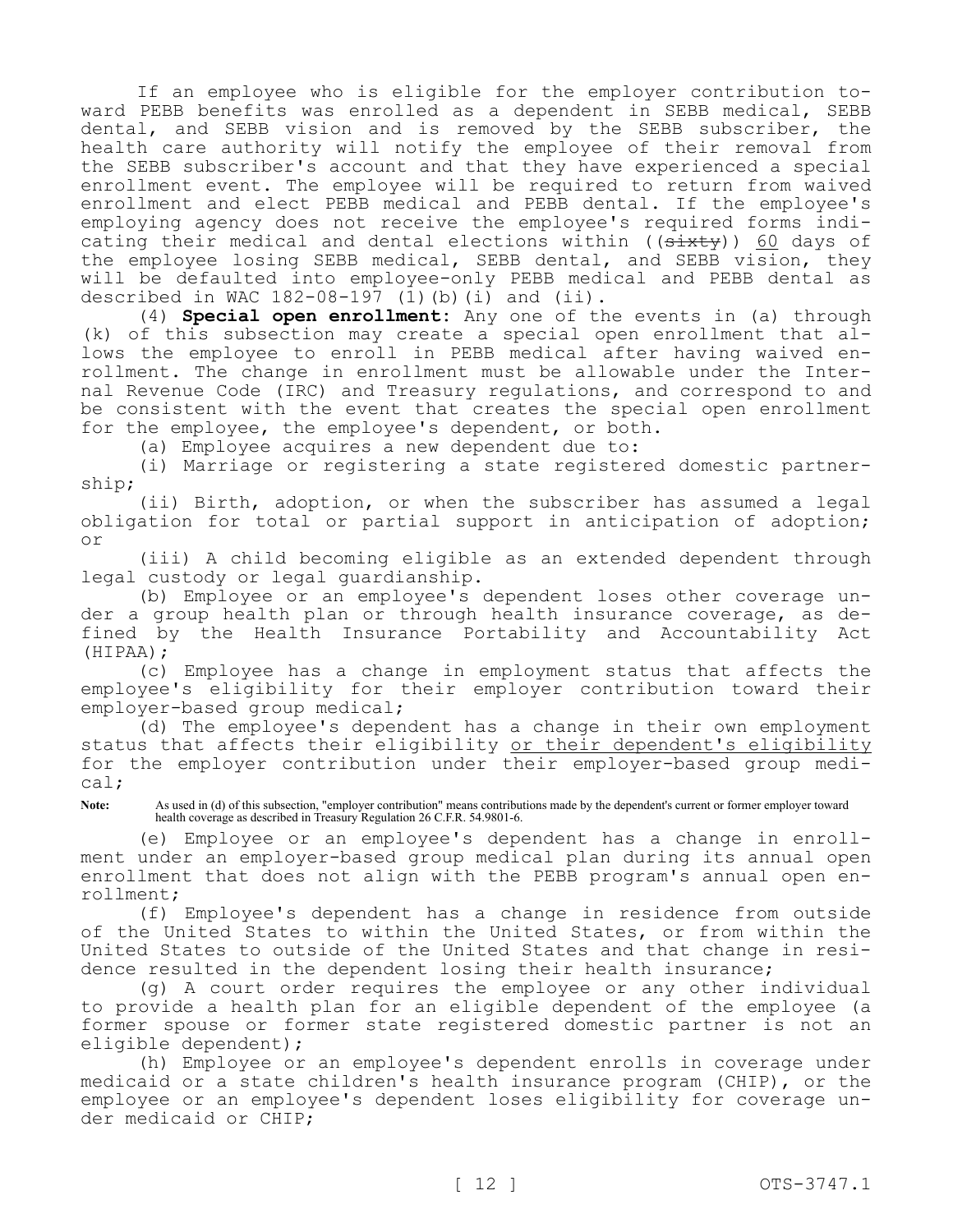**Note:** An employee may only return from having waived PEBB medical for the events described in (h) of this subsection. An employee may not waive their PEBB medical for the events described in (h) of this subsection.

(i) Employee or an employee's dependent becomes eligible for state premium assistance subsidy for PEBB health plan coverage from medicaid or CHIP;

(j) Employee or employee's dependent becomes eligible and enrolls in a TRICARE plan, or loses eligibility for a TRICARE plan;

(k) Employee becomes eligible and enrolls in medicare, or loses eligibility for medicare.

AMENDATORY SECTION (Amending WSR 20-16-062, filed 7/28/20, effective 1/1/21)

**WAC 182-12-146 When is an enrollee eligible to continue public employees benefits board (PEBB) benefits under Consolidated Omnibus Budget Reconciliation Act (COBRA)?** (1) An employee or an employee's dependent who loses eligibility for the employer contribution toward public employees benefits board (PEBB) benefits and who qualifies for continuation coverage under the federal Consolidated Omnibus Budget Reconciliation Act (COBRA) may continue coverage for PEBB medical, dental, or both.

(2) An employee or an employee's dependent who loses eligibility for continuation coverage described in WAC 182-12-133,  $((182-12-138,))$ 182-12-141, 182-12-142, or 182-12-148 but who has not used the maximum number of months allowed under COBRA may continue PEBB medical, dental, or both for the remaining difference in months.

(3) A retired employee who loses eligibility for PEBB retiree insurance coverage because an employer group, with the exception of educational service districts, ceases participation in PEBB insurance coverage may continue PEBB medical, dental, or both.

(4) A retiree or a dependent of a retiree, who is no longer eligible as described in WAC 182-12-171, 182-12-180, or 182-12-260 may continue PEBB medical, dental, or both.

(5) A blind vendor who ceases to actively operate a facility as described in WAC 182-12-111 (5)(a) may continue enrollment in PEBB medical for the maximum number of months allowed under COBRA as described in this section.

(6) A board member who no longer qualifies as described in WAC 182-12-111 (5)(c) may continue enrollment in PEBB medical, dental, or both for the maximum number of months allowed under COBRA as described in this section.

(7) An enrollee may continue PEBB medical, dental, or both under COBRA by self-paying the premium and applicable premium surcharges set by the health care authority (HCA):

(a) The election must be received by the PEBB program no later than ((sixty)) 60 days from the date the enrollee's PEBB health plan coverage ended or from the postmark date on the election notice sent by the PEBB program, whichever is later;

(b) The first premium payment under COBRA coverage and applicable premium surcharges are due to the HCA no later than ( $(forty-five)$ )  $45$ days after the election period ends as described in (a) of this  $\overline{sub}$ section. Following the enrollee's first premium payment, premiums and applicable premium surcharges must be paid as described in WAC  $182-08-180$  (1)(c);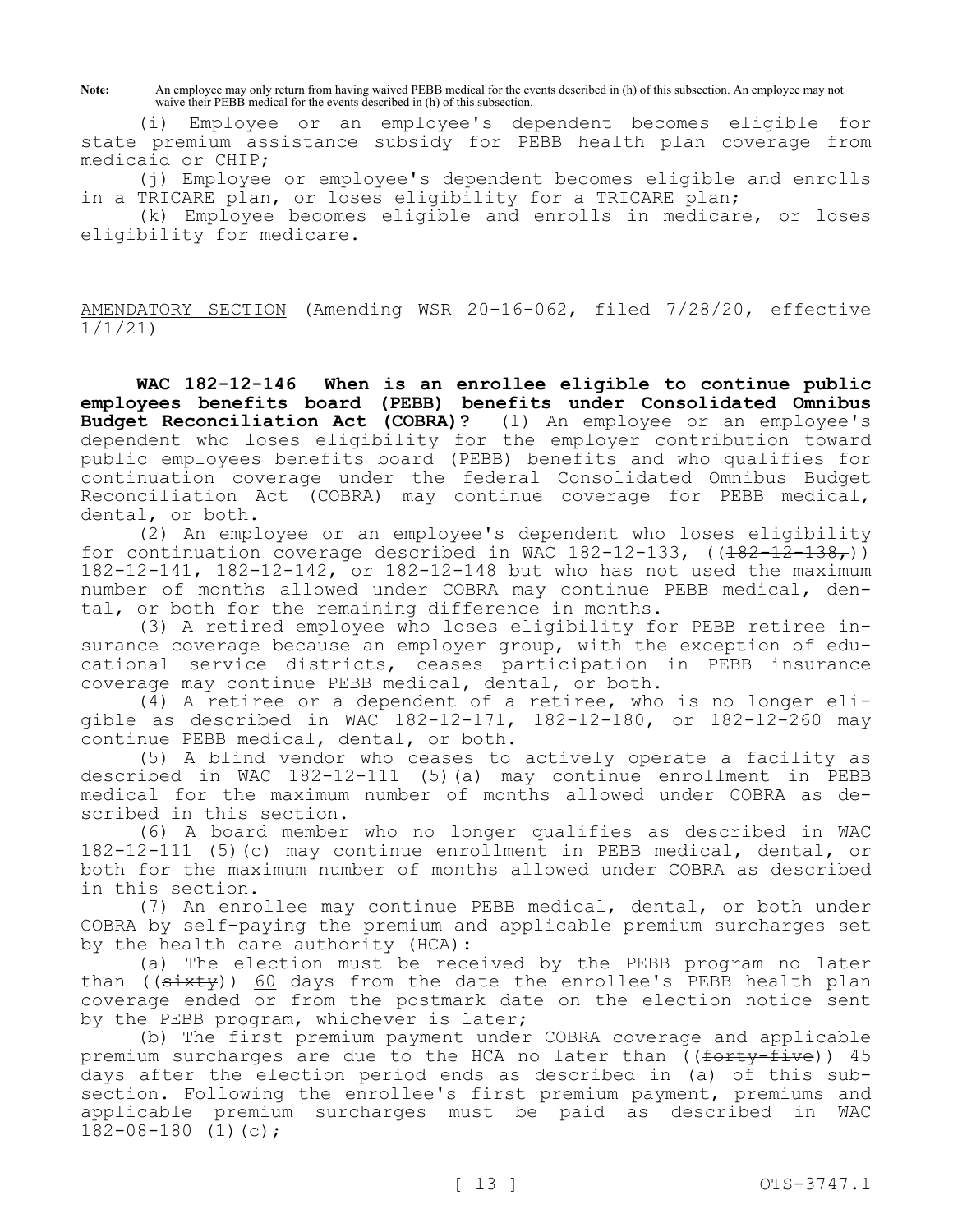(c) COBRA continuation coverage enrollees who voluntarily terminate their COBRA coverage will not be eligible to reenroll in COBRA  $coveraqe$  unless they regain eligibility as described in 182-12-114. Those who request to terminate their COBRA coverage must do so in writing. COBRA coverage will end on the last day of the month in which the PEBB program receives the termination request or on the last day of the month specified in the COBRA enrollee's termination request, whichever is later. If the termination request is received on the first day of the month, COBRA coverage will end on the last day of the previous month;

(d) An employee enrolled in a medical flexible spending arrangement (FSA) or limited purpose FSA and the employee's dependents will have an opportunity to continue making contributions to their medical FSA or limited purpose FSA by electing COBRA if on the date of the qualifying event, as described under 42 U.S.C. Sec. 300bb-3, the employee's medical FSA or limited purpose FSA has a greater amount in remaining benefits than remaining contribution payments for the current year. The election must be received by the contracted vendor no later than ( $(sixty)$ ) 60 days from the date the PEBB health plan coverage ended or from the postmark date on the election notice sent by the contracted vendor, whichever is later. The first premium payment under COBRA coverage is due to the contracted vendor no later than ( $f$  $f$ ive)) 45 days after the election period ends as described above.

(8) A subscriber's state registered domestic partner and the state registered domestic partner's children may continue PEBB medical, dental, or both on the same terms and conditions as spouses and other eligible dependents under COBRA as described under RCW 26.60.015.

(9) Medical and dental coverage under COBRA begin on the first day of the month following the day the COBRA enrollee loses eligibility for PEBB health plan coverage as described in WAC 182-12-131,<br>182-12-133, 182-12-141, 182-12-142, 182-12-148, 182-12-171, 182-12-133, 182-12-141, 182-12-142, 182-12-148, 182-12-171, 182-12-180, 182-12-250, 182-12-260, or 182-12-265.

AMENDATORY SECTION (Amending WSR 21-13-106, filed 6/18/21, effective 1/1/22)

**WAC 182-12-262 When may subscribers enroll or remove eligible dependents?** (1) **Enrolling dependents in public employees benefits board (PEBB) health plan coverage ((and the effective date of)), supplemental dependent life insurance, and accidental death and dismemberment (AD&D) insurance.** A dependent must be enrolled in the same health plan coverage as the subscriber( $(\tau$  and)) except as described in WAC 182-12-171 (1) $(c)$ . The subscriber must be enrolled in health plan coverage to enroll their dependent in health plan coverage except as provided in WAC 182-12-205 (3)(c). <u>A dependent with more than one</u> source of eligibility for enrollment in the PEBB and school employees benefits board (SEBB) programs is limited to a single enrollment in medical, dental, and vision plans in either the PEBB or SEBB program. Subscribers must satisfy the enrollment requirements as described in subsection (4) of this section and may enroll eligible dependents at the following times: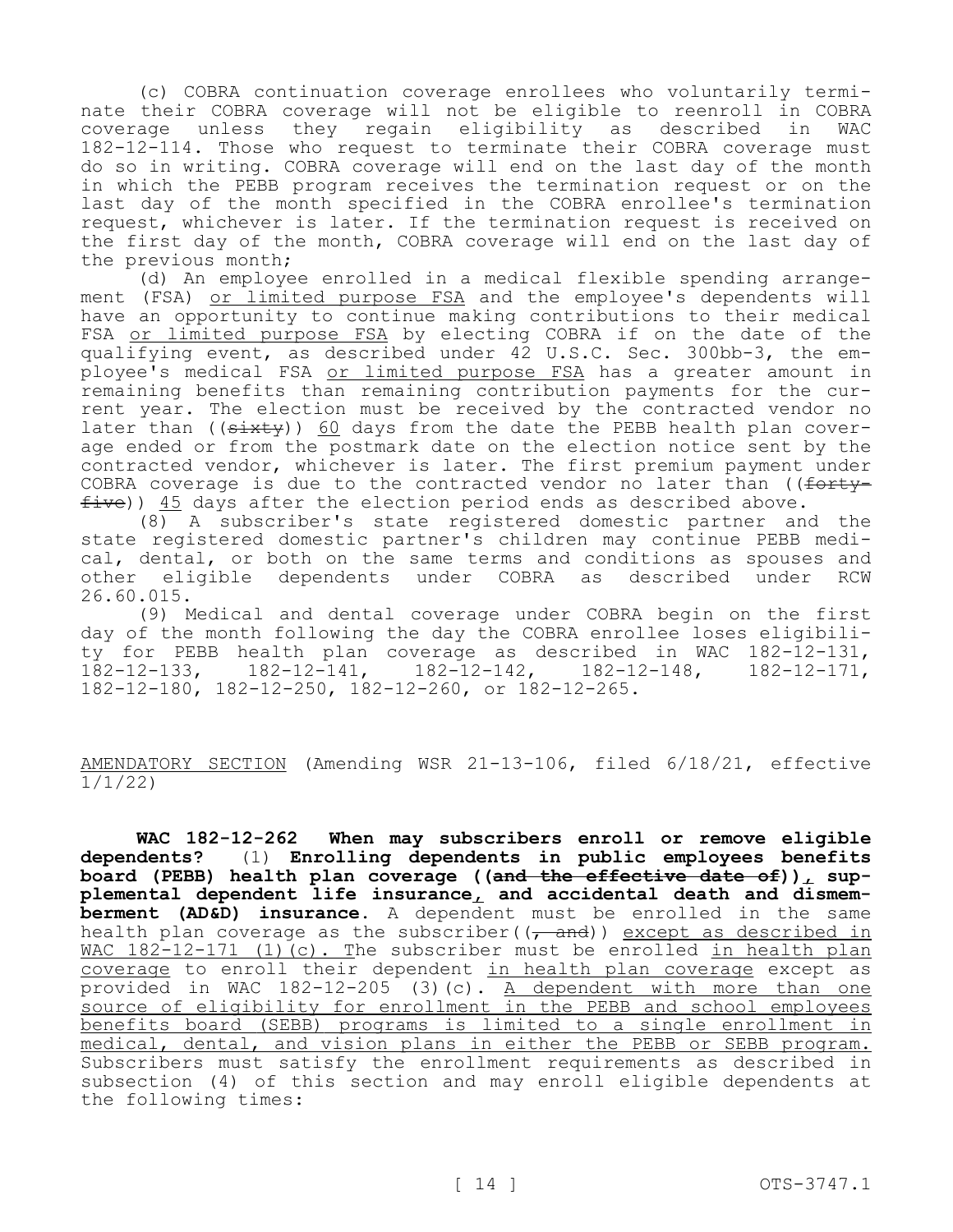(a) **When the subscriber becomes eligible** and enrolls in PEBB benefits. If eligibility is verified the dependent's effective date will be as follows:

(i) PEBB health plan coverage will be the same as the subscriber's effective date;

(ii) Supplemental dependent life insurance or AD&D insurance, if elected, will be effective the first day of the month following the date the contracted vendor receives the required form or approves the enrollment. A newly born child must be at least ((<del>fourteen</del>)) 14 days old before supplemental dependent life insurance or AD&D insurance coverage is effective.

(b) **During the annual open enrollment.** PEBB health plan coverage begins January 1st of the following year;

(c) **During special open enrollment.** Subscribers may enroll dependents during a special open enrollment as described in subsection (3) of this section;

(d) **When a National Medical Support Notice (NMSN)** requires a subscriber to cover a dependent child in health plan coverage as described in WAC 182-12-263; or

(e) **Any time during the calendar year for supplemental dependent life insurance or AD&D insurance** by submitting the required form to the contracted vendor for approval. Evidence of insurability may be required for supplemental dependent life insurance but will not be required for supplemental AD&D insurance. Supplemental dependent life insurance or AD&D insurance will be effective the first day of the month following the date the contracted vendor receives the required form or approves the enrollment. A newly born child must be at least 14 days old before supplemental dependent life insurance or AD&D insurance coverage is effective.

(2) **Removing dependents from a subscriber's PEBB health plan coverage or supplemental dependent life insurance or AD&D insurance.**

(a) **A dependent's eligibility for enrollment in PEBB health plan coverage or supplemental dependent life insurance or AD&D insurance ends the last day of the month the dependent** meets the eligibility criteria as described in WAC 182-12-250 or 182-12-260. Subscribers must provide notice when a dependent is no longer eligible due to divorce, annulment, dissolution, or qualifying event of a dependent ceasing to be eligible as a dependent child, as described in WAC 182-12-260(3). For supplemental dependent life insurance or AD&D insurance, subscribers must notify the contracted vendor on the required form, in writing, or by telephone when a dependent is no longer eligible. Contact information for the contracted vendor may be found at hca.wa.gov/employees-contact-plan. For PEBB health plan coverage, the notice must be received within ((sixty)) 60 days of the last day of the month the dependent loses eligibility ((for PEBB health plan coverage)). Employees must notify their employing agency when a dependent is no longer eligible for PEBB health plan coverage, except as required under WAC 182-12-260 (3)(g)(ii). All other subscribers must notify the PEBB program. Consequences for not submitting notice within the required (( $s$ ixty))  $60$  days include, but are not limited to:

(i) The dependent may lose eligibility to continue PEBB medical or dental under one of the continuation coverage options described in WAC 182-12-270;

(ii) The subscriber may be billed for claims paid by the health plan for services that were rendered after the dependent lost eligibility as described in WAC 182-12-270;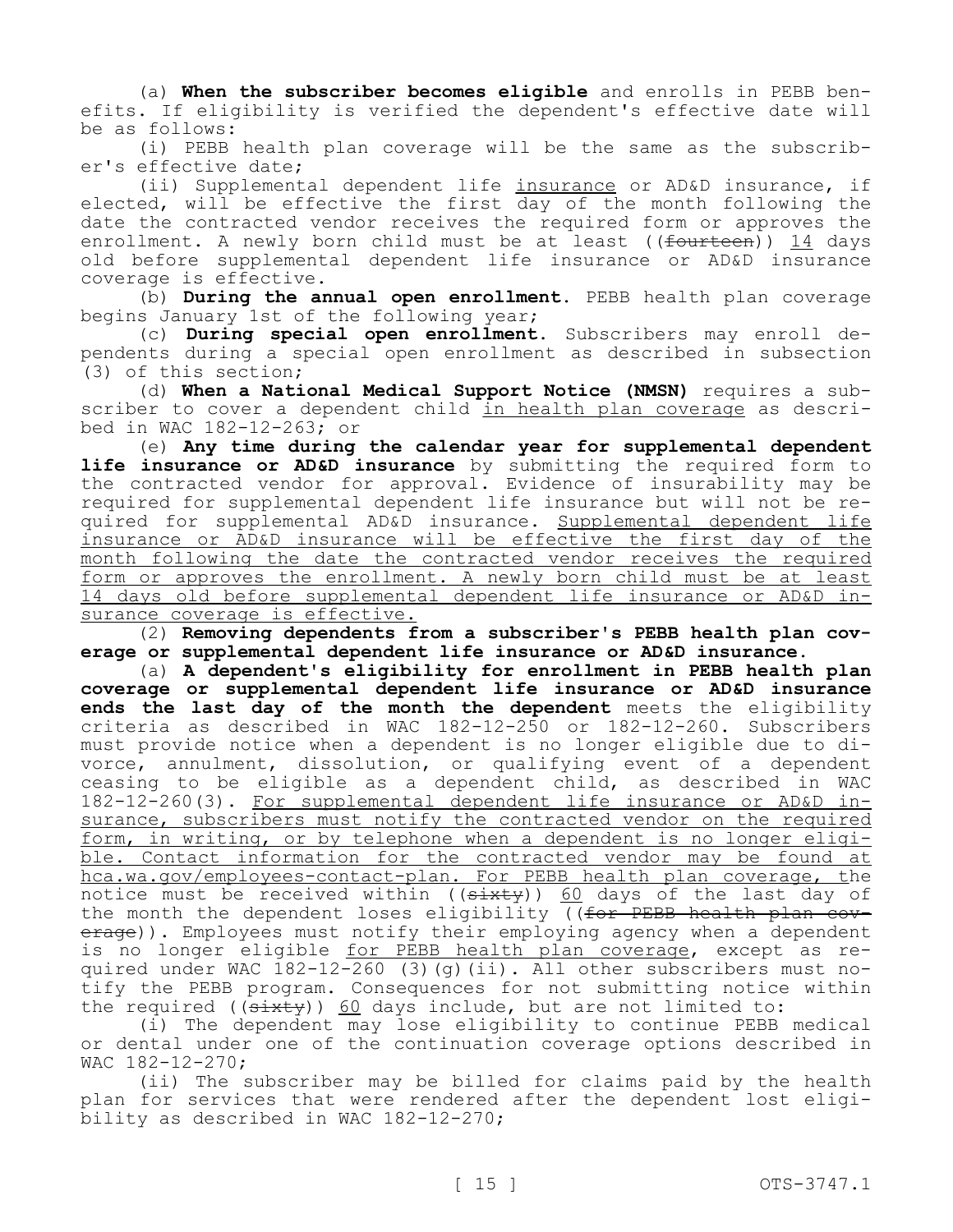(iii) The subscriber may not be able to recover subscriber-paid insurance premiums for dependents that lost their eligibility; and

(iv) The subscriber may be responsible for premiums paid by the state for the dependent's health plan coverage after the dependent lost eligibility.

(b) **Employees have the opportunity to remove eligible dependents:**

(i) During the annual open enrollment. The dependent will be removed from PEBB health plan coverage the last day of December;

(ii) During a special open enrollment as described in subsections (3) and (4)(f) of this section;

(iii) When a NMSN requires a spouse, former spouse, or other individual to provide health plan coverage for a dependent who is already enrolled in PEBB coverage, and that health plan coverage is in fact provided as described in WAC 182-12-263(2); or

(iv) Any time during the calendar year from supplemental dependent life insurance or AD&D insurance by submitting ((the required  $f$ orm)) a request to the contracted vendor on the required form, in writing, or by telephone. Contact information for the contracted vendor may be found at hca.wa.gov/employees-contact-plan.

(c) **Retirees (see WAC 182-12-171, 182-12-180, or 182-12-211), survivors (see WAC 182-12-180, 182-12-250, or 182-12-265), and PEBB continuation coverage enrollees (see WAC 182-12-133, 182-12-141, 182-12-142, 182-12-146, or 182-12-148) may remove dependents** from their PEBB health plan coverage outside of the annual open enrollment or a special open enrollment by providing written notice to the PEBB program. The dependent will be removed from the subscriber's PEBB health plan coverage prospectively. PEBB health plan coverage will end on the last day of the month in which the written notice is received by the PEBB program or on the last day of the month specified in the subscriber's written notice, whichever is later. If the written notice is received on the first day of the month, PEBB health plan coverage will end on the last day of the previous month. PEBB continuation coverage enrollees may remove dependents from supplemental dependent life insurance or AD&D insurance any time during the calendar year by submitting ((the required form)) a request to the contracted vendor on the required form, in writing, or by telephone. Contact information for the contracted vendor may be found at hca.wa.gov/employees-contact-plan.

#### (3) **Special open enrollment.**

(a) Subscribers may enroll or remove their eligible dependents outside of the annual open enrollment if a special open enrollment event occurs. The change in enrollment must be allowable under the Internal Revenue Code and Treasury Regulations, and correspond to and be consistent with the event that creates the special open enrollment for the subscriber, the subscriber's dependents, or both. To disenroll from a medicare advantage or medicare advantage-prescription drug plan, the change in enrollment must be allowable under 42 C.F.R. Secs. 422.62(b) and 423.38(c).

(i) PEBB health plan coverage will begin the first of the month following the later of the event date or the date the required form is received. If that day is the first of the month, the change in enrollment begins on that day.

(ii) PEBB health plan coverage for an extended dependent or a dependent with a disability will begin the first day of the month following the later of the event date or eligibility certification.

(iii) The dependent will be removed from the subscriber's PEBB health plan coverage the last day of the month following the later of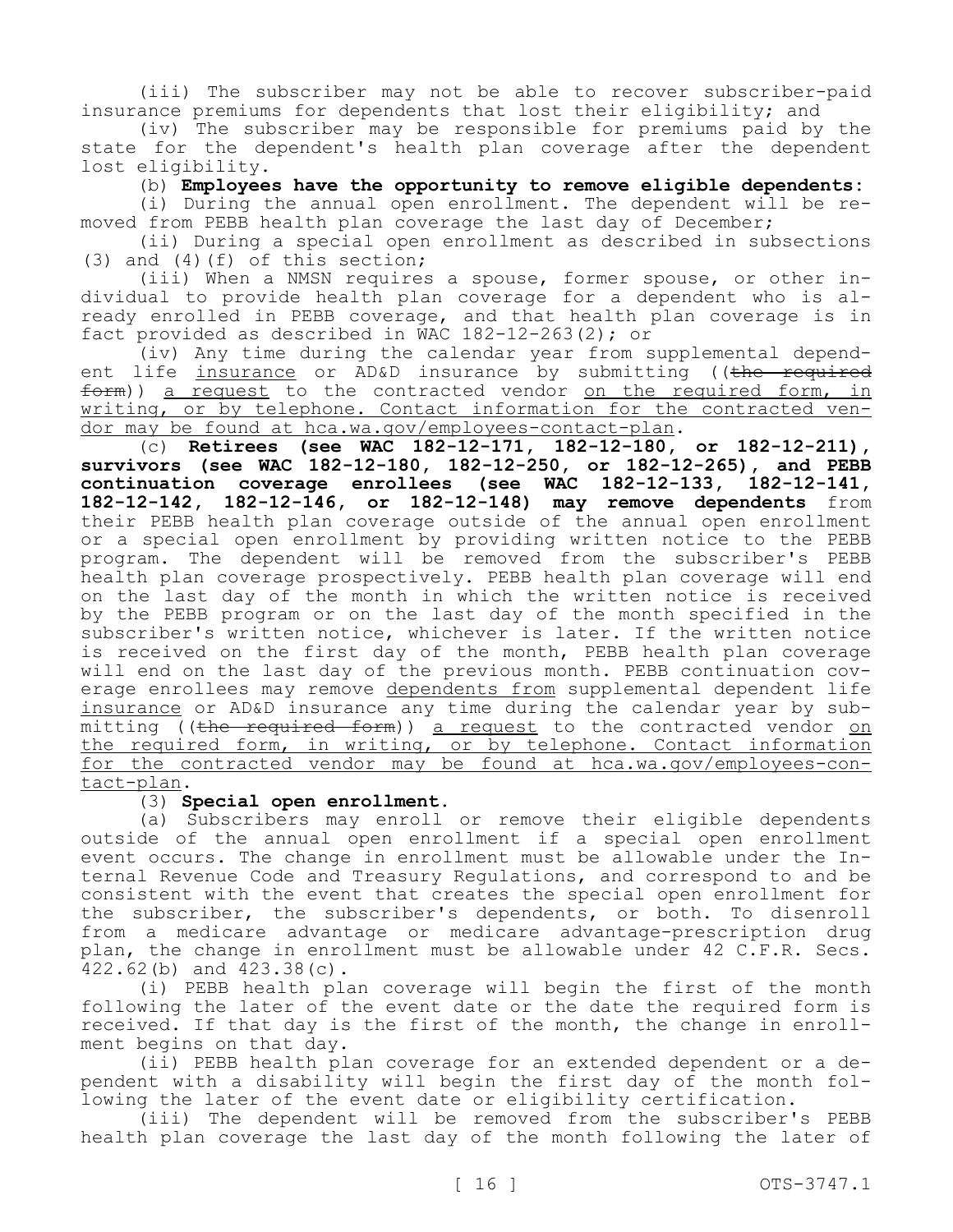the event date or the date the required form and proof of the event is received. If that day is the first of the month, the change in enrollment will be made the last day of the previous month.

(iv) If the special open enrollment is due to the birth or adoption of a child, or when the subscriber has assumed a legal obligation for total or partial support in anticipation of adoption of a child, PEBB health plan coverage will begin or end as follows:

• For the newly born child, PEBB health plan coverage will begin the date of birth;

• For a newly adopted child, PEBB health plan coverage will begin on the date of placement or the date a legal obligation is assumed in anticipation of adoption, whichever is earlier;

• For a spouse or state registered domestic partner of a subscriber, PEBB health plan coverage will begin the first day of the month in which the event occurs. The spouse or state registered domestic partner will be removed from PEBB health plan coverage the last day of the month in which the event occurred( $(\div)$ ).

(v) Supplemental dependent life insurance or AD&D insurance will begin the first day of the month following the date the contracted vendor receives the required form or approves the enrollment. A newly born child must be at least 14 days old before supplemental dependent life insurance or AD&D insurance coverage is effective.

(b) The events described in this subsection (3)(b)(i) of this section create a special open enrollment to enroll eligible dependents in supplemental dependent life insurance or AD&D insurance. Any one of the following events may create a special open enrollment to enroll or remove eligible dependents from PEBB health plan coverage:

(i) Subscriber acquires a new dependent due to:

• Marriage or registering a state registered domestic partnership;

• Birth, adoption, or when a subscriber has assumed a legal obligation for total or partial support in anticipation of adoption; or

• A child becoming eligible as an extended dependent through legal custody or legal guardianship.

(ii) Subscriber or a subscriber's dependent loses other coverage under a group health plan or through health insurance coverage, as defined by the Health Insurance Portability and Accountability Act (HIPAA);

(iii) Subscriber has a change in employment status that affects the subscriber's eligibility for their employer contribution toward their employer-based group health plan;

(iv) The subscriber's dependent has a change in their own employment status that affects their eligibility or their dependent's eligibility for the employer contribution under their employer-based group health plan;

**Note:** As used in (iv) of this subsection, "employer contribution" means contributions made by the dependent's current or former employer toward health coverage as described in Treasury Regulation 54.9801-6.

(v) Subscriber or a subscriber's dependent has a change in enrollment under an employer-based group health plan during its annual open enrollment that does not align with the PEBB program's annual open enrollment;

(vi) Subscriber's dependent has a change in residence from outside of the United States to within the United States, or from within the United States to outside of the United States and that change in residence resulted in the dependent losing their health insurance;

(vii) A court order requires the subscriber or any other individual to provide insurance coverage for an eligible dependent of the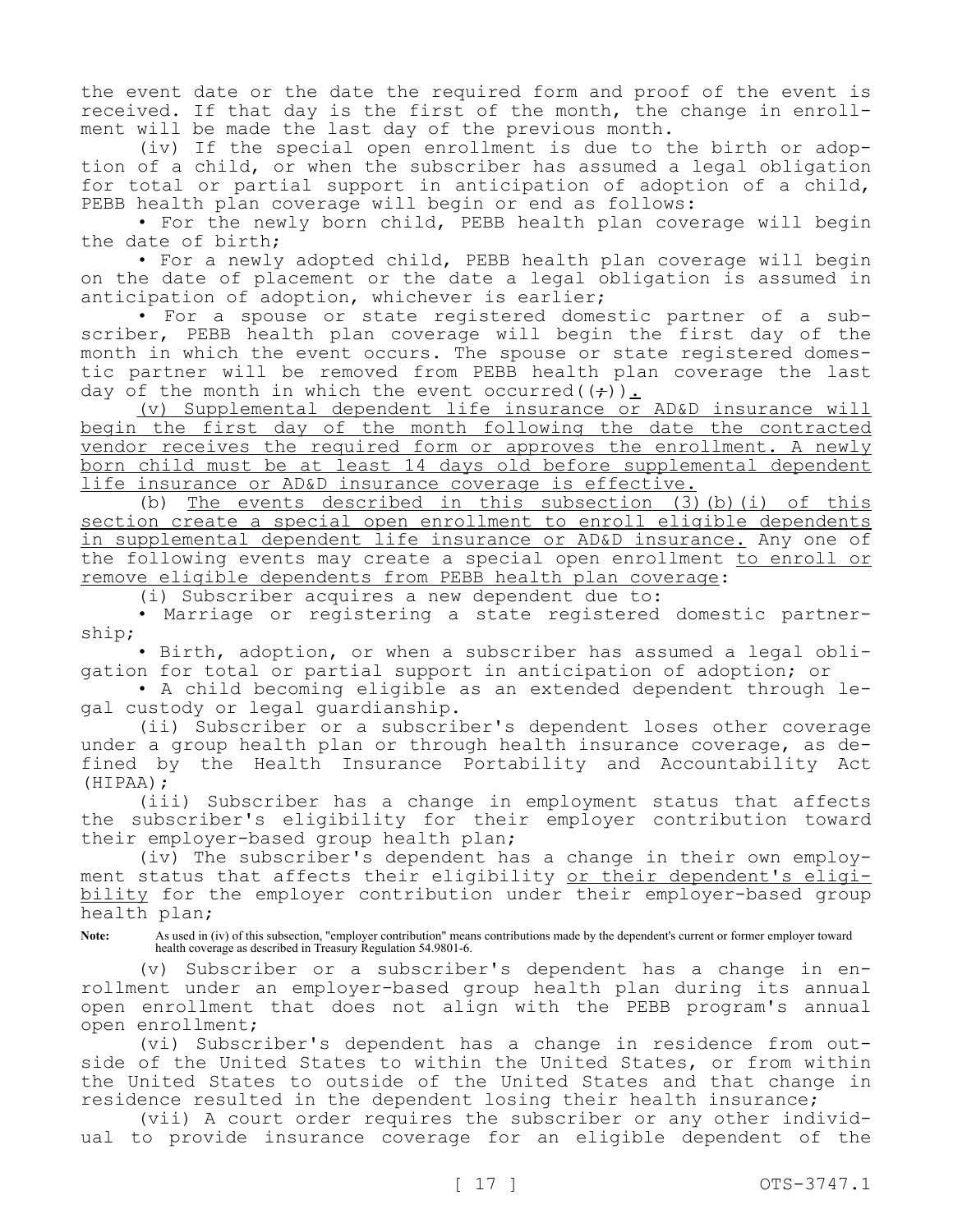subscriber (a former spouse or former state registered domestic partner is not an eligible dependent);

(viii) Subscriber or a subscriber's dependent enrolls in coverage under medicaid or a state children's health insurance program (CHIP), or the subscriber or a subscriber's dependent loses eligibility for coverage under medicaid or CHIP;

(ix) Subscriber or a subscriber's dependent becomes eligible for state premium assistance subsidy for PEBB health plan coverage from medicaid or CHIP;

(x) Subscriber's dependent enrolls in medicare, or loses eligibility for medicare.

(4) **Enrollment requirements. A subscriber must submit the required forms within the time frames described in this subsection.** For PEBB health plan coverage, an employee must submit the required forms to their employing agency, a subscriber on continuation coverage or PEBB retiree insurance coverage must submit the required forms to the PEBB program. In addition to the required forms indicating dependent enrollment, the subscriber must provide the required documents as evidence of the dependent's eligibility; or as evidence of the event that created the special open enrollment. All required forms and documents must be received within the required time frames. An employee enrolling a dependent in supplemental dependent life insurance or AD&D insurance must submit the required form to the contracted vendor for approval within the required time frames.

**Note:** When enrolling a state registered domestic partner or a state registered domestic partner's child, a subscriber must certify that the state registered domestic partner or state registered domestic partner's child is a tax dependent on the required form; otherwise, the PEBB program will assume the state registered domestic partner or state registered domestic partner's child is not a tax dependent.

(a) If a subscriber wants to enroll their eligible dependents in PEBB health plan coverage when the subscriber becomes eligible to enroll in PEBB benefits, the subscriber must include the dependent's enrollment information on the required forms and submit them within the required time frame described in WAC 182-08-197, ((182-08-187,)) 182-12-171, 182-12-180, 182-12-211, or 182-12-250. If an employee enrolls a dependent in supplemental dependent life insurance or AD&D insurance, the required form must be submitted within the required time frame described in WAC 182-08-197 ((or 182-08-187)).

(b) If a subscriber wants to enroll eligible dependents in PEBB health plan coverage during the PEBB annual open enrollment period, the required forms must be received no later than the last day of the annual open enrollment.

(c) If a subscriber wants to enroll newly eligible dependents, the required forms must be received no later than  $((s+1)(s+1)(s+2))$  days after the dependent becomes eligible. An employee enrolling a dependent in supplemental dependent life insurance or AD&D insurance must submit the required form to the contracted vendor for approval. An employee may enroll a dependent in supplemental dependent life insurance up to the guaranteed issue coverage amount without evidence of insurability if the required form is submitted to the contracted vendor as required. Evidence of insurability will be required for supplemental dependent life insurance over the guaranteed issue coverage amount. Evidence of insurability is not required for supplemental AD&D insurance.

(d) If a subscriber wants to enroll a newborn or child whom the subscriber has adopted or has assumed a legal obligation for total or partial support in anticipation of adoption in PEBB health plan coverage, the subscriber should notify the PEBB program by submitting the required forms as soon as possible to ensure timely payment of claims.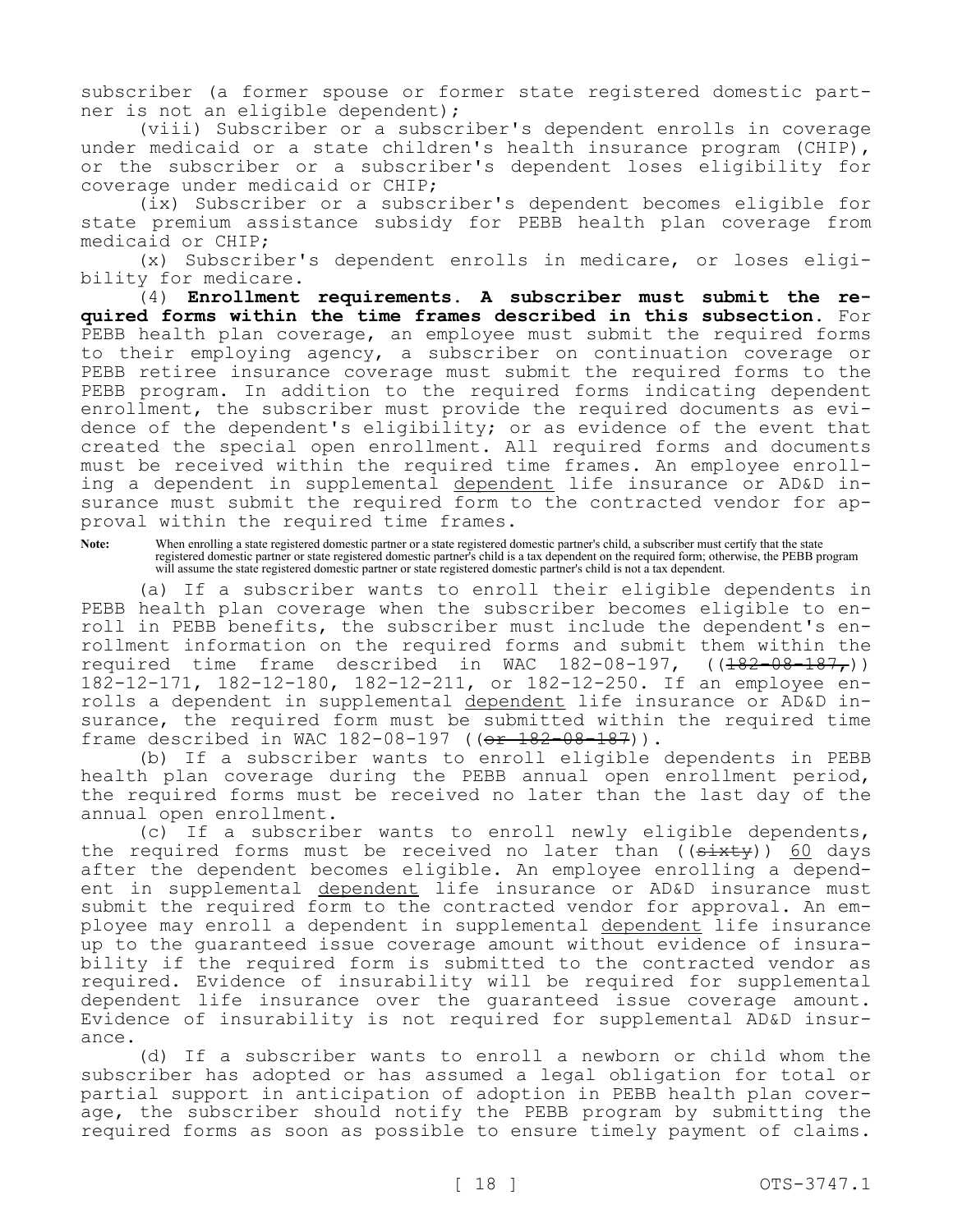If adding the child increases the premium, the required forms must be received no later than (( $\frac{1}{3}$ ) 60 days after the date of the birth, adoption, or the date the legal obligation is assumed for total or partial support in anticipation of adoption. An employee enrolling a dependent in supplemental dependent life insurance or AD&D insurance must submit the required form to the contracted vendor for approval no later than 60 days after the date of the birth, adoption, or the date the legal obligation is assumed for total or partial support in anticipation of adoption. A newly born child must be at least ((<del>fourteen</del>)) 14 days old before supplemental dependent life insurance or AD&D insurance coverage can become effective.

(e) If the subscriber wants to enroll a child age  $((\text{twenty-six}))$ 26 or older as a child with a disability in PEBB health plan coverage, the required forms must be received no later than  $((\text{sixty}))$  60 days after the child reaches age (( $\frac{1}{26}$ )) 26 or within the relevant time frame described in (a), (b), and (f) of this subsection. To recertify an enrolled child with a disability, the required forms must be received by the PEBB program or the contracted vendor by the child's scheduled PEBB health plan coverage termination date.

(f) If the subscriber wants to change a dependent's enrollment status in PEBB health plan coverage during a special open enrollment, the required forms must be received no later than  $((sixty))$  60 days after the event that creates the special open enrollment.

**Exception:** If the subscriber wants to change a dependent's enrollment or disenrollment in a medicare advantage or medicare advantage-prescription drug plan, the required forms must be received during a special enrollment period as allowed under 42 C.F.R. Secs. 422.62(b) and  $423.38(c)$ .

(g) An employee may enroll a dependent in supplemental dependent life insurance or AD&D insurance at any time during the calendar year by submitting the required form to the contracted vendor for approval. Evidence of insurability may be required for supplemental dependent life insurance but will not be required for supplemental AD&D insurance.

AMENDATORY SECTION (Amending WSR 21-13-102, filed 6/18/21, effective 1/1/22)

**WAC 182-12-263 National Medical Support Notice (NMSN).** (1) When a National Medical Support Notice (NMSN) requires a subscriber to provide health plan coverage for a dependent child the following provisions apply:

(a) The subscriber may enroll their dependent child and request changes to their health plan coverage as described under subsection (c) of this section. Employees submit the required forms to their employing agency. Subscribers on continuation coverage or PEBB retiree insurance coverage submit the required forms to the public employees benefits board (PEBB) program.

(b) If the subscriber fails to request enrollment or health plan coverage changes as directed by the NMSN, the employing agency or the PEBB program may make enrollment or health plan coverage changes according to (c) of this subsection upon request of:

(i) The child's other parent; or

(ii) Child support enforcement program.

(c) Changes to health plan coverage or enrollment are allowed as directed by the NMSN: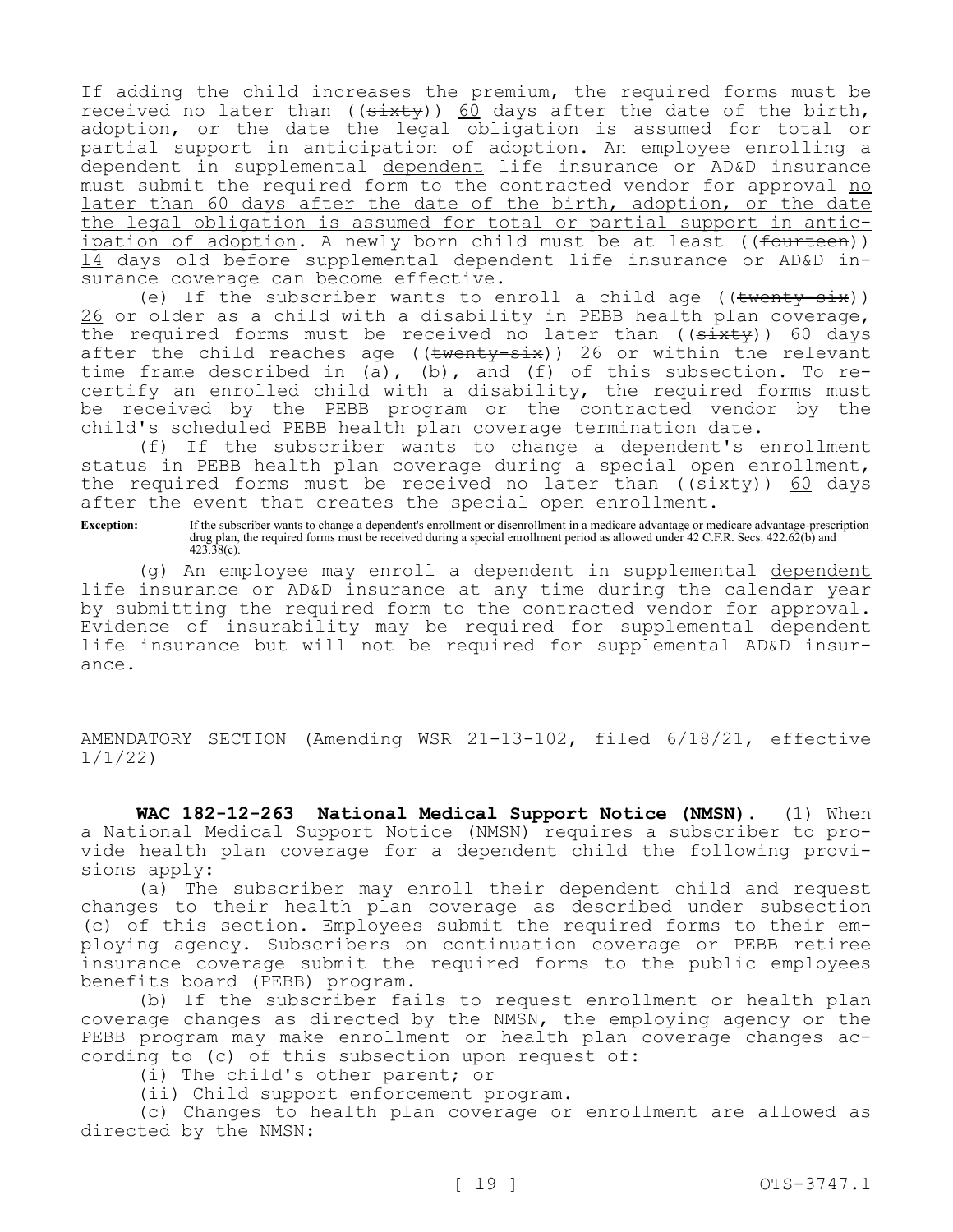(i) The dependent will be enrolled under the subscriber's health plan coverage as directed by the NMSN;

(ii) An employee who has waived PEBB medical under WAC 182-12-128 will be enrolled in medical as directed by the NMSN, in order to enroll the dependent;

(iii) The subscriber's selected health plan will be changed if directed by the NMSN;

(iv) If the dependent is already enrolled under another PEBB subscriber, the dependent will be removed from the other health plan coverage and enrolled as directed by the NMSN;

(v) If the dependent is enrolled in both school employees benefits board medical and PEBB medical as a dependent as described in WAC 182-12-123 (6) $((f f))$  (g) and there is a NMSN in place, enrollment will be in accordance with the NMSN; or

(vi) If the subscriber is eligible for and elects Consolidated Omnibus Budget Reconciliation Act (COBRA) or other continuation coverage, the NMSN will be enforced and the dependent must be covered in accordance with the NMSN.

(d) Changes to health plan coverage or enrollment as described in (c)(i) through (iii) of this subsection will begin the first day of the month following receipt by the employing agency of the NMSN. If the NMSN is received by the employing agency on the first day of the month, the change to health plan coverage or enrollment begins on that day. A dependent will be removed from the subscriber's health plan coverage as described in (c)(iv) of this subsection the last day of the month the NMSN is received. If that day is the first of the month, the change in enrollment will be made the last day of the previous month.

(2) When a NMSN requires a spouse, former spouse, or other individual to provide health plan coverage for a dependent who is already enrolled in PEBB coverage, and that health plan coverage is in fact provided, the dependent may be removed from the subscriber's PEBB health plan coverage prospectively.

AMENDATORY SECTION (Amending WSR 21-13-105, filed 6/18/21, effective 1/1/22)

**WAC 182-12-300 Public employees benefits board (PEBB) wellness incentive program eligibility and procedural requirements.** The board annually determines the design of the PEBB wellness incentive program.

(1) All subscribers, except PEBB subscribers who are enrolled in both medicare Parts A and B, and in the medicare risk pool as described in RCW 41.05.080(3), are eligible to participate in the PEBB wellness incentive program.

(2) Effective January 1, 2020, to receive the PEBB wellness incentive of a reduction to the subscriber's medical plan deductible or a deposit to the subscriber's health savings account for the following plan year, eligible subscribers must complete PEBB wellness incentive program requirements during the current plan year by the following deadline:

(a) For subscribers continuing enrollment in PEBB medical and subscribers enrolling in PEBB medical with an effective date in January through September, the deadline is November 30th; or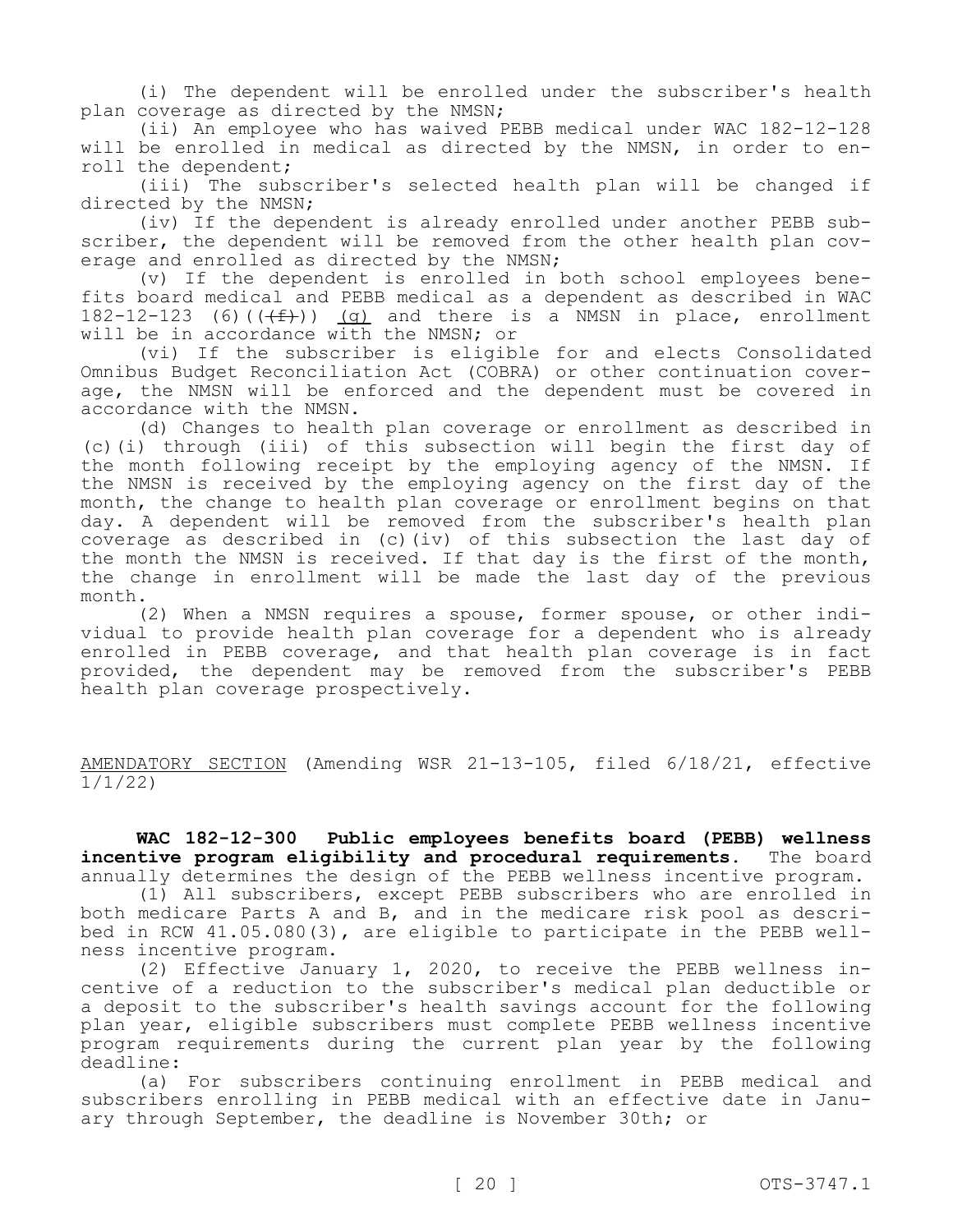(b) For subscribers enrolling in PEBB medical with an effective date in October through December, the deadline is December 31st.

(3) Subscribers who do not complete the requirements according to subsection (2) of this section, except as noted, within the time frame described are not eligible to receive a PEBB wellness incentive the following plan year.

**Note:** All eligible subscribers can earn a wellness incentive. Subscribers who cannot complete the wellness incentive program requirements may be able to earn the same incentive by different means. The contracted vendor will work with enrollees (and their physician, if they wish) to define an individual wellness program that provides the opportunity to qualify for the same incentive in light of the enrollee's health status.

(4) A PEBB wellness incentive will be provided only if:

(a) For the wellness incentive described in subsection (2) of this section the subscriber is still eligible  $((f \circ f))$  to participate in the PEBB wellness incentive program and is enrolled in a PEBB medical plan in the year the incentive applies;

(b) The funding rate provided by the legislature is designed to provide a PEBB wellness incentive program or a PEBB wellness incentive, or both; or

(c) Specific appropriations are provided for wellness incentives.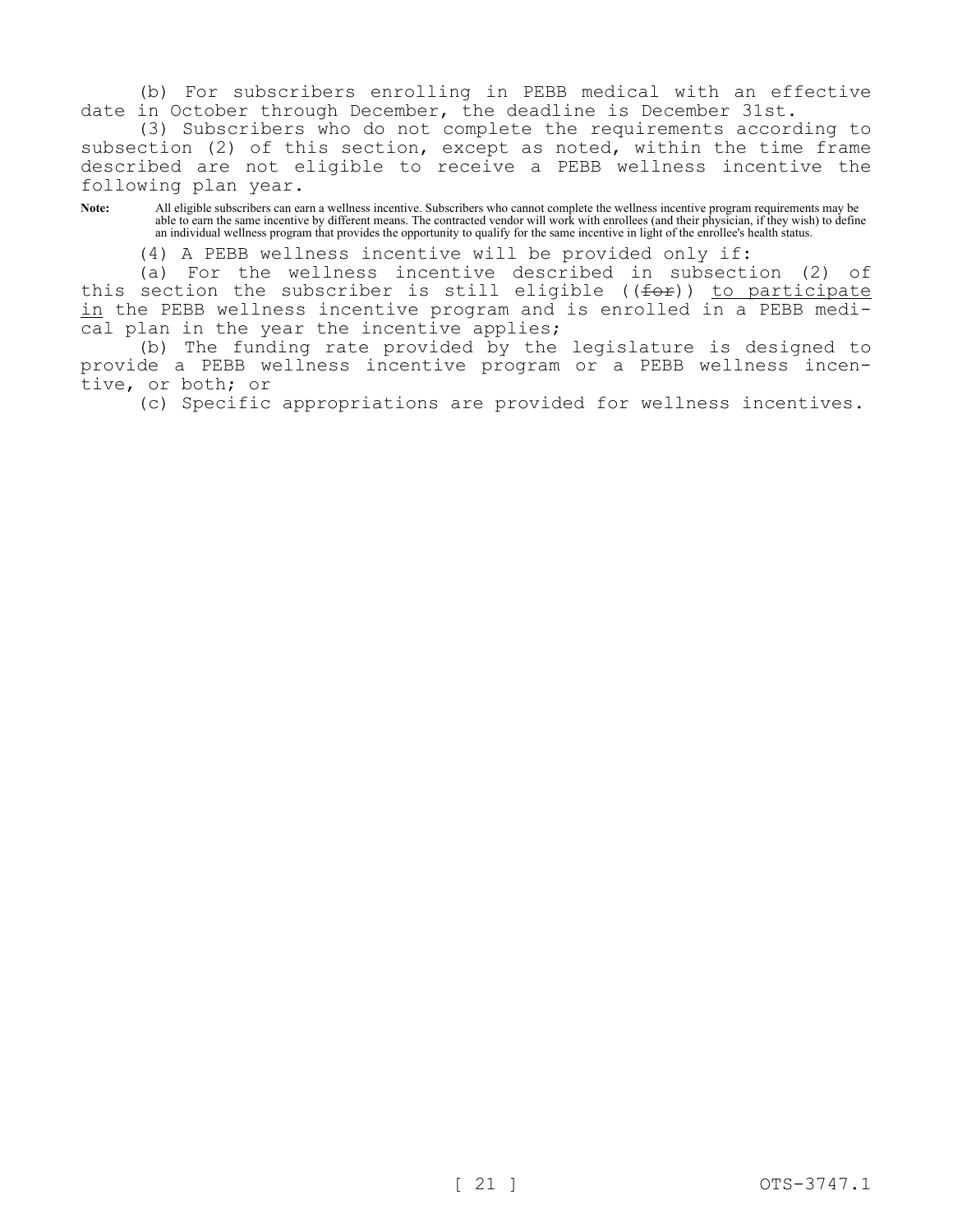AMENDATORY SECTION (Amending WSR 21-13-106, filed 6/18/21, effective 1/1/22)

**WAC 182-16-020 Definitions.** The following definitions apply throughout this chapter unless the context clearly indicates another meaning:

"Accidental death and dismemberment insurance" or "AD&D" means basic accidental death and dismemberment (AD&D) insurance paid for by the employing agency, as well as supplemental accidental death and dismemberment insurance offered to and paid for by employees for themselves and their dependents.

"Appellant" means a person who requests a brief adjudicative proceeding with the PEBB appeals unit about the action of the employing agency, the HCA, or its contracted vendor.

"Authority" or "HCA" means the Washington state health care authority.

"Board" means the public employees benefits board established under provisions of RCW 41.05.055.

"Brief adjudicative proceeding" means the process described in RCW 34.05.482 through 34.05.494 and in WAC 182-16-2000 through 182-16-2160.

"Business days" means all days except Saturdays, Sundays, and all state legal holidays as set forth in RCW 1.16.050.

"Calendar days" or "days" means all days including Saturdays, Sundays, and all state legal holidays as set forth in RCW 1.16.050.

"Continuance" means a change in the date or time of when a brief adjudicative proceeding or formal administrative hearing will occur.

"Contracted vendor" means any person, persons, or entity under contract or agreement with the HCA to provide goods or services for the provision or administration of PEBB benefits. The term "contracted vendor" includes subcontractors of the HCA and subcontractors of any person, persons, or entity under contract or agreement with the HCA that provide goods or services for the provision or administration of PEBB benefits.

"Denial" or "denial notice" means an action by, or communication from, an employing agency, contracted vendor, or the PEBB program that aggrieves a subscriber, a dependent, or an applicant, with regard to PEBB benefits including, but not limited to, actions or communications expressly designated as a "denial," "denial notice," or "cancellation notice."

"Dependent" means a person who meets eligibility requirements in WAC 182-12-260, except that "surviving spouses, state registered domestic partners, and dependent children" of emergency service personnel who are killed in the line of duty is defined in WAC 182-12-250.

"Dependent care assistance program" or "DCAP" means a benefit plan whereby state employees may pay for certain employment related dependent care with pretax dollars as provided in the salary reduction plan under chapter 41.05 RCW pursuant to 26 U.S.C. Sec. 129 or other sections of the Internal Revenue Code.

"Director" means the director of the authority.

"Dispositive motion" means a motion made to a presiding officer, ((review)) reviewing officer, or hearing officer to decide a claim or case in favor of the moving party without further proceedings.

"Documents" means papers, letters, writings, electronic mail, electronic files, or other printed or written items.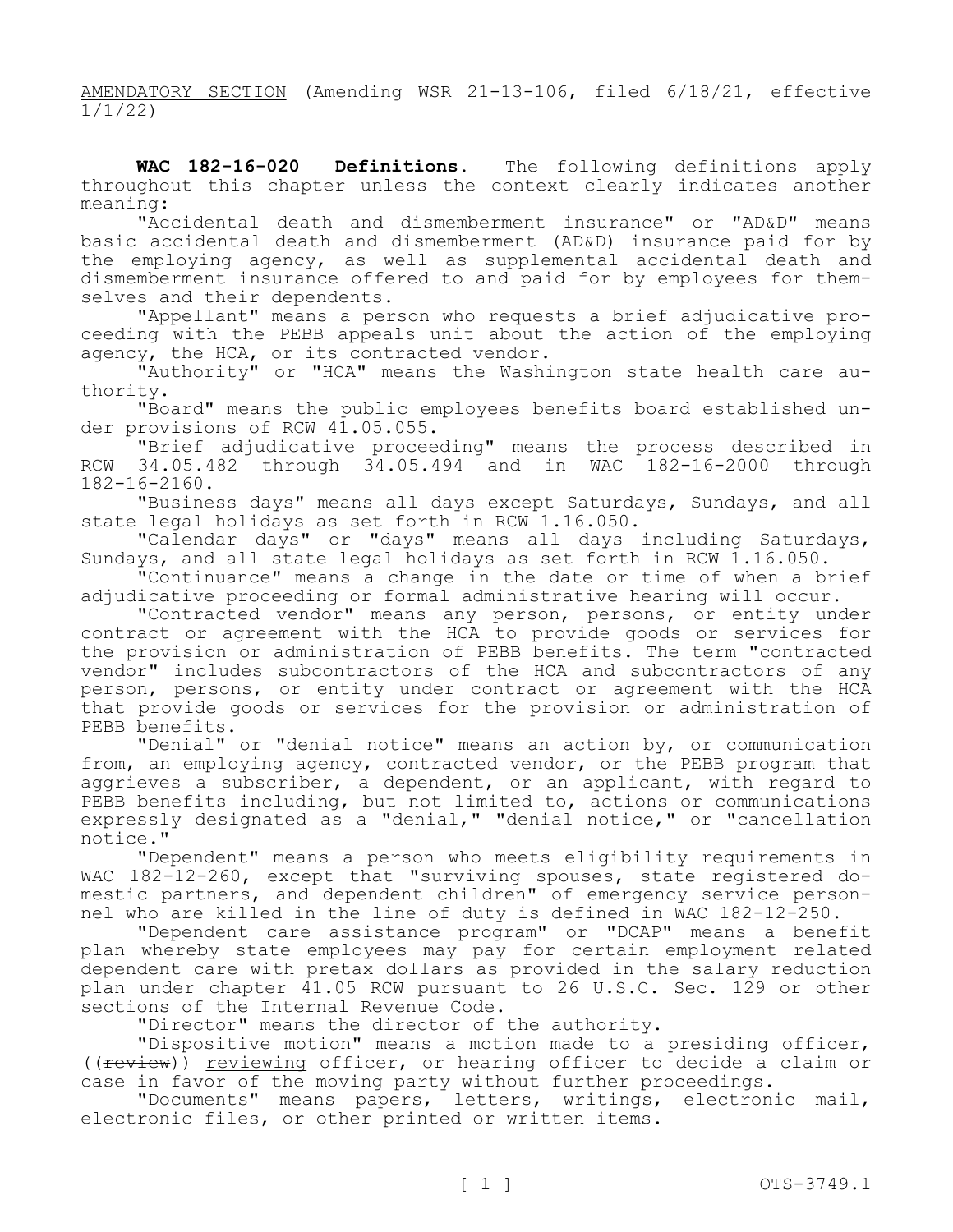"Employee" for the public employees benefits board program includes all employees of the state, whether or not covered by civil service; elected and appointed officials of the executive branch of government, including full-time members of boards, commissions, or committees; justices of the supreme court and judges of the court of appeals and the superior courts; and members of the state legislature. Pursuant to contractual agreement with the authority, "employee" may also include: (a) Employees of a county, municipality, or other political subdivision of the state and members of the legislative authority of any county, city, or town who are elected to office after February 20, 1970, if the legislative authority of the county, municipality, or other political subdivision of the state submits application materials to the authority to provide any of its insurance programs by contract with the authority, as provided in RCW 41.04.205 and  $41.05.021$  (1)(g); (b) employees of employee organizations representing state civil service employees, at the option of each such employee organization; (c) through December 31, 2019, employees of a school district or represented employees of an educational service district if the authority agrees to provide any of the school districts' or educational service districts' insurance programs by contract with the authority as provided in RCW 28A.400.350; (d) employees of a tribal government, if the governing body of the tribal government seeks and receives the approval of the authority to provide any of its insurance programs by contract with the authority, as provided in RCW  $41.05.021$  (1)(f) and (g); (e) employees of the Washington health benefit exchange if the governing board of the exchange established in RCW 43.71.020 seeks and receives approval of the authority to provide any of its insurance programs by contract with the authority, as provided in RCW 41.05.021 (1)(g) and (n); (f) through December 31, 2019, employees of a charter school established under chapter 28A.710 RCW; and (g) through December 31, 2023, nonrepresented employees of an educational service district. "Employee" does not include: Adult family home providers; unpaid volunteers; patients of state hospitals; inmates; employees of the Washington state convention and trade center as provided in RCW 41.05.110; students of institutions of higher education as determined by their institution; and any others not expressly defined as employees under RCW 41.05.011 or by the authority under this chapter.

"Employer-based group medical" means group medical related to a current employment relationship. It does not include medical coverage available to retired employees, individual market medical coverage, or government-sponsored programs such as medicare or medicaid.

"Employer group" means those counties, municipalities, political subdivisions, the Washington health benefit exchange, tribal governments, employee organizations representing state civil service employees, and through December 31, 2019, school districts and charter schools, and through December 31, 2023, educational service districts obtaining employee benefits through a contractual agreement with the authority to participate in benefit plans developed by the public employees benefits board as described in WAC 182-08-245.

"Employing agency" for the public employees benefits board program means a division, department, or separate agency of state government, including an institution of higher education; a county, municipality, or other political subdivision; and a tribal government covered by chapter 41.05 RCW.

"Enrollee" means a person who meets all eligibility requirements defined in chapter 182-12 WAC, who is enrolled in PEBB benefits, and for whom applicable premium payments have been made.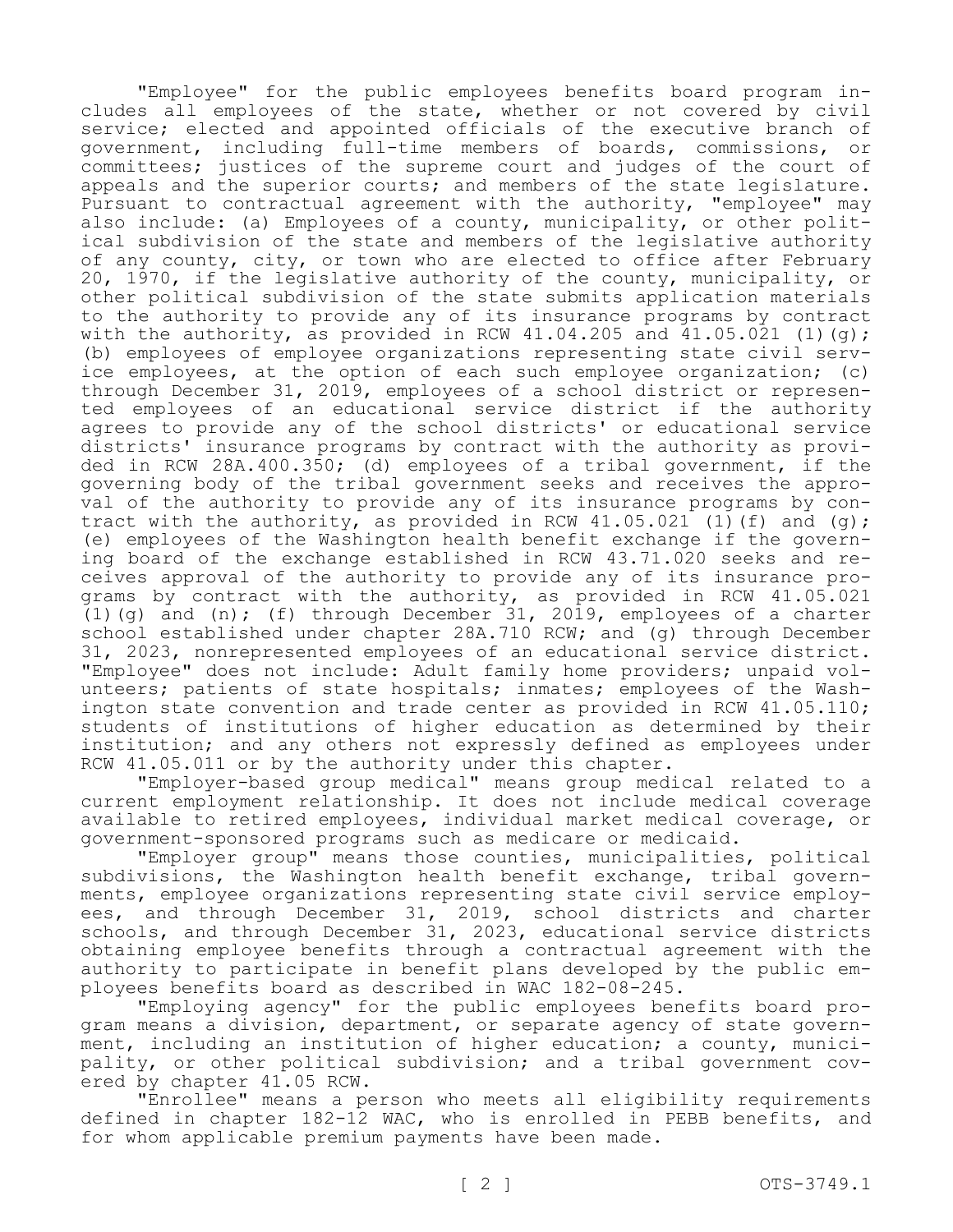"File" or "filing" means the act of delivering documents to the office of the presiding officer, ((review)) reviewing officer, or hearing officer. A document is considered filed when it is received by the authority or its designee. A document may be filed by one or more of the following:

• Personal delivery to the authority at Cherry Street Plaza, 626 8th Avenue S.E., Olympia, Washington 98501;

• First class, registered, or certified mail to the authority to the following mailing address:

Health Care Authority

Attn: PEBB Appeals Unit

P.O. Box 45504

Olympia, WA 98504-5504;

• Fax: 360-763-4709; or

• Submission online through the designated submission portal.

The identified methods are the exclusive methods for a document to be filed, and submission of documents by any other fashion to the authority shall not constitute filing unless agreed to in advance by the authority.

"Final order" means an order that is the final health care authority decision.

"Formal administrative hearing" means a proceeding before a hearing officer that gives an appellant an opportunity for an evidentiary hearing as described in RCW 34.05.413 through 34.05.476 and WAC 182-16-3000 through 182-16-3200.

"HCA hearing representative" means a person who is authorized to represent the PEBB program in a formal administrative hearing. The person may be an assistant attorney general or authorized HCA employee.

"Health plan" means a plan offering medical or dental, or both, developed by the board and provided by a contracted vendor or self-insured plans administered by the HCA.

"Hearing officer" means an impartial decision maker who presides at a formal administrative hearing, and is:

• A director-designated HCA employee; or

• When the director has designated the office of administrative hearings (OAH) as a hearing body, an administrative law judge employed by the OAH.

"Institutions of higher education" means the state public research universities, the public regional universities, The Evergreen State College, the community and technical colleges, and the state board for community and technical colleges.

"Life insurance" means basic life insurance paid for by the employing agency, as well as supplemental life insurance or supplemental dependent life insurance offered to and paid for by employees for themselves and their dependents. Life insurance for eligible retirees includes retiree term life insurance offered to and paid for by retirees.

"Limited purpose flexible spending arrangement" or "limited purpose FSA" means a benefit plan whereby eligible state employees may reduce their salary before taxes to pay for dental and vision expenses not reimbursed by insurance as provided in the salary reduction plan established under chapter 41.05 RCW pursuant to 26 U.S.C. Sec. 125 or other sections of the Internal Revenue Code.

"Long-term disability insurance" or "LTD insurance" means employer-paid long-term disability insurance and employee-paid long-term disability insurance offered by the PEBB program.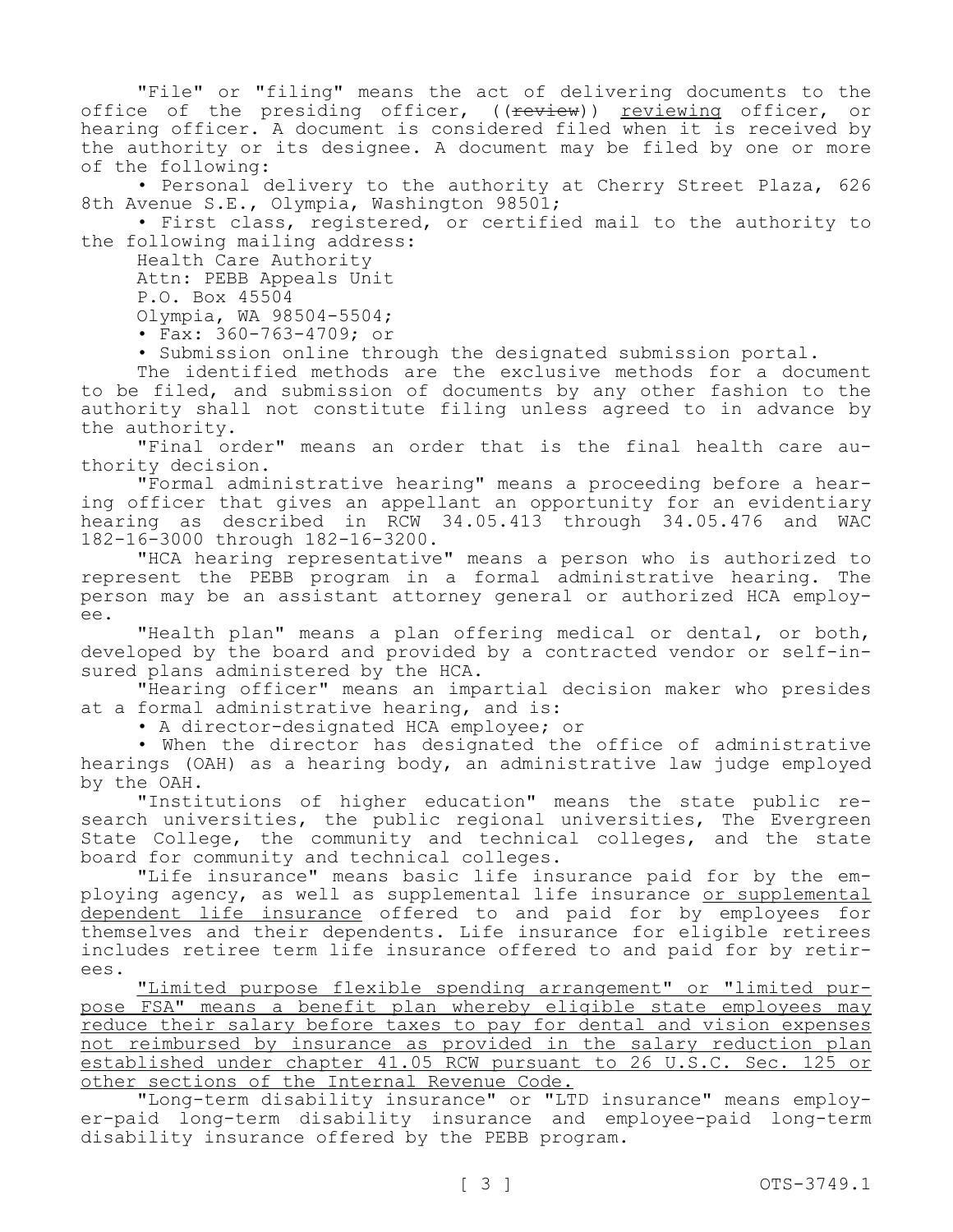"Medical flexible spending arrangement" or "medical FSA" means a benefit plan whereby eligible state employees may reduce their salary before taxes to pay for medical expenses not reimbursed by insurance as provided in the salary reduction plan established under chapter 41.05 RCW pursuant to 26 U.S.C. Sec. 125 or other sections of the Internal Revenue Code.

"PEBB" means the public employees benefits board.

"PEBB benefits" means one or more insurance coverages or other employee benefits administered by the PEBB program within the health care authority.

"PEBB insurance coverage" means any health plan, life insurance, accidental death and dismemberment insurance, long-term disability (LTD) insurance, long-term care insurance, or property and casualty insurance administered as a PEBB benefit.

"PEBB program" means the program within the HCA that administers insurance and other benefits for eligible employees (as described in WAC 182-12-114), eligible retired employees (as described in WAC 182-12-171, 182-12-180, and 182-12-211), eligible survivors (as described in WAC 182-12-180, 182-12-250, and 182-12-265), eligible dependents (as described in WAC 182-12-250 and 182-12-260), and others as defined in RCW 41.05.011.

"Prehearing conference" means a proceeding scheduled and conducted by a hearing officer to address issues in preparation for a formal administrative hearing.

"Premium payment plan" means a benefit plan whereby public employees may pay their share of group health plan premiums with pretax dollars as provided in the salary reduction plan under chapter 41.05 RCW pursuant to 26 U.S.C. Sec. 125 or other sections of the Internal Revenue Code.

"Premium surcharge" means a payment required from a subscriber, in addition to the subscriber's medical premium contribution, due to an enrollee's tobacco use or an enrolled subscriber's spouse or state registered domestic partner choosing not to enroll in their employerbased group medical when:

• The spouse's or state registered domestic partner's share of the medical premiums is less than ((<del>ninety-five</del>)) <u>95</u> percent of the additional cost an employee would be required to pay to enroll a spouse or state registered domestic partner in the public employees benefits board (PEBB) Uniform Medical Plan (UMP) Classic; and

• The benefits have an actuarial value of at least ((ninetyfive)) 95 percent of the actuarial value of PEBB UMP Classic benefits.

"Presiding officer" means an impartial decision maker who conducts a brief adjudicative proceeding and is a director-designated HCA employee.

"Public employee" has the same meaning as employee.

"((Review)) Reviewing officer or officers" means one or more delegates from the director that consider appeals relating to the administration of PEBB benefits by the PEBB program.

"Salary reduction plan" means a benefit plan whereby public employees may agree to a reduction of salary on a pretax basis to participate in the dependent care assistance program, medical flexible spending arrangement, limited purpose flexible spending arrangement, or premium payment plan offered pursuant to 26 U.S.C. Sec. 125 or other sections of the Internal Revenue Code.

"Service" or "serve" means the process described in WAC  $182 - 16 - 058$ .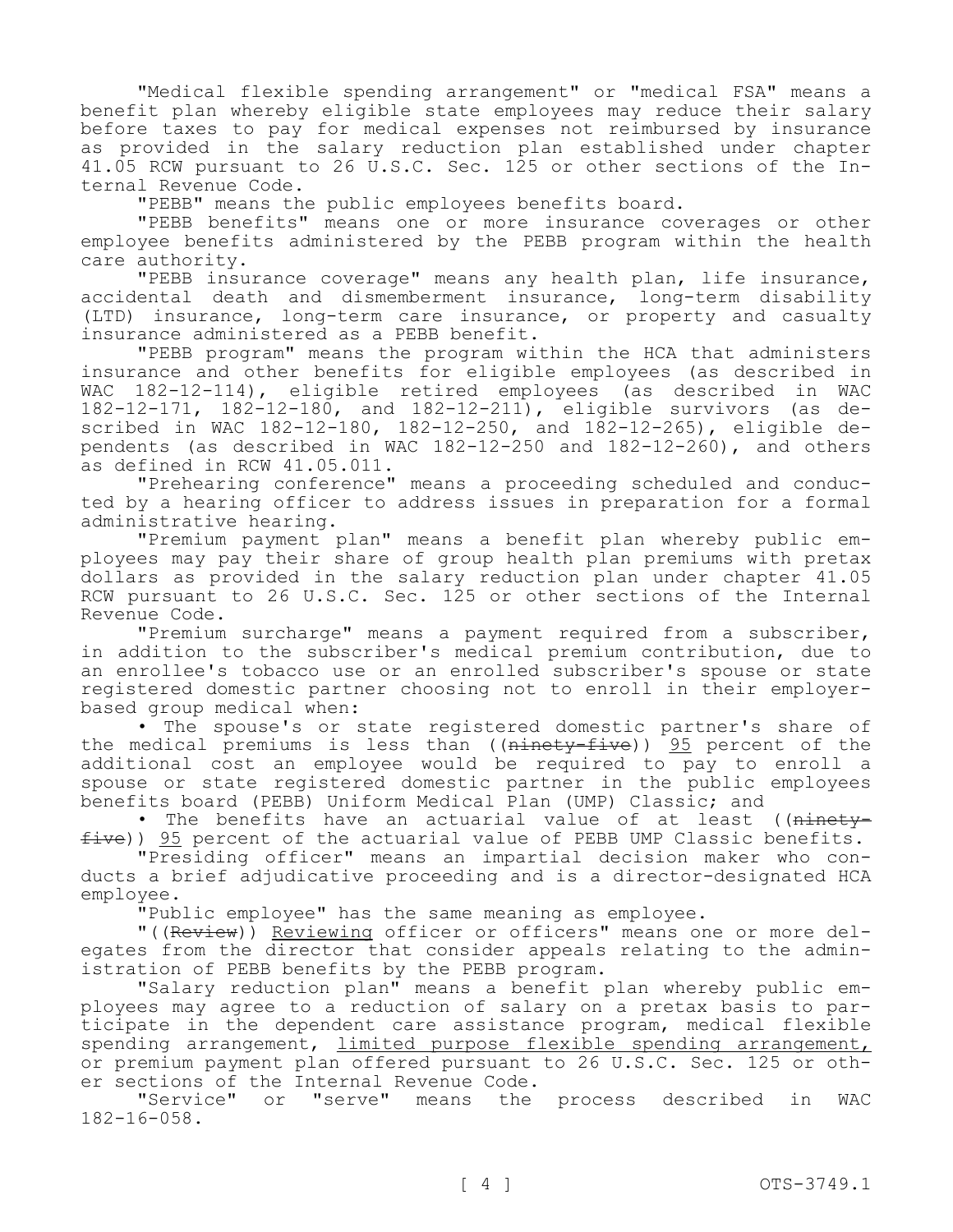"State agency" means an office, department, board, commission, institution, or other separate unit or division, however designated, of the state government. It includes the legislature, executive branch, and agencies or courts within the judicial branch, as well as institutions of higher education, and any unit of state government established by law.

"State registered domestic partner" has the same meaning as defined in RCW 26.60.020(1) and substantially equivalent legal unions from other jurisdictions as defined in RCW  $2\bar{6}$ .60.090.

"Subscriber" means the employee, retiree, continuation coverage enrollee, or survivor who has been determined eligible by the PEBB program, employer group, or state agency, is enrolled in PEBB benefits, and is the individual to whom the PEBB program and contracted vendors will issue all notices, information, requests, and premium bills on behalf of an enrollee.

"Tobacco products" means any product made with or derived from tobacco that is intended for human consumption, including any component, part, or accessory of a tobacco product. This includes, but is not limited to, cigars, cigarettes, pipe tobacco, chewing tobacco, snuff, and other tobacco products. It does not include e-cigarettes or United States Food and Drug Administration (FDA) approved quit aids.

"Tobacco use" means any use of tobacco products within the past two months. Tobacco use, however, does not include the religious or ceremonial use of tobacco.

"Tribal government" means an Indian tribal government as defined in Section 3(32) of the Employee Retirement Income Security Act of 1974 (ERISA), as amended, or an agency or instrumentality of the tribal government, that has government offices principally located in this state.

AMENDATORY SECTION (Amending WSR 20-16-062, filed 7/28/20, effective 1/1/21)

**WAC 182-16-058 Service or serve.** (1) When the rules in this chapter or in other public employees benefits board (PEBB) program rules or statutes require a party to serve copies of documents on other parties, a party must send copies of the documents to all other parties or their representatives as described in this chapter. In this section, requirements for service or delivery by a party apply also when service is required by the presiding officer,  $(($   $f$   $f$  $f$  $f$  $g$  $g$  $h$  $h$  $h$  $h$  $h$ ing officer or officers, or hearing officer.

(2) Unless otherwise stated in applicable law, documents may be sent only as identified in this chapter to accomplish service. A party may serve someone by:

(a) Personal service (hand delivery);

(b) First class, registered, or certified mail sent via the United States Postal Service or Washington state consolidated mail services;

(c) Fax;

(d) Commercial delivery service; or

(e) Legal messenger service.

(3) A party must serve all other parties or their representatives whenever the party files a motion, pleading, brief, or other document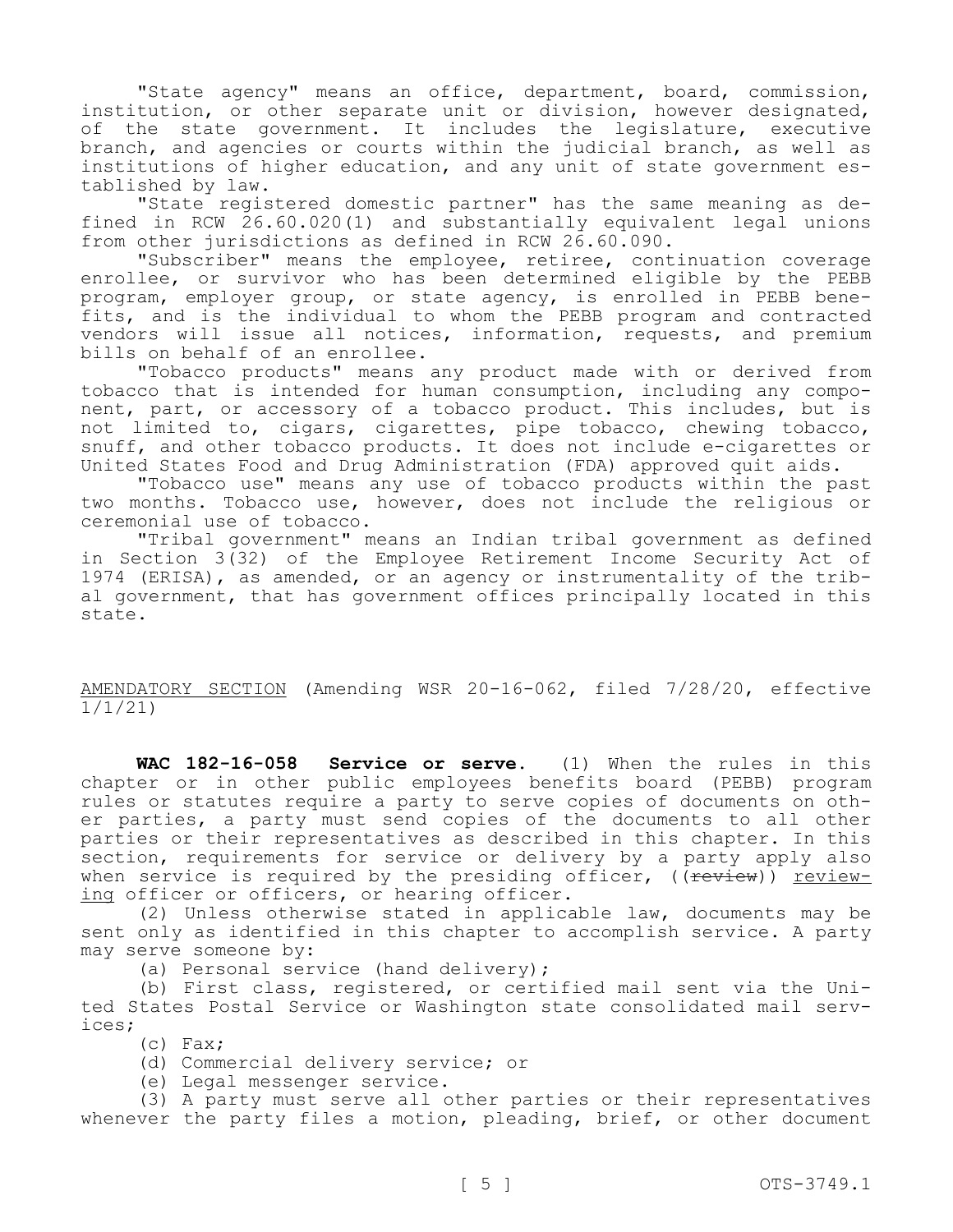with the presiding officer, ((review)) reviewing officer or officers, or hearing officer's office, or when required by law.

(4) Unless otherwise stated in applicable law, service is complete when:

(a) Personal service is made;

(b) Mail is properly stamped, addressed, and deposited in the United States Postal Service;

(c) Mail is properly addressed, and deposited in the Washington state consolidated mail services;

(d) Fax produces proof of transmission;

(e) A parcel is delivered to a commercial delivery service with charges prepaid; or

(f) A parcel is delivered to a legal messenger service with charges prepaid.

(5) A party may prove service by providing any of the following:

(a) A signed affidavit of mailing or certificate of service;

(b) The certified mail receipt signed by the person who received the parcel;

(c) A signed receipt from the person who accepted the commercial delivery service or legal messenger service parcel;

(d) Proof of fax transmission.

(6) Service cannot be made by electronic mail unless mutually agreed to in advance and in writing by the parties.

(7) If the document is a subpoena, follow the compliance procedure as described in WAC 182-16-3130.

#### AMENDATORY SECTION (Amending WSR 19-17-073, filed 8/20/19, effective 1/1/20)

**WAC 182-16-064 Applicable rules and laws.** (1) An employing agency must apply public employees benefits board (PEBB) program rules adopted in the Washington Administrative Code (WAC) and follow instructions from the authority.

(2) A presiding officer, ((review)) reviewing officer or officers, or hearing officer must first apply the applicable PEBB program rules adopted in the WAC. If no PEBB program rule applies, the presiding officer, ((review)) reviewing officer or officers, or hearing officer must decide the issue according to the best legal authority and reasoning available, including federal and Washington state constitutions, statutes, regulations, significant decisions indexed as described in WAC 182-16-130, and court decisions.

AMENDATORY SECTION (Amending WSR 20-16-062, filed 7/28/20, effective 1/1/21)

**WAC 182-16-066 Burden of proof, standard of proof, and presumptions.** (1) The burden of proof is a party's responsibility to provide evidence regarding disputed facts and persuade the presiding officer, ((review)) reviewing officer or officers, or hearing officer that a position is correct based on the standard of proof. Unless stated oth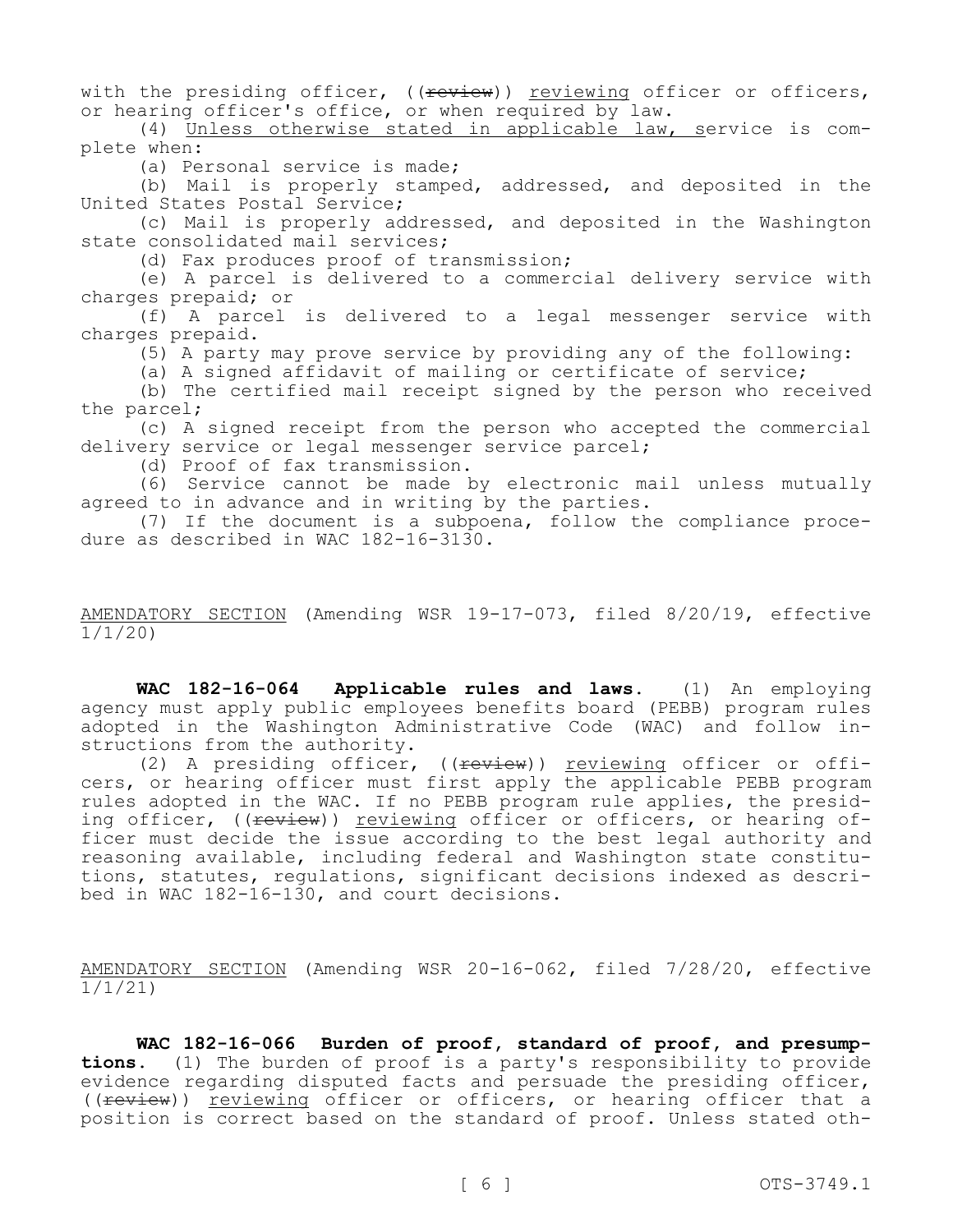erwise in rules or law, the appellant has the burden of proof in a brief adjudicative proceeding or formal administrative hearing.

(2) Standard of proof refers to the amount of evidence needed to prove a party's position. Unless stated otherwise in rules or law, the standard of proof in a brief adjudicative proceeding or formal administrative hearing is a preponderance of the evidence, meaning that something is more likely to be true than not.

(3) Public officers and state agencies are presumed to have properly performed their duties and acted as described in the law, unless ((substantial)) preponderance of the evidence to the contrary is presented. A party challenging this presumption bears the burden of proof.

AMENDATORY SECTION (Amending WSR 19-17-073, filed 8/20/19, effective 1/1/20)

**WAC 182-16-2000 Brief adjudicative proceedings.** Pursuant to RCW 34.05.482, the authority ( $(w+1)$ ) may use brief adjudicative proceedings for issues identified in this chapter when doing so would not violate law, or when protection of the public interest does not require the authority to give notice and an opportunity to participate to persons other than the parties, or the issue and interests involved in the controversy do not warrant use of the procedures of RCW 34.05.413 through 34.05.476 which govern formal administrative hearings.

AMENDATORY SECTION (Amending WSR 18-22-033, filed 10/29/18, effective 1/1/19)

**WAC 182-16-2005 Record—Brief adjudicative proceeding.** The record in a brief adjudicative proceeding consists of any documents regarding the matter, considered or prepared by the presiding officer for the brief adjudicative proceeding or by the ((review)) reviewing officer or officers for any review. The authority's record does not have to constitute the exclusive basis for agency action, unless otherwise required by law.

AMENDATORY SECTION (Amending WSR 20-16-062, filed 7/28/20, effective 1/1/21)

**WAC 182-16-2050 How can an employee appeal a decision regarding the administration of benefits offered under the salary reduction plan?** (1) Any employee who disagrees with a decision that denies eligibility for, or enrollment in, a benefit offered under the salary reduction plan may appeal that decision by submitting a written request for administrative review to their state agency. The state agency must receive the written request for administrative review no later than (( $\text{thirty}$ )) 30 days after the date of the denial. The contents of the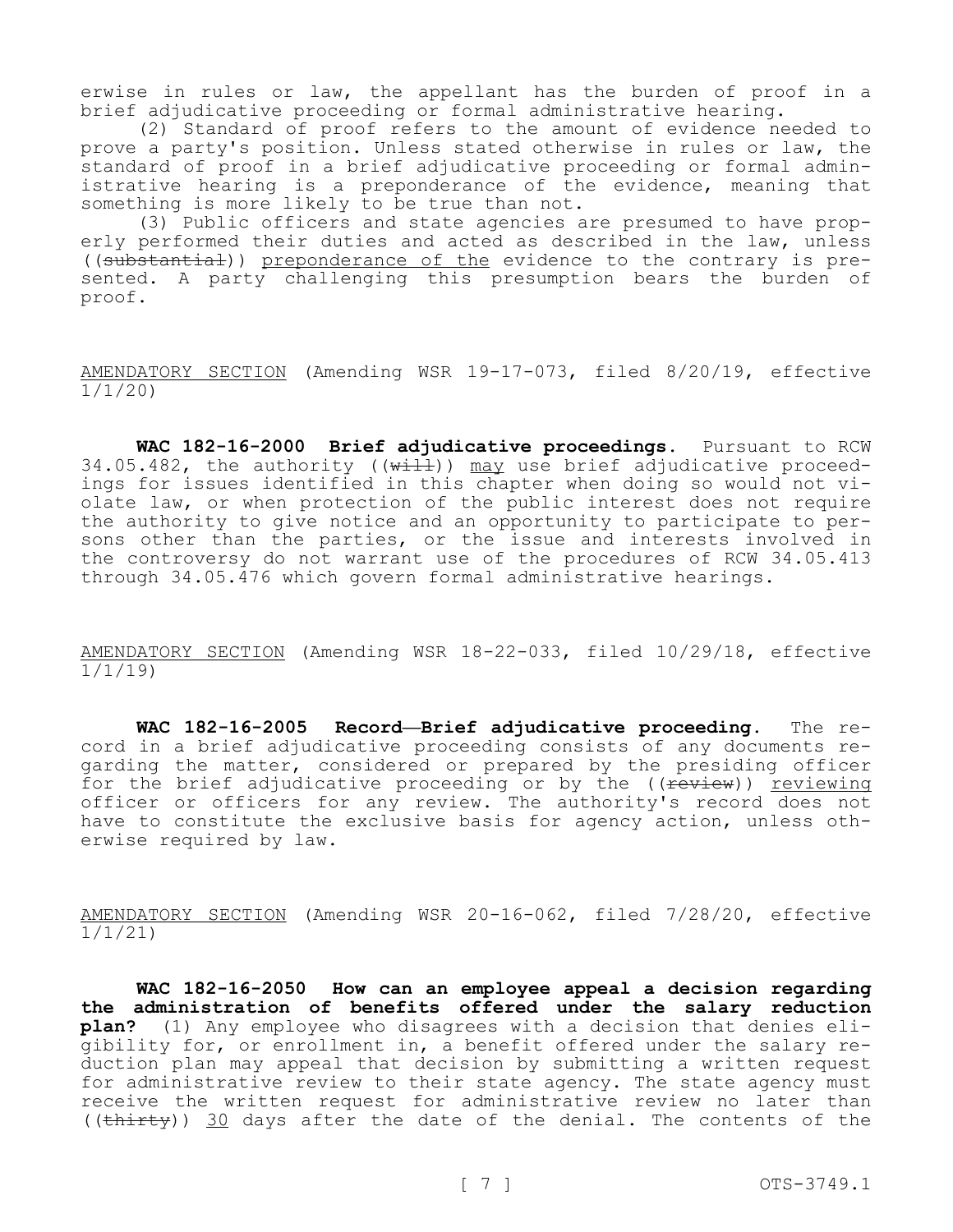written request for administrative review are to be provided as described in WAC 182-16-2070.

(a) Upon receiving the written request for administrative review, the state agency must perform a complete review of the denial by one or more staff who did not take part in the decision resulting in the denial.

(b) The state agency must render a written decision within ((thirty)) 30 days of receiving the written request for administrative review. The written decision must be sent to the employee who submitted the written request for review and must include a description of appeal rights. The state agency must also send a copy of the state agency's written decision to the state agency's administrator (or designee) and to the PEBB appeals unit. If a state agency fails to render a written decision within  $((\text{thirty}))$  30 days of receiving the written request for administrative review, the request for administrative review may be considered denied as of the ((thirty-first)) 31st day and the original underlying state agency decision may be appealed to the PEBB appeals unit by following the process in this section.

(2) Any employee who disagrees with the state agency's decision in response to a written request for administrative review, as described in this section, may request a brief adjudicative proceeding to be conducted by the authority by submitting a written request to the PEBB appeals unit.

(a) The PEBB appeals unit must receive the request for a brief adjudicative proceeding no later than  $((\text{thirty}))$  30 days after the date of the state agency's written decision on the request for administrative review. If a state agency fails to render a written decision within ( $(\text{thirty})$ ) 30 days of receiving a written request for administrative review, the PEBB appeals unit must receive the request for a brief adjudicative proceeding no later than ((thirty)) 30 days after the date the request for administrative review was deemed denied. The contents of the request for a brief adjudicative proceeding are to be provided as described in WAC 182-16-2070.

(i) The PEBB appeals unit must notify the appellant in writing when the request for a brief adjudicative proceeding has been received.

(ii) Once the PEBB appeals unit receives a request for a brief adjudicative proceeding, the PEBB appeals unit will send a request for documentation and information to the applicable state agency. The state agency will then have two business days to respond to the request and provide the documentation and information requested. The state agency will also send a copy of the documentation and information to the employee.

(iii) The brief adjudicative proceeding will be conducted by a presiding officer designated by the director.

(b) If an employee fails to timely request a brief adjudicative proceeding, the state agency's prior written decision becomes the authority's final order without further action.

(3) Any employee aggrieved by a decision regarding a claim for benefits under the medical flexible spending arrangement or limited purpose flexible spending arrangement (FSA) or dependent care assistance program (DCAP) offered under the salary reduction plan may appeal that decision to the authority's contracted vendor by following the appeal process of that contracted vendor.

(a) Any employee who disagrees with a decision in response to an appeal filed with the contracted vendor that administers the medical FSA, limited purpose FSA, and DCAP under the salary reduction plan may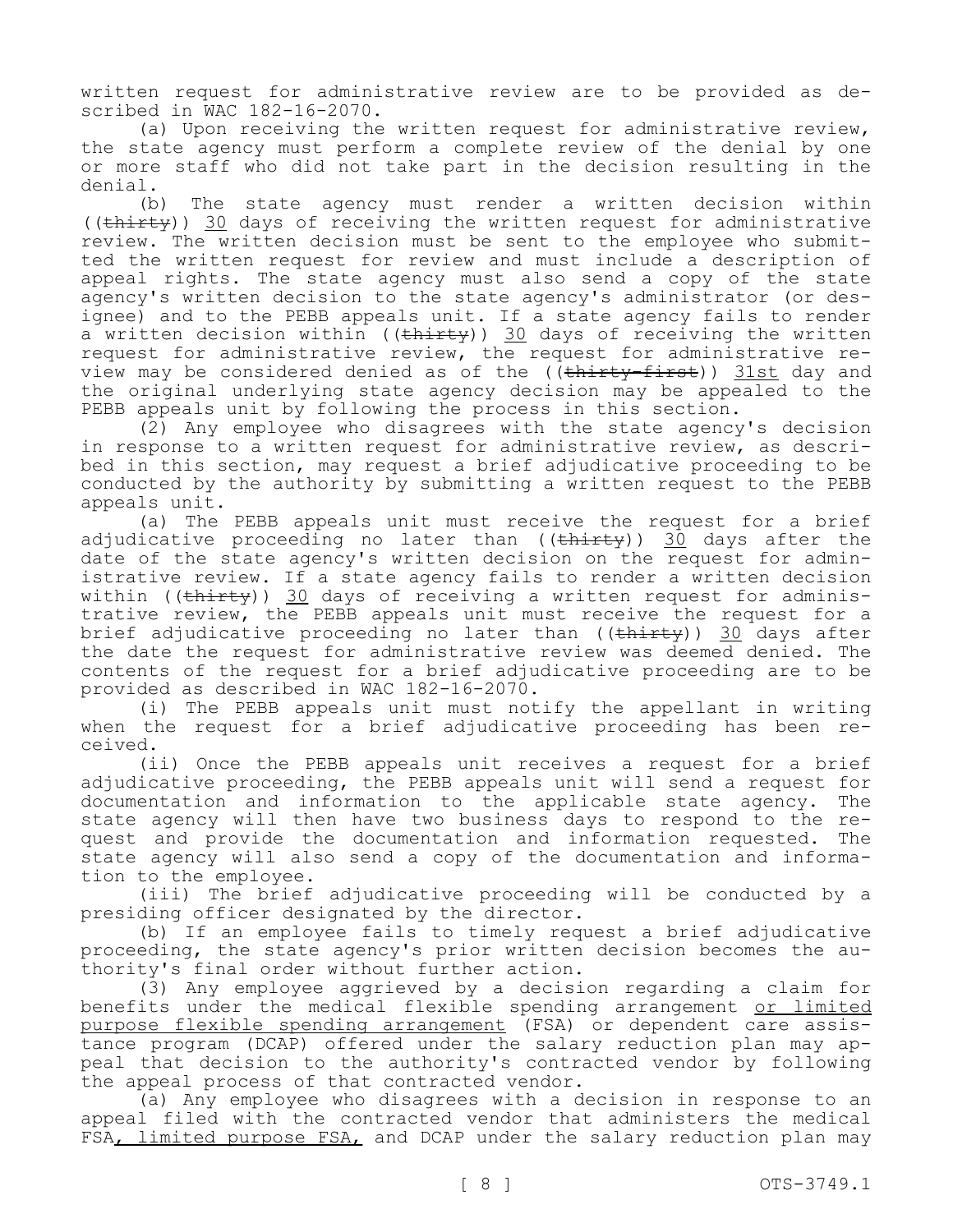request a brief adjudicative proceeding by submitting a written request to the PEBB appeals unit. The PEBB appeals unit must receive the request for a brief adjudicative proceeding no later than  $((\text{thirty}))$ 30 days after the date of the contracted vendor's appeal decision. The contents of the request for a brief adjudicative proceeding are to be provided as described in WAC 182-16-2070.

(i) The PEBB appeals unit must notify the appellant in writing when the request for a brief adjudicative proceeding has been received.

(ii) The brief adjudicative proceeding will be conducted by a presiding officer designated by the director.

(b) If an employee fails to timely request a brief adjudicative proceeding, the contracted vendor's prior written decision becomes the authority's final order without further action.

(4) Any employee aggrieved by a decision regarding the administration of the premium payment plan offered under the salary reduction plan may request a brief adjudicative proceeding to be conducted by the authority by submitting a written request to the PEBB appeals unit for a brief adjudicative proceeding.

(a) The PEBB appeals unit must receive the request for a brief adjudicative proceeding no later than  $((\text{thirty}))$  30 days after the date of the denial notice by the PEBB program. The contents of the request for a brief adjudicative proceeding are to be provided as described in WAC 182-16-2070.

(i) The PEBB appeals unit must notify the appellant in writing when the notice of appeal has been received.

(ii) The brief adjudicative proceeding will be conducted by a presiding officer designated by the director.

(b) If an employee fails to timely request a brief adjudicative proceeding, the PEBB program's prior written decision becomes the authority's final order without further action.

AMENDATORY SECTION (Amending WSR 19-17-073, filed 8/20/19, effective 1/1/20)

**WAC 182-16-2080 Who can appeal or represent a party in a brief adjudicative proceeding?** (1) The appellant may act as their own representative or may choose to be represented by another person, except that employees of the health care authority (HCA) or HCA's authorized agents may not represent an appellant, unless approved by a presiding officer or ((review)) reviewing officer.

(2) If the appellant is represented by a person who is not an attorney admitted to practice in Washington state, the representative must provide the presiding officer and other parties with the representative's name, address, and telephone number. In cases involving confidential information, the nonattorney representative must provide the PEBB appeals unit and other parties with a signed, written consent permitting release to the nonattorney representative of the appellant's health information protected by state or federal law.

(3) An attorney admitted to practice law in Washington state representing the appellant must file a written notice of appearance containing the attorney's name, address, and telephone number with the presiding officer's office and serve all parties with the notice. In cases involving confidential information, the attorney must provide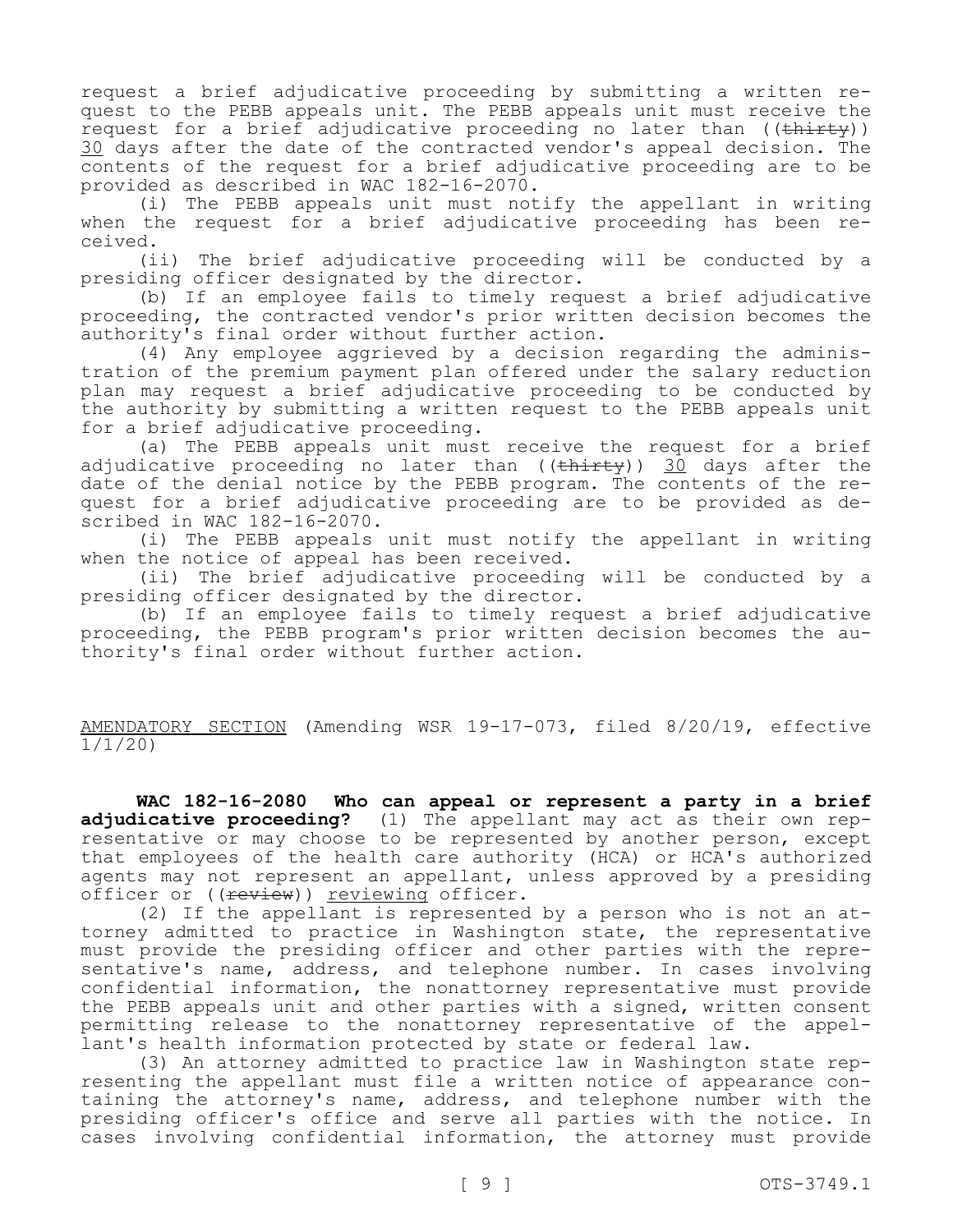the PEBB appeals unit and other parties with a signed, written consent permitting release to the attorney of the appellant's health information protected by state or federal law. If the appellant's attorney representative no longer represents the appellant, then the attorney must file a written notice of withdrawal of representation with the presiding officer or ((review)) reviewing officer or officers' office and serve all parties with the notice.

AMENDATORY SECTION (Amending WSR 20-16-062, filed 7/28/20, effective 1/1/21)

WAC 182-16-2085 Continuances. The presiding officer or ((re- $\overline{view}$ )) reviewing officer or officers may grant, in their sole discretion, a request for a continuance on motion of the appellant, the authority, or on their own. The continuance may be up to  $((\text{thirey}))$  30 calendar days.

AMENDATORY SECTION (Amending WSR 20-16-062, filed 7/28/20, effective 1/1/21)

**WAC 182-16-2100 How to request a review of an initial order re**sulting from a brief adjudicative proceeding. (1) Both the appellant and the authority may request review of an initial order. An appellant who has received an initial order upholding an employing agency decision, public employees benefits board (PEBB) program decision, or a decision made by a PEBB program contracted vendor, may request review of the initial order by the authority. The appellant  $($ (must file)) may request review of the initial order by filing a written request for review of the initial order or  $((\text{make}))$  making an oral request  $((\text{for}$ review of the initial order)) with the PEBB appeals unit within ((twenty-one)) 21 days after service of the initial order. The written or oral request for review of the initial order must be made by using the contact information included in the initial order. If the appellant fails to request review of the initial order within ((<del>twenty-</del> one)) <u>21</u> days, the initial order becomes the authority's final order without further action.

(2) Upon timely request by the appellant, a review of an initial order will be performed by one or more ((review)) reviewing officers designated by the director of the authority.

(3) If the appellant has not requested review, the authority may review an order resulting from a brief adjudicative proceeding on its own, and without notice to the parties, but it may not take action on review less favorable to any party than the initial order without giving that party notice and an opportunity to explain that party's view of the matter.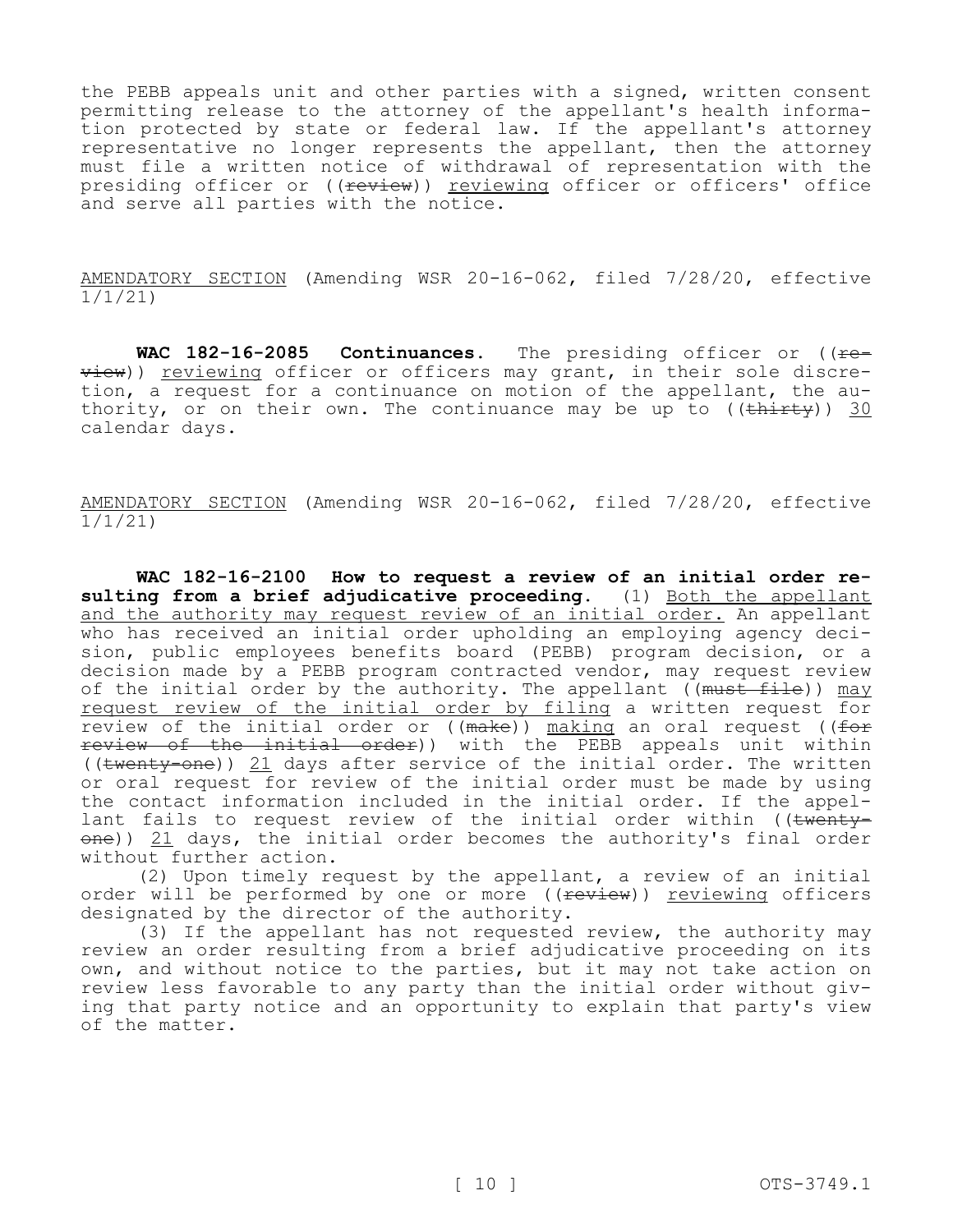AMENDATORY SECTION (Amending WSR 19-17-073, filed 8/20/19, effective 1/1/20)

**WAC 182-16-2105 Withdrawing the request for a brief adjudicative proceeding or review of an initial order.** (1) The appellant may withdraw the request for a brief adjudicative proceeding or review of an initial order for any reason, and at any time, by contacting the public employees benefits board (PEBB) appeals unit. The PEBB appeals unit will present the withdrawal request to the presiding officer or ((review)) reviewing officer or officers.

(2) The request for withdrawal must be made in writing.

(3) After a withdrawal request is received, the presiding officer or ((<del>review</del>)) <u>reviewing</u> officer or officers must enter and serve a written order dismissing the brief adjudicative proceeding or review of an initial order.

(4) If an appellant withdraws a request for a brief adjudicative proceeding or review of an initial order, the appellant may not reinstate the request for a brief adjudicative proceeding or review of an initial order unless time remains on their original appeal period.

AMENDATORY SECTION (Amending WSR 20-16-062, filed 7/28/20, effective 1/1/21)

**WAC 182-16-2110 Final order.** (1) A final order issued by the ((review)) reviewing officer or officers will be in writing and include a brief statement of the reasons for the decision.

(2) The final order must be served within ( $(\text{twenty})$ ) 20 days of the date of the initial order or of the date the request for review of the initial order was received by the PEBB appeals unit, whichever is later.

(3) The final order will include a notice that reconsideration and judicial review may be available.

(4) A request for review of the initial order is deemed denied if the authority does not issue a final order within ( $(\text{twenty})$ ) 20 days after the request for review of the initial order is filed.

AMENDATORY SECTION (Amending WSR 20-16-062, filed 7/28/20, effective  $\frac{1}{1/1}/21$ 

**WAC 182-16-2120 Request for reconsideration.** (1) A request for reconsideration asks the ((review)) reviewing officer or officers to reconsider the final order because the party believes the  $(($ review) $)$ reviewing officer or officers made a mistake of law, mistake of fact, or clerical error.

(2) A request for reconsideration must state in writing why the party wants the final order to be reconsidered.

(3) Requests for reconsideration must be filed with the  $($   $f$ view)) reviewing officer or officers who entered the final order.

(4) If a party files a request for reconsideration: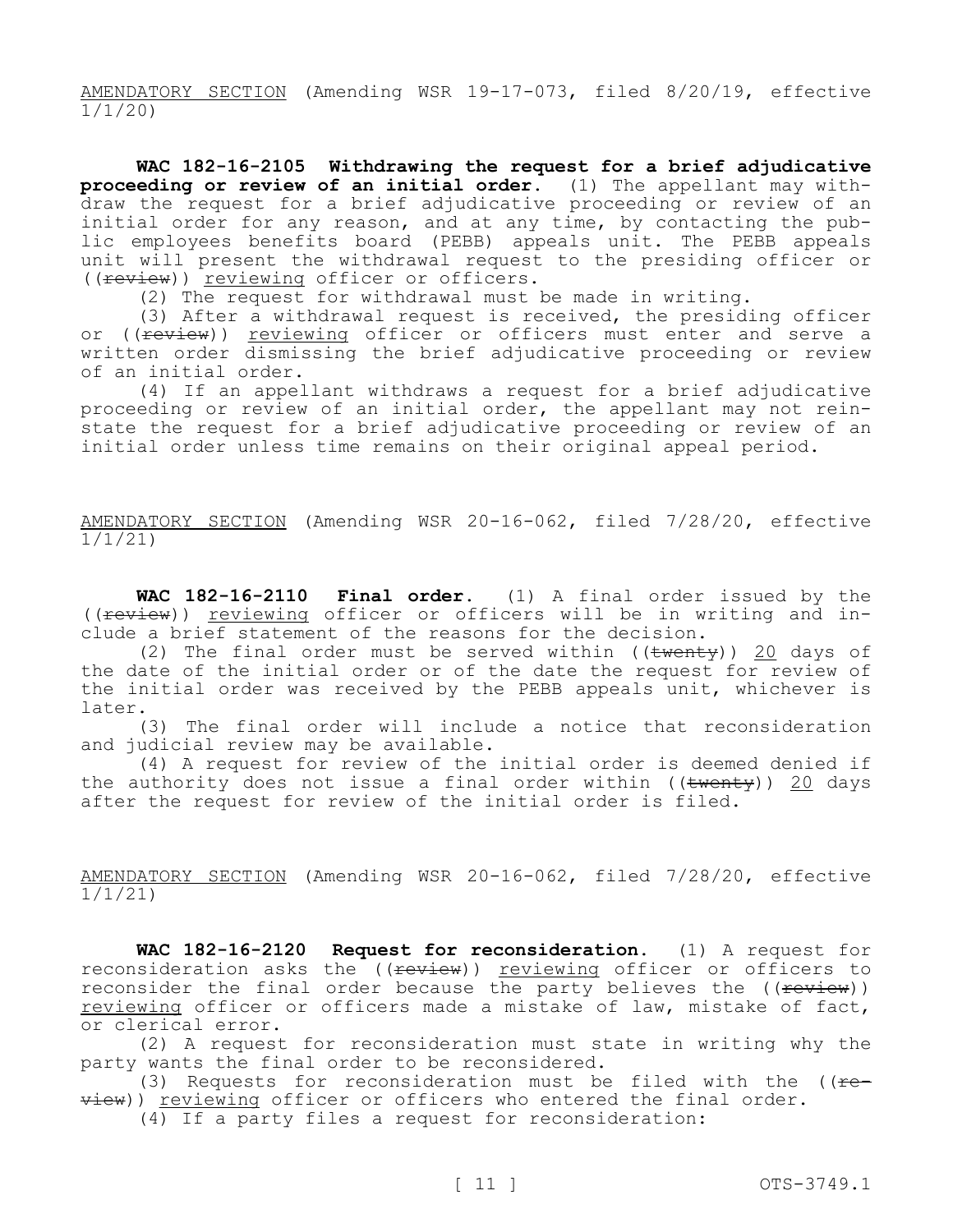(a) The ((review)) reviewing officer or officers must receive the request for reconsideration on or before the tenth business day after the service date of the final order;

(b) The party filing the request must send copies of the request to all other parties; and

(c) Within five business days of receiving a request for reconsideration, the ((<del>review</del>)) <u>reviewing</u> officer or officers must serve all parties a notice that provides the date the request for reconsideration was received.

(5) The other parties may respond to the request for reconsideration. The response must state in writing why the final order should stand. Responses are optional. If a party chooses not to respond, that party will not be prejudiced because of that choice.

(a) Responses to a request for reconsideration must be received by the ((review)) reviewing officer or officers no later than seven business days after the service date of the ((review)) reviewing officer or officers' notice as described in subsection (4)(c) of this section, or the response will not be considered.

(b) Service of responses to a request for reconsideration must be made to all parties.

(6) If a party needs more time to file a request for reconsideration or respond to a request for reconsideration, the ((review)) reviewing officer or officers may extend the required time frame if the party makes a written request providing a good reason for the request within the required time frame.

(7) Unless the request for reconsideration is denied as untimely filed under subsection (4)(a) of this section, the same ( $f$   $f$   $f$ ) reviewing officer or officers who entered the final order, if reasonably available, will also consider the request as well as any responses received.

(8) The decision on the request for reconsideration must be in the form of a written order denying the request, granting the request in whole or in part and issuing a new written final order, or granting the request and setting the matter for further hearing.

(9) If the ((review)) reviewing officer or officers do not send an order on the request for reconsideration within ( $(\text{twenty})$ ) 20 calendar days of the date of the notice described in subsection (4)(c) of this section, the request is deemed denied.

(10) If any party files a request for reconsideration of the final order, the reconsideration process must be completed before any judicial review may be requested. However, the filing of a request for reconsideration is not required before requesting judicial review.

(11) An order denying a request for reconsideration is not subject to judicial review.

(12) No evidence may be offered in support of a motion for reconsideration, except newly discovered evidence that is material for the party moving for reconsideration and that the party could not with reasonable diligence have discovered and produced prior to the final order being issued.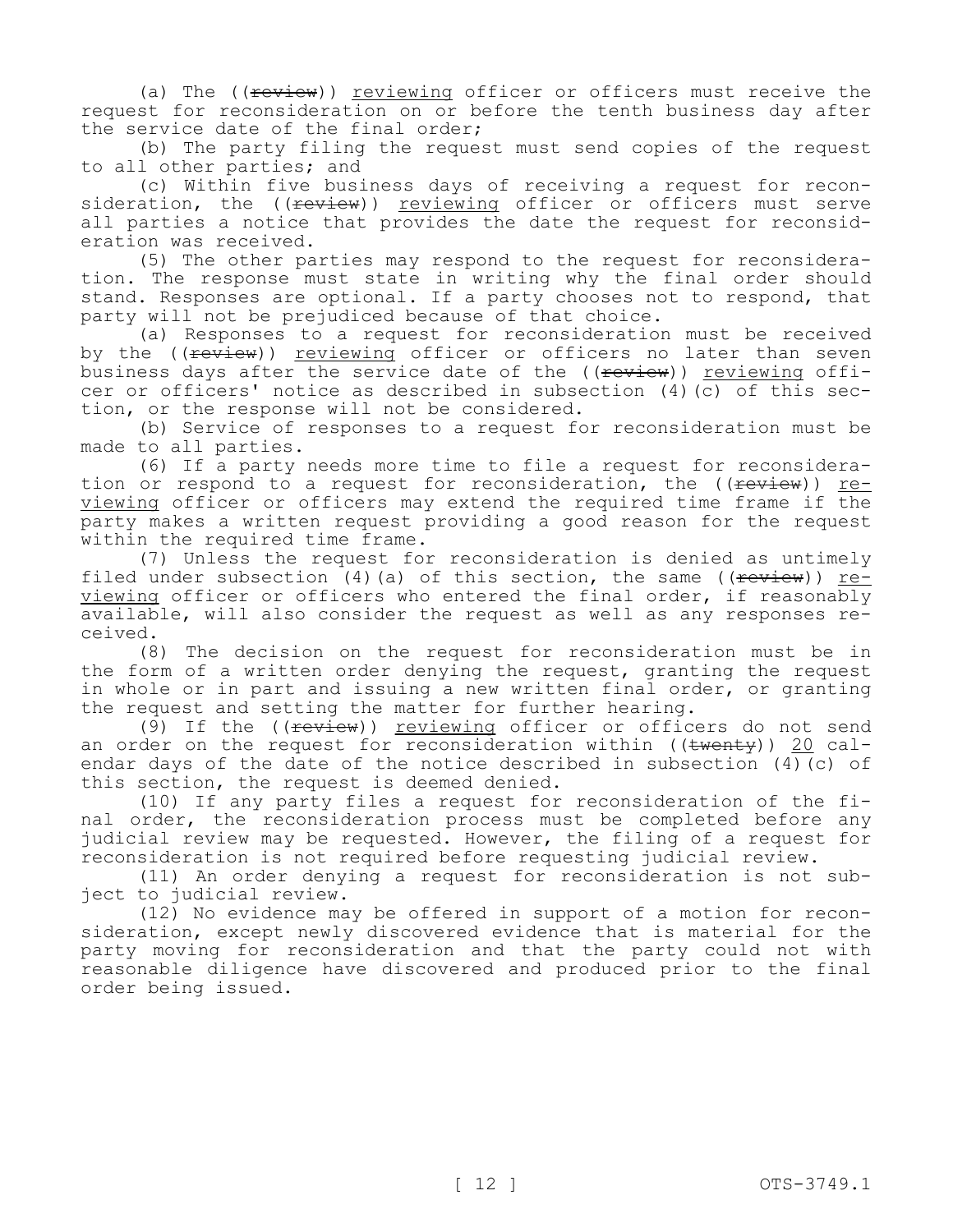**WAC 182-16-2135 Petitions for judicial review—Service on the**  authority. Delivery pursuant to RCW 34.05.542(4) shall be deemed to have been made when a copy of the petition for judicial review has been received by the public employees benefits board (PEBB) appeals unit at Cherry Street Plaza, 626 8th Avenue S.E., Olympia, WA 98501 or received by mail at the PEBB appeals unit, P.O. Box 45504, Olympia, WA 98504-5504.

AMENDATORY SECTION (Amending WSR 20-16-062, filed 7/28/20, effective 1/1/21)

**WAC 182-16-2150 ((Review)) Reviewing officer or officers—Designation and authority.** (1) The designation of a (( $f$ <del>cview</del>)) reviewing officer or officers must be consistent with the requirements of RCW 34.05.491 and the ((review)) reviewing officer or officers must not have personally participated in the decision made by the employing agency or PEBB program.

(2) The ((review)) reviewing officer or officers must review the initial order and the record to determine if the initial order was correctly decided and make any inquiries necessary to ascertain whether the proceeding must be converted to a formal administrative hearing.

(3) The ((review)) reviewing officer or officers will issue a final order that will either:

(a) Affirm the initial order in whole or in part; or

(b) Reverse the initial order in whole or in part; or

(c) ((Convert the matter to a formal administrative hearing; or

 $\left(\frac{d}{d}\right)$ ) Remand to the presiding officer in whole or in part.

(4) A ((review)) reviewing officer or officers are limited to those powers granted by the state constitution, statutes, rules, or applicable case law.

(5) A ((review)) reviewing officer or officers may not decide that a rule is invalid or unenforceable.

(6) In addition to the record, the  $((\text{few})^2)$  reviewing officer or officers may employ the authority's expertise as a basis for the decision.

AMENDATORY SECTION (Amending WSR 20-16-062, filed 7/28/20, effective 1/1/21)

**WAC 182-16-2160 Conversion of a brief adjudicative proceeding to a formal administrative hearing.** (1) The presiding officer or the ((review)) reviewing officer or officers, in their sole discretion, may convert a brief adjudicative proceeding to a formal administrative hearing at any time before the final order is issued on motion by ((the subscriber or enrollee or their)):

(a) The appellant;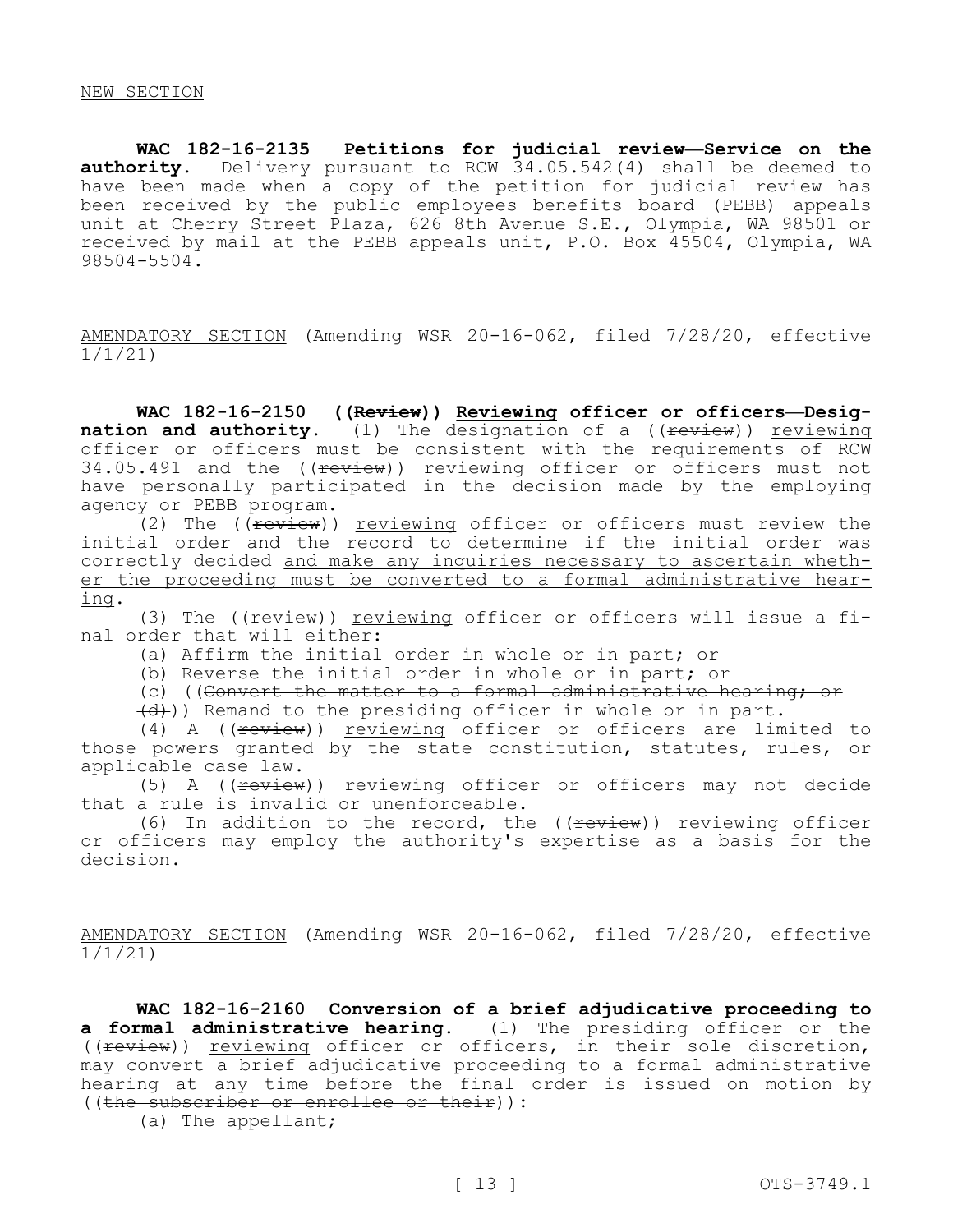(b) The representative( $\left(-\frac{h}{\epsilon}\right)$ ) of the appellant;

(c) The authority( $(-$  or on the)); or

(d) The presiding officer or ((review)) reviewing officer or ((officers' own)) officers.

(2) The presiding officer or  $((\text{review})$ ) reviewing officer or officers must convert the brief adjudicative proceeding to a formal administrative hearing when it is found that the use of the brief adjudicative proceeding violates any provision of law, when the protection of the public interest requires the authority to give notice and an opportunity to participate to persons other than the parties, or when the issues and interests involved in the controversy warrant the use of the procedures or RCW 34.05.413 through 34.05.476 that govern formal administrative hearings.

(3) When a brief adjudicative proceeding is converted to a formal administrative hearing, the director designates a hearing officer to conduct the formal administrative hearing upon notice to the  $($ (subscriber or enrollee)) appellant and the authority.

(4) When a brief adjudicative proceeding is converted to a formal administrative hearing, WAC 182-16-010 through 182-16-130 and 182-16-3000 through 182-16-3200 apply to the formal administrative hearing.

AMENDATORY SECTION (Amending WSR 20-16-062, filed 7/28/20, effective 1/1/21)

**WAC 182-16-3170 Office of administrative hearings—Initial or final order ((deadline))—Required information.** (1) ((Within ninety days after the formal administrative hearing record is closed, the hearing officer must serve a copy of the final order to all parties)) **Initial order:** When the office of administrative hearings is holding a formal administrative hearing on behalf of the authority, the hearing officer must render a written initial order that addresses the issue or issues raised by the appellant in their appeal. The hearing officer must serve a copy of the initial order on all parties and the initial order must contain information on how the appellant may request review of the initial order.

(2) **Final order:** The final order will only be issued by the authority. After the reviewing officer or officers receives a request for review, the reviewing officer or officers has 20 calendar days to enter and serve a final order to all parties unless the reviewing officer serves notice allowing more time.

 $((+2))$  (3) In the written final order, the hearing officer must:

(a) Identify the order as a final order of the public employees benefits board (PEBB) program;

(b) List the name and docket number of the case and the names of all parties and representatives;

(c) Enter findings of fact used to resolve the dispute based on the evidence admitted in the record;

(d) Explain why evidence is, or is not, credible when describing the weight given to evidence related to disputed facts;

(e) State the law that applies to the dispute;

(f) Apply the law to the facts of the case in the conclusions of law;